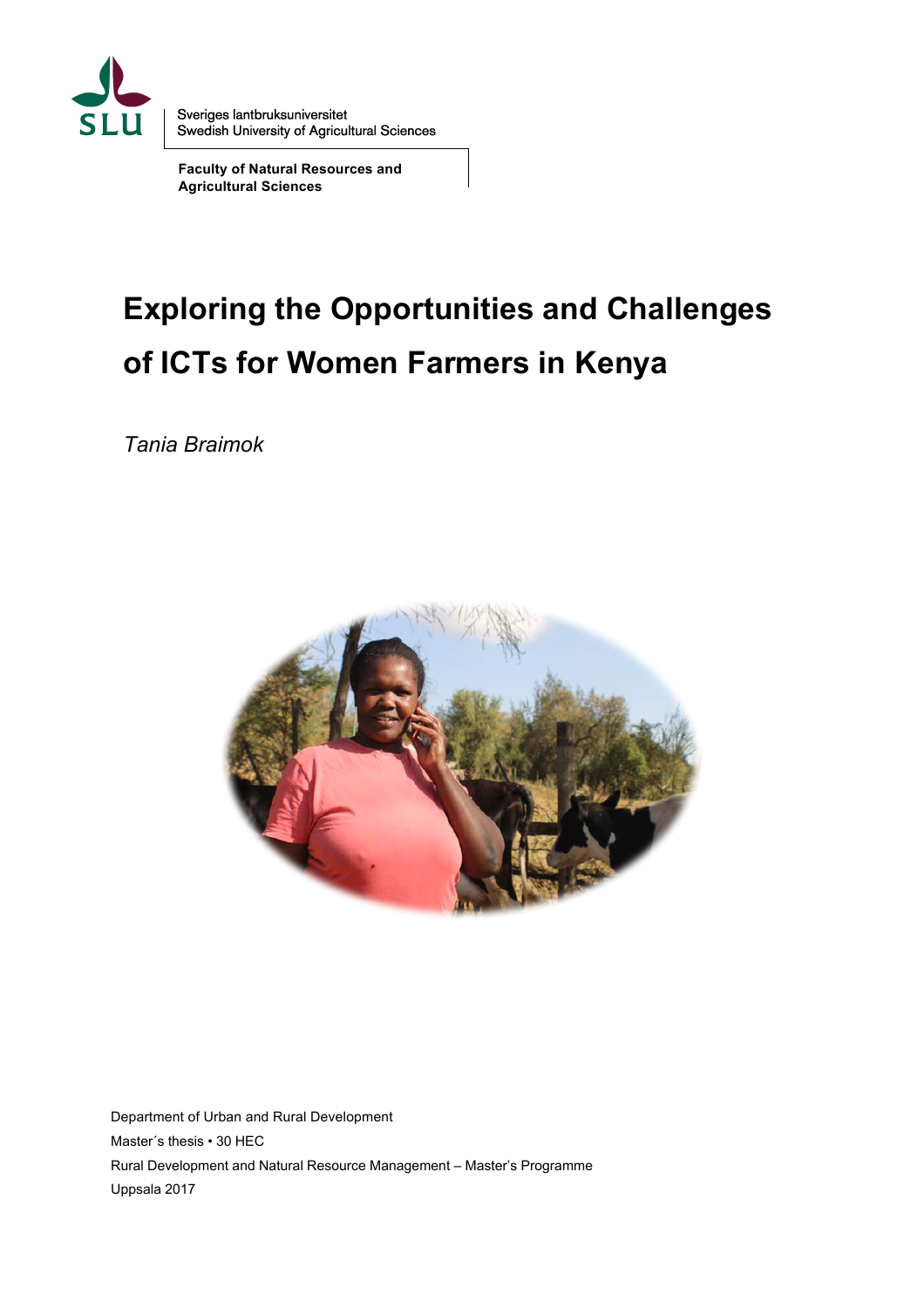# **Exploring the Opportunities and Challenges of ICTs for Women Farmers in Kenya**

*Tania Braimok* 

| <b>Supervisors:</b>       | Johanna Bergman Lodin, Swedish University of Agricultural Sciences, |  |  |
|---------------------------|---------------------------------------------------------------------|--|--|
|                           | Department of Urban and Rural Development                           |  |  |
|                           |                                                                     |  |  |
|                           |                                                                     |  |  |
| <b>Field Supervisors:</b> | Lollo Darin, Embassy of Sweden in Nairobi                           |  |  |
|                           |                                                                     |  |  |
| Examiner:                 | Orian Bartholdson, Swedish University of Agricultural Sciences,     |  |  |
|                           | Department of Urban and Rural Development                           |  |  |

**Credits:** 30 ECTS

**Level:** Second Cycle A2E

**Course Title:** Master's Thesis in Rural Development and Natural Resource Management **Course Code:** EX0777

**Programme:** Rural Development and Natural Resource Management – Master's

Programme

**Place of publication:** Uppsala

**Year of publication:** 2017

**Cover picture:** Picture of Woman Farmer in Njoro. Copyright: Tania Braimok

**Online publication:** http://stud.epsilon.slu.se/

Keywords: Kenya, dairy sector, women's empowerment, ICT access and usage

Sveriges lantbruksuniversitet **Swedish University of Agricultural Sciences** 

Faculty of Natural Resources and Agricultural Sciences Department of Urban and Rural Development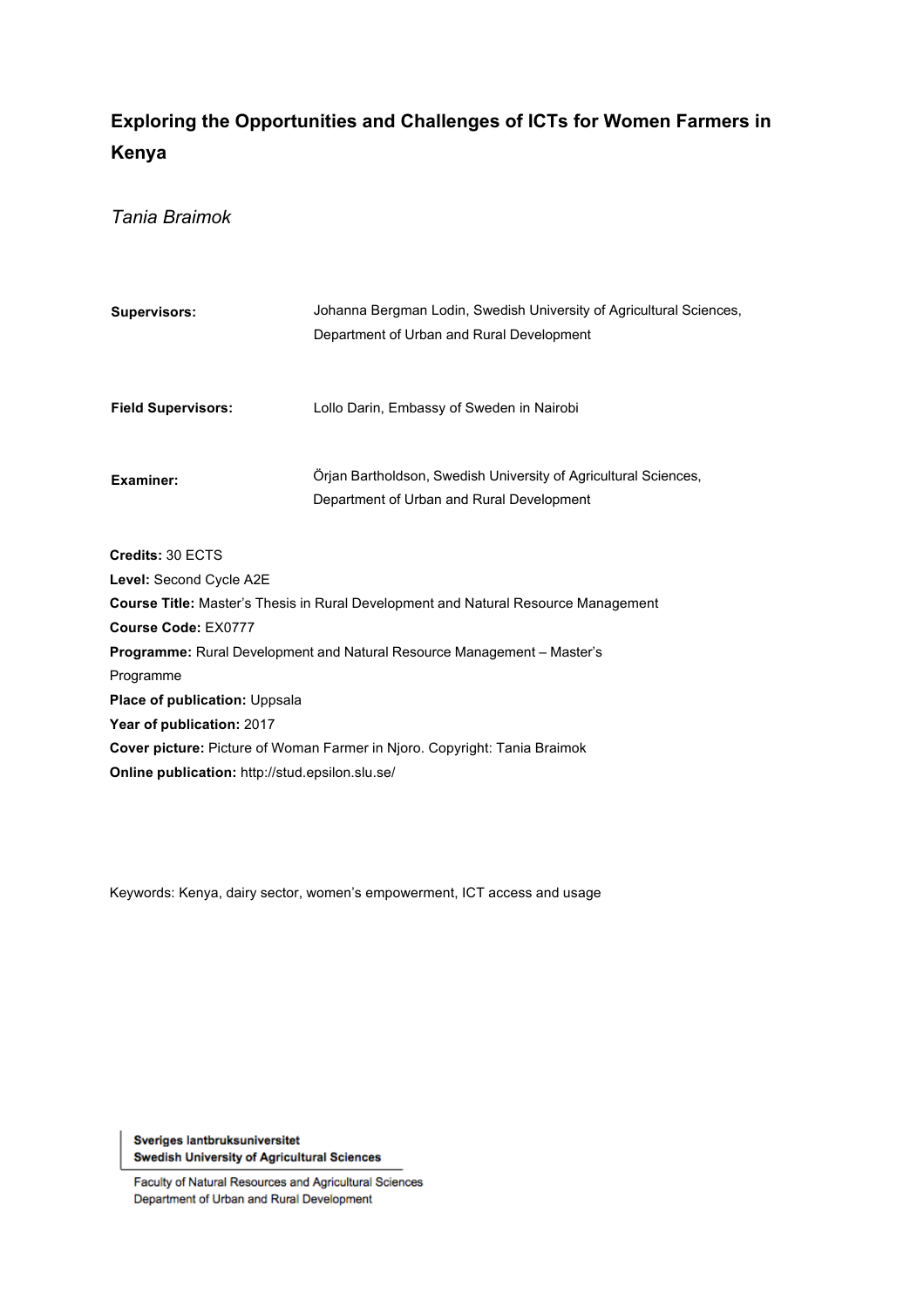## **Abstract**

In Kenya, women contribute significantly to the dairy sector. While their role may differ, common for most of them is that they all lack access to productive resources, in comparison with men farmers. The sector is severely underperforming and has been in decline during several decades. The development of the sector relies on the empowerment of women and the achievement of gender equality to turn this trend. By using the qualitative research methods of focus group discussions and individual interviews in Nakuru County, this study examined the influence of Information and Communication Technologies (ICTs) on 24 women and men engaged in dairy farming. The study aimed on contributing to our understanding of how ICTs can be used as a tool for empowering women in agriculture and close decades of gender gaps. The collected data were analysed through the three concepts of *Assets, Mobility and Empowerment.* The findings showed that the women farmers in this study were making constructive use of mobile phones and radios, but not of the TVs or computer related ICTs, such as the Internet, due to either associated with high costs, not finding it relevant or useful for their survival needs and in to some extent unaware of the possibilities. Furthermore, the women in this study have been self-empowered to some extent through the use of ICTs by expanding on their assets and capabilities. But ICTs alone do not empower and are inadequate for significant benefits to rise or emerge, not because they do not find them to be useful, but rather because they are firstly fighting on a day-to-day basis for their and their families' survival.

*Keywords: Kenya, Dairy Sector, Women's Empowerment, ICT access and usage*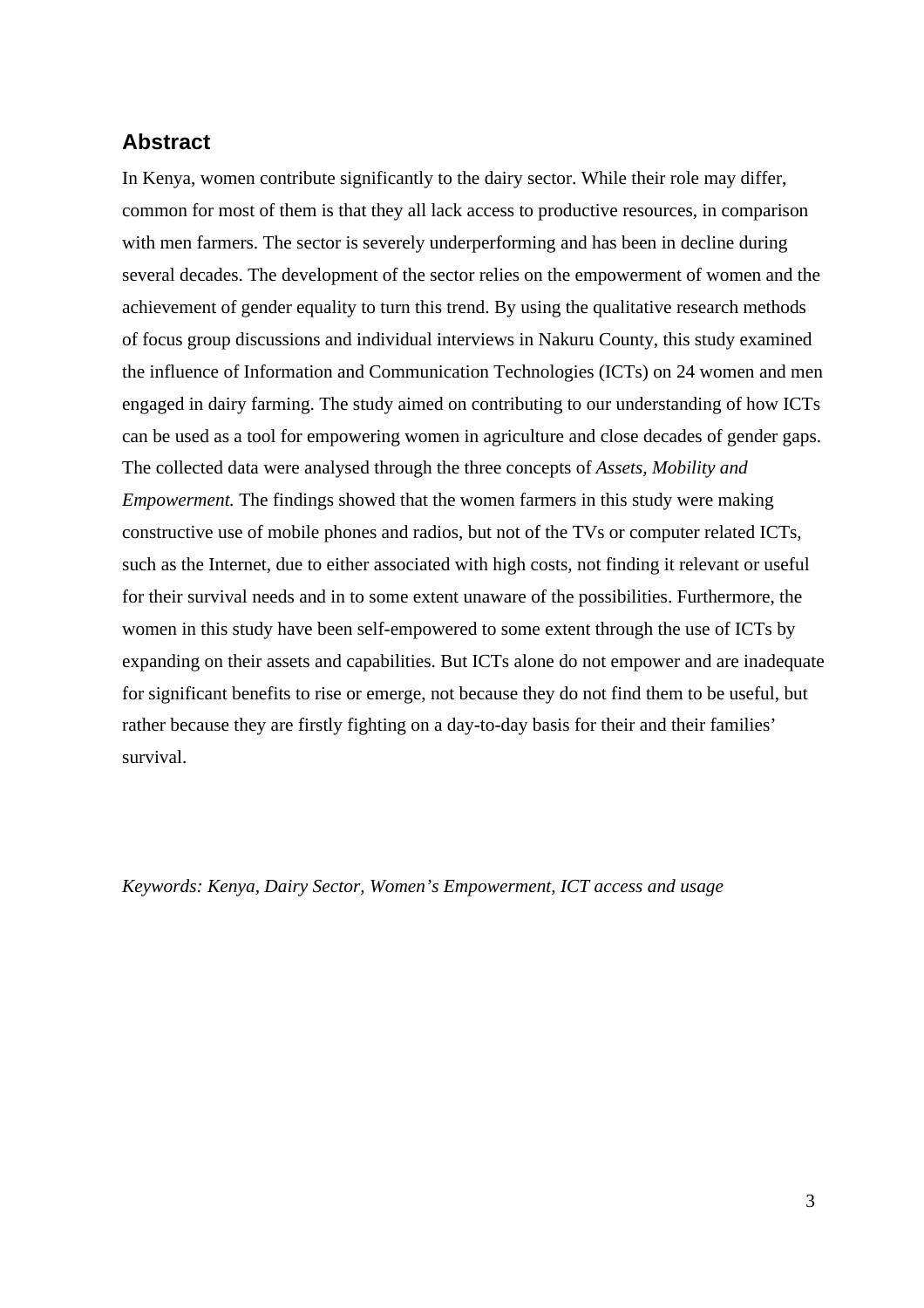## **Table of Contents**

| 1.1                                                                       |  |
|---------------------------------------------------------------------------|--|
| 1.2                                                                       |  |
|                                                                           |  |
|                                                                           |  |
|                                                                           |  |
|                                                                           |  |
|                                                                           |  |
|                                                                           |  |
| 2.2.2 The concept of Mobility - How Gender and Mobility are connected  16 |  |
|                                                                           |  |
|                                                                           |  |
|                                                                           |  |
|                                                                           |  |
|                                                                           |  |
|                                                                           |  |
|                                                                           |  |
|                                                                           |  |
|                                                                           |  |
|                                                                           |  |
|                                                                           |  |
|                                                                           |  |
|                                                                           |  |
|                                                                           |  |
|                                                                           |  |
|                                                                           |  |
|                                                                           |  |
|                                                                           |  |
|                                                                           |  |
|                                                                           |  |
|                                                                           |  |
|                                                                           |  |
|                                                                           |  |
|                                                                           |  |
|                                                                           |  |
|                                                                           |  |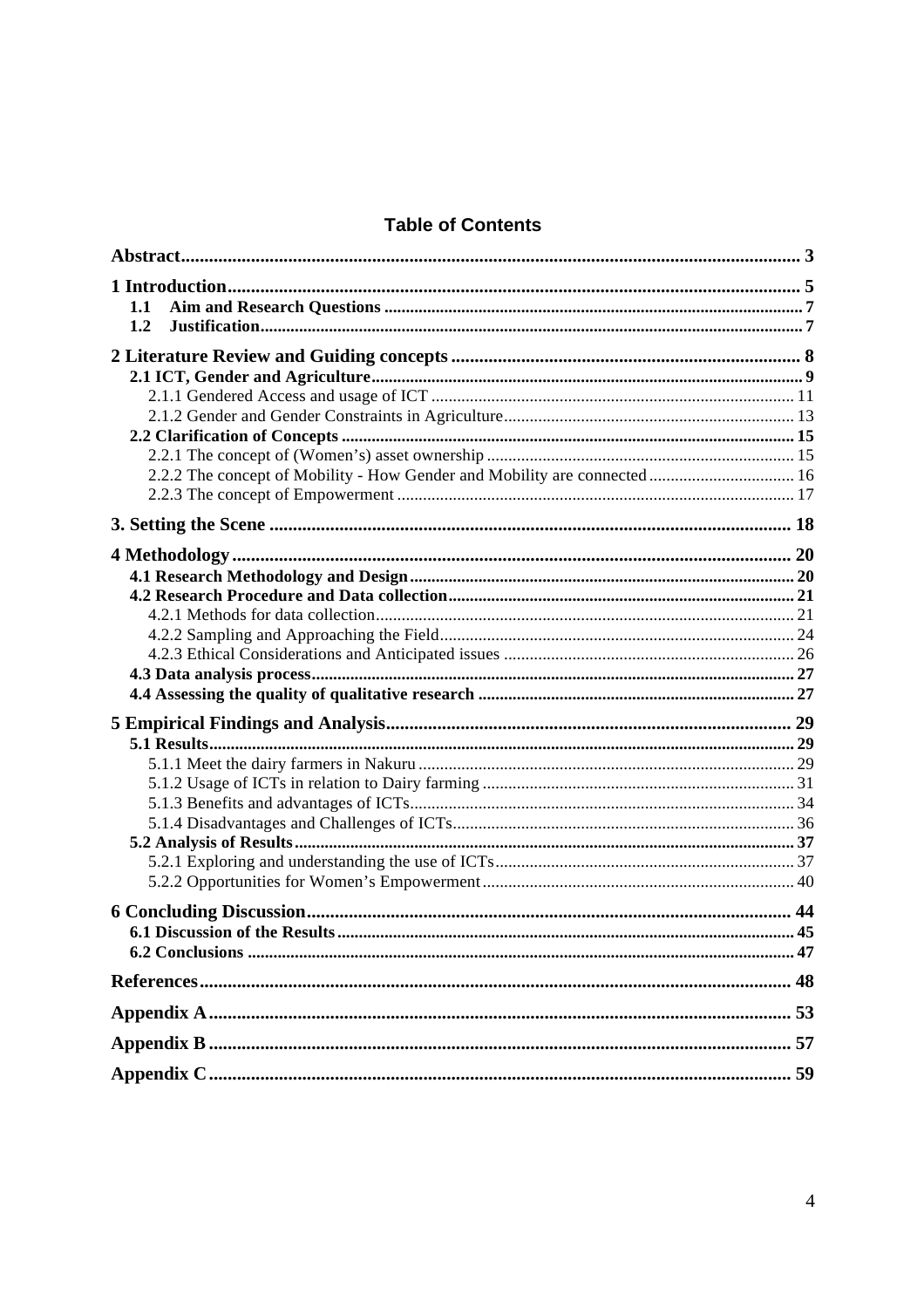## 1 Introduction

In agriculture, information is a critical factor that has always mattered, and even though farmers may have undertaken the same activities for years, decades or even centuries, producers have not always found it easy to obtain answers when conditions for them have changed (World Bank 2011). Usually for many farmers in low-income countries, information is obtained through a complex web of social networks (Manfree & Nordehn 2013). Applying modern Information and Communication Technologies (ICTs) such as mobile phones, radios, TVs and Internet services in agriculture may offer a new way of sharing information and knowledge amongst farmers. But due to prevailing inequalities in accessing ICTs, many groups in low-income countries are often left out from using ICTs, especially women (Wamala 2012). The inequality experienced by women is often referred to as the "gender digital divide", as empirical evidence shows that women have worse access to, and use ICT less, than men, both in rich and poor countries (UN Women 2015).

In Kenya, as in many other African countries, the agricultural sector is the backbone of the economy (GOK 2012). It contributes to over one third of the total gross domestic product (GDP) and provides a livelihood for 80 per cent of the population, mainly smallholder farmers (ibid). The sector is however severely underperforming and has been in decline during several decades (ibid). According to a new flagship report eTransform Africa (2012), ICTs offer the best opportunity to alter this trend. One of the main reasons is that new information and knowledge fuel innovations and competitiveness, which in turn can lead to increased productivity (Manfree & Nordehn 2013).

Women make up 80 per cent of the farmers in Kenya (GOK 2010). Most of these women are operating in single coupled household due to either being a widow or not being married (ibid). Statistics shows that just over 30 per cent of the farming households in Kenya are headed by women and out of these nearly 60 per cent are widows, 3 per cent are not married at all, while the rest is married (ibid). Despite outnumbering the men farmers, they are still not usually seen as the "typical farmer" by policymakers and administrators such as extension officers, and are therefore often bypassed by agricultural services (ibid). Women's potential to become successful farmers have also been limited due to that they are facing many other obstacles and challenges such as lack of access to productive resources, information and credit (FAO 2011a). In addition, women's social networks are often more local, connected to the rural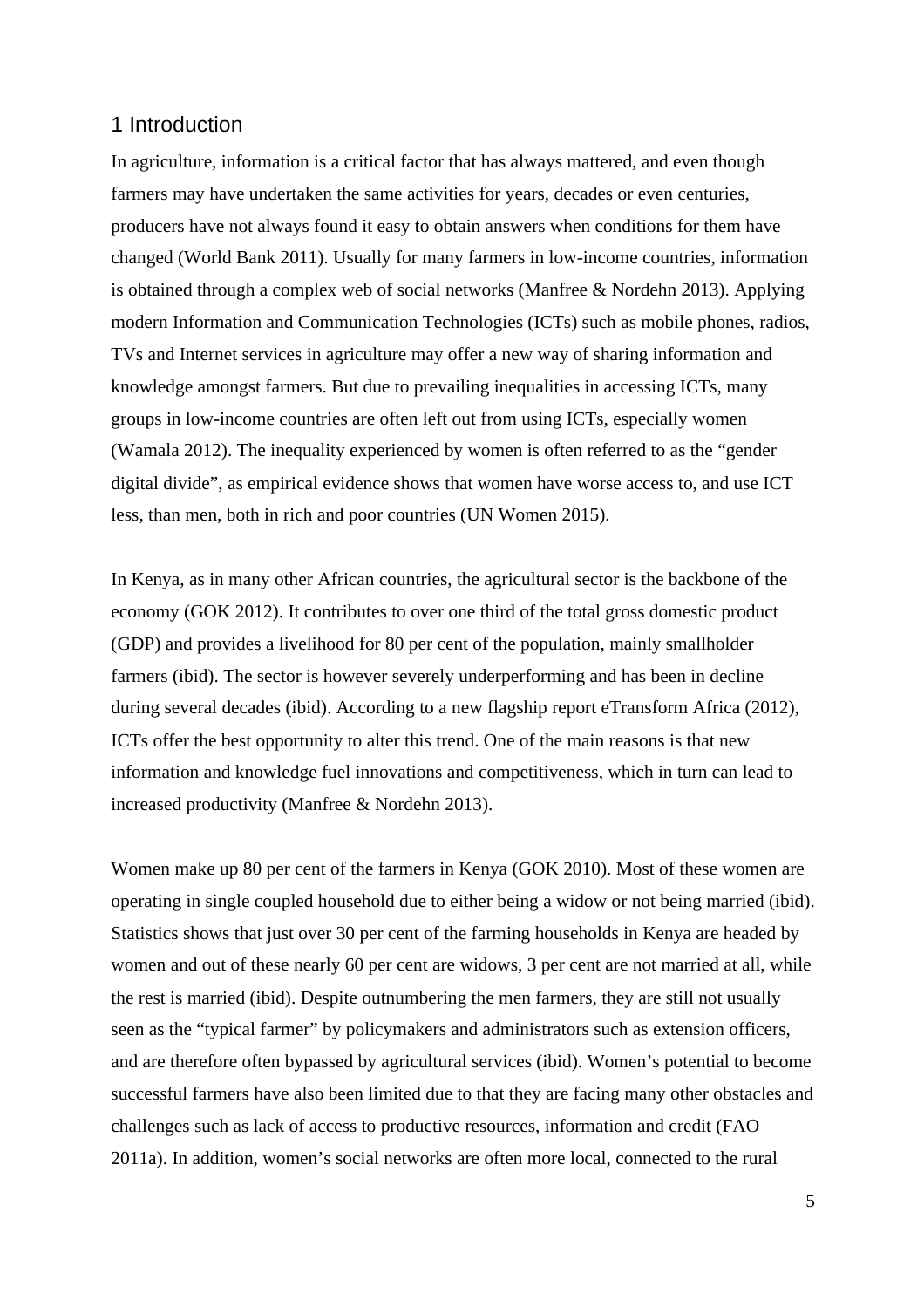village and therefore often more restricted than men's, whose mobility is often greater and reaches outside the borders of the village (ibid). Since most information channels in Kenya are built on social networks, women's networks offer fewer opportunities for learning about, as well as engaging in, new productive opportunities and strategies, leading to underperformance of the sector, which is bad for the country and rural development at large (Manfree & Nordehn 2013). There lies both an instrumental and intrinsic value in enabling women to optimize their production to the same extent as men (FAO 2011a). When it comes to the former, research shows that women's agricultural productivity can increase around 20- 30 percent, if women would get the same kind of access to productive resources that men have (ibid). Optimizing women's production should be equally important based on a gender equality perspective and rights-based approach. Since it is needed for both women's own sake, but also because they should have the same right to be as productive as men, which in the end would benefit the whole country at large by reducing poverty and hunger (ibid). Applying ICT solutions could be a way to "extend the reach of existing information channels thus overcoming barriers women farmers face in accessing information" (Manfree & Nordehn 2013: 1). A number of studies have shown that ICT can have a positive impact on rural livelihoods and farmers, whether it is by encompassing or by accessing vital market information on a mobile phone (Unwin 2009; Un Women 2015), or by generating thematic maps and online applications to monitor the spread of agricultural pests (Shaik et al. 2004).

Kenya's dairy sector accounts for a significant part of the nation's economy and make up one third of the agricultural share of GDP (ROK 2013). The milk producers in Kenya are typically consisting of family units and usually run by women. Typical for most of these small-scale farmers are that they get low yields and work with limited technical knowledge or support systems (FAO 2011b). To obtain successful dairy production, farmers need to be both cautious and reflexive in their decisions, since dairy farming is a knowledge intense sector that requires constant decision-making regarding many issues including feeding, new breeds, etc. (ibid). Due to diminishing land size, changes in weather patterns and changing markets for milk and dairy products in Kenya, zero grazing land systems are quickly emerging as an important economic activity (ROK 2014). Given seasonal differences and operation on small farmlands, dairy farmers require the right training and knowledge to ensure high yields of milk throughout the year (FAO 2013).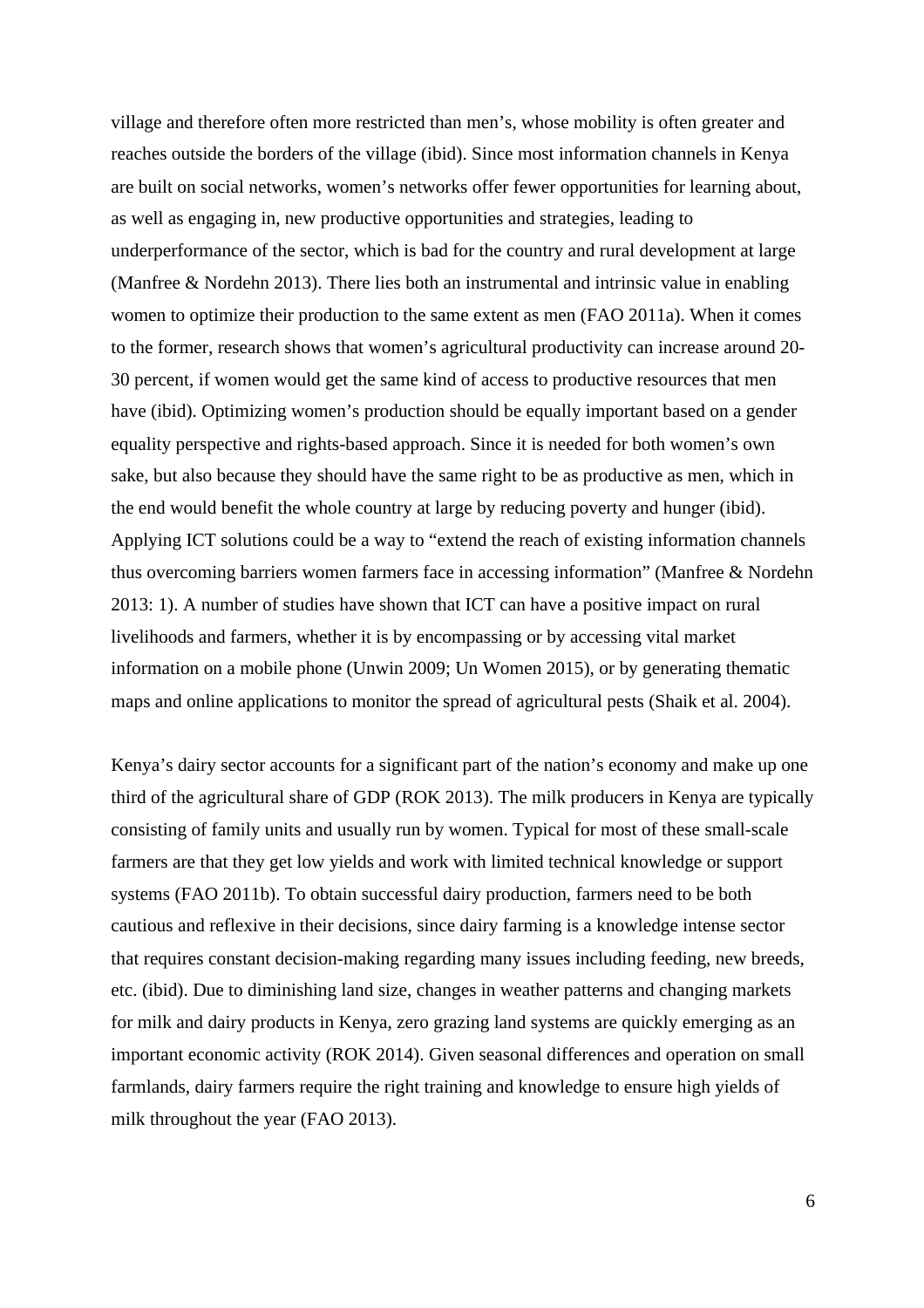The integration and use of ICT in dairy farming may therefore provide alternative sources of information, and become a tool for women's empowerment, meaning by increasing their selfdetermination to make own choices when opportunities appears and take control over those decisions (ibid). But while ICTs may offer new opportunities for women farmers, the constraints coming from social and cultural constructed gender roles and relationships must be understood since it creates obstacles that limits "their access to, usage and larger benefits from ICTs" (Primo 2003: 5). Therefore it is not until the gendered dimensions of their social and cultural position in households, kin groups and society at large, in terms of user needs and the pre-conditions of access, are identified and addressed that ICT can become a powerful tool to advance women's rights, empowerment and gender equality in agriculture (Un Women 2015). In order to bridge the gender digital divide into a digital opportunity, improved understanding of these issues and challenges are needed (Primo 2003).

#### 1.1 Aim and Research Questions

This study examines the influence of ICTs on the lives of women engaged in dairy farming in rural Nakuru, Kenya. The study aims to add to our understanding of how ICTs can be used as a tool for empowering women in agriculture, by charting the opportunities and challenges women face in accessing and using ICTs. The following research questions are posed:

- How are the respondents using ICTs for livelihoods enhancing activities within dairy? Which tools are used? For what purposes? If women are not using ICTs/these ICTs tools, why?
- What are the advantages and the disadvantages of ICTs according to the respondents? Are these the same for women and men?
- Does the use of (available) ICTs empower these women? If so, how and in relation to what? If not, why?

## 1.2 Justification

Given the research aim, I have chosen to limit the study to the Central Province of Kenya, and more specifically to the rural parts of Nakuru County. Kenya was chosen because of the high population coverage of ICTs and for being the regional leader of ICT innovations in Africa (ADB 2013). The specific area was chosen for mainly two reasons. First, I was inspired by a previous study by Manfree and Nordehn (2013) done in Nakuru County on how to extend the reach of extension services through the use of ICTs and mobile technology. Hence, with this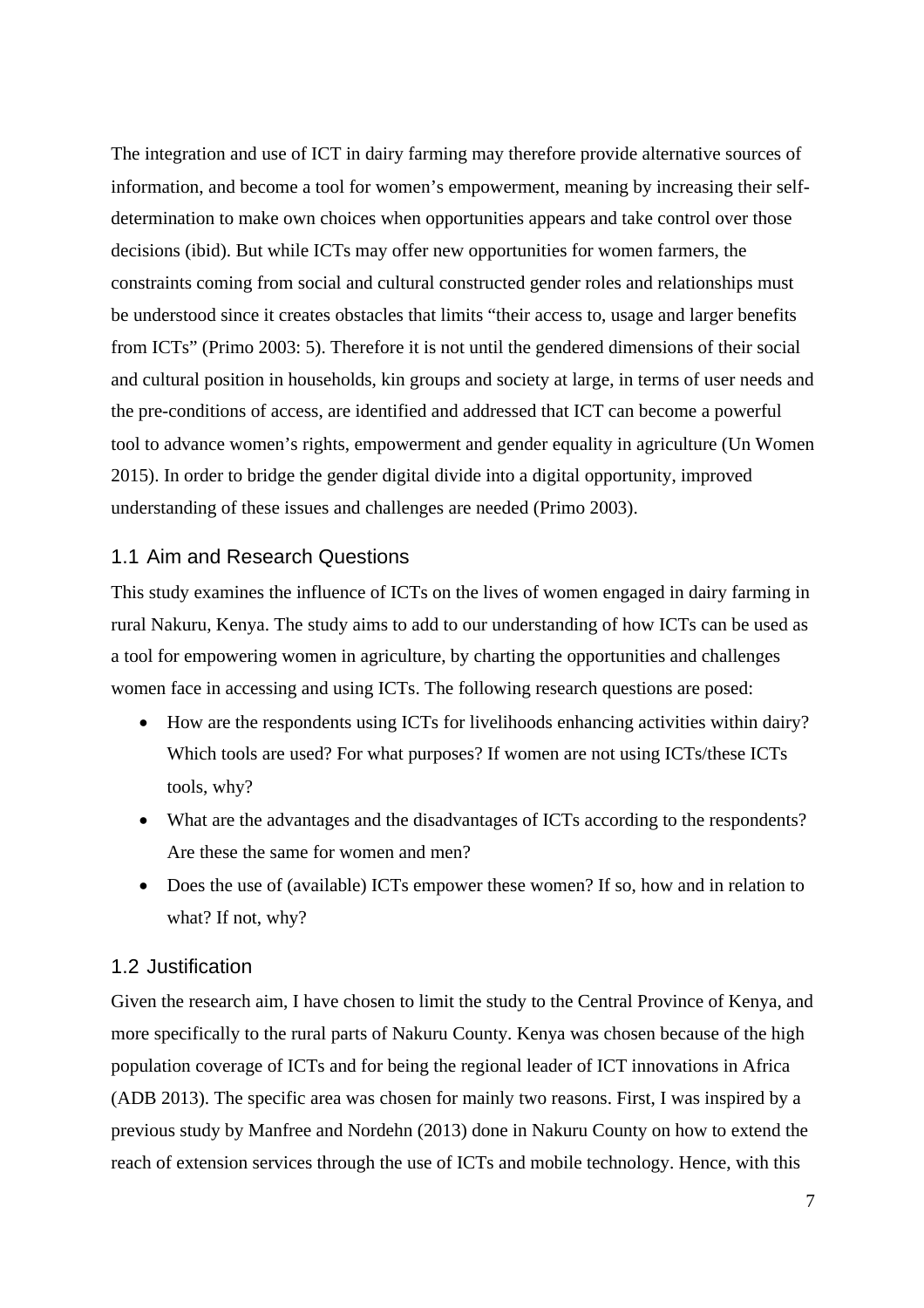study I wanted to understand if the use of ICTs could help empower women in the agricultural sector and close gender gaps that have existed several decades in agriculture. The study by Manfree and Nordehn (2013) was used as a stepping-stone to give me a better understanding of the Kenyan context and where I intended to conduct the study, but differs by looking on the dimensions of women's empowerment. Second, the location was discussed with a research and extension specialist at the Agricultural Sector Development Support Programme (ASDSP), which is an implementation strategy for the national and county governments in Kenya of the overarching agricultural policy that are based in Nairobi, who recommended Nakuru, since dairy was one of their prioritized value-chains in that County. This also enabled this study to become more "demand driven", meaning something that were discussed with local partners who knew the context and that could be of value to them in the future, which also is an important factor to consider.

This research rests on the notion that there is a need to look beyond statistics on individuals' and households' access to and use of ICTs, and to further explore women's daily lived experiences of accessing and using ICT services, as the barriers are arguably higher for rural women (WWWF 2014). The relationship between gender and agriculture has been fairly studied over the years, but it is not until quite recently that the relationship between gender and ICT use in agriculture has appeared in the literature (World Bank 2015). Yet, comprehensive sex disaggregated data on ICT usage in low-income countries is still missing (ibid). Research ICT Africa (RIA 2012) suggest that without doing a gender analysis, the obtained descriptive data is incomplete in understanding how ICT is gendered. Even though that many ICTs have been developed for small-scale farmers in Kenya, there is no single ICT tool that have been specifically developed or designed for women farmers (ibid). This study will contribute to our understanding of how ICT solutions and innovations can help close gender gaps that have existed for decades in agriculture.

## 2 Literature Review and Guiding concepts

This section reviews existing literature on the researched topic, presents the theories that inform this study as well as the concepts used. The first section *2.1 ICT, Gender and Agriculture* reviews existing literature and previous research done in the field and the second section *2.2 Clarification on concepts* goes further into the three concepts of *Assets, Mobility and Empowerment* that were used to analyze this study.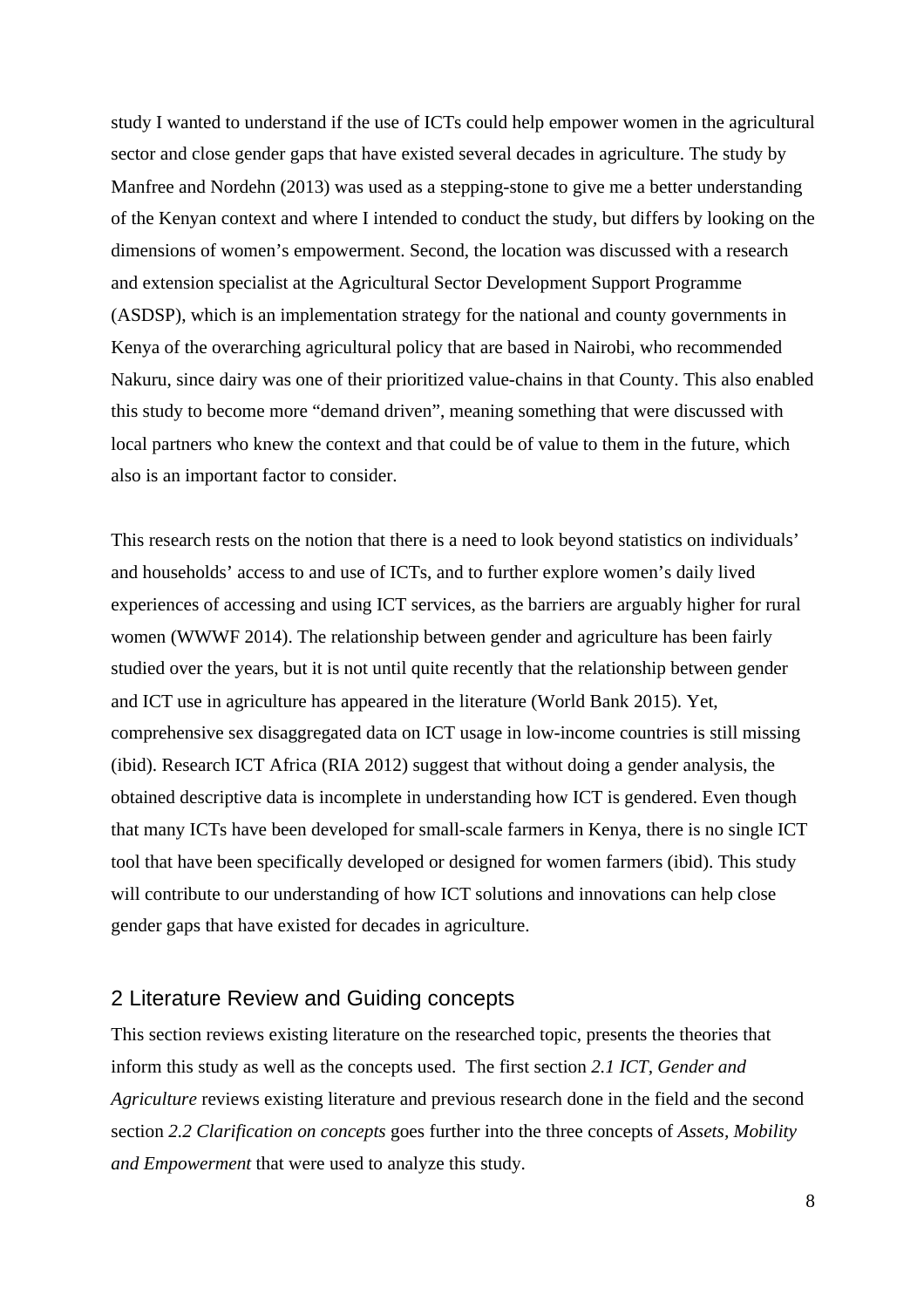#### 2.1 ICT, Gender and Agriculture

Sorenson (2002) discusses how the digital revolution has transformed our lives by changing the way we work. How information is gathered and shared can be a game changer in improving the lives of poor people (ibid). But women are often left out of the digital revolution in low- and middle-income countries (ibid). Sorenson (2002) suggests that previous literature on gender and ICT only sought to establish and highlight if women were excluded or included from ICTs and thus ignored the social dynamics of gender and inequality in the society more generally. He argues that just focusing on increasing the physical access to, and the use of, ICTs does not enhance women's position and break the gender divide (ibid).

During the 90's, recognizing knowledge as key to development gained momentum, and was also highlighted in the World Development Report (WDR) 1998/1999 (World Bank 1998). The report puts a lot of emphasis on the necessity of exploiting knowledge, so that it can become a powerful tool in achieving societal and economic transformation (ibid). According to Shaik et al (2004), the development of the agricultural sector is fast emerging and transforming traditional societies into knowledge intense societies. This trend is not only emerging in developed countries but is happening even faster in developing countries (ibid). This paradigm shift is especially causing rural areas to change and adapt to new technologies since "old ways of delivering important services to citizens are being challenged" (ibid: 1). ICTs could have a significant role in achieving such a transformation as it can disseminate important agricultural knowledge and messages to farmers in rural areas of low-income countries (ibid).

Following the WDR 1998/1999, and through a series of reports and conferences, this gave rise to a new field called "ICT4D" (Information and Communication Technologies for Development). The goal of ICT4D is primarily to bridge the digital divide so that poor communities can make a difference to their lives (Unwin 2009). The theory behind ICT4D refers to the better use of ICTs to become a powerful tool for both economic and social development (ibid). The first component of ICT4D, namely "ICT" stands for an umbrella term, which includes any modern communication devices such as the radio; TV; phones; computers; the use of internet, etc. (ibid). As such, it is not really contested (ibid). The second component, "4D", has much wider theoretical, political and practical implications since there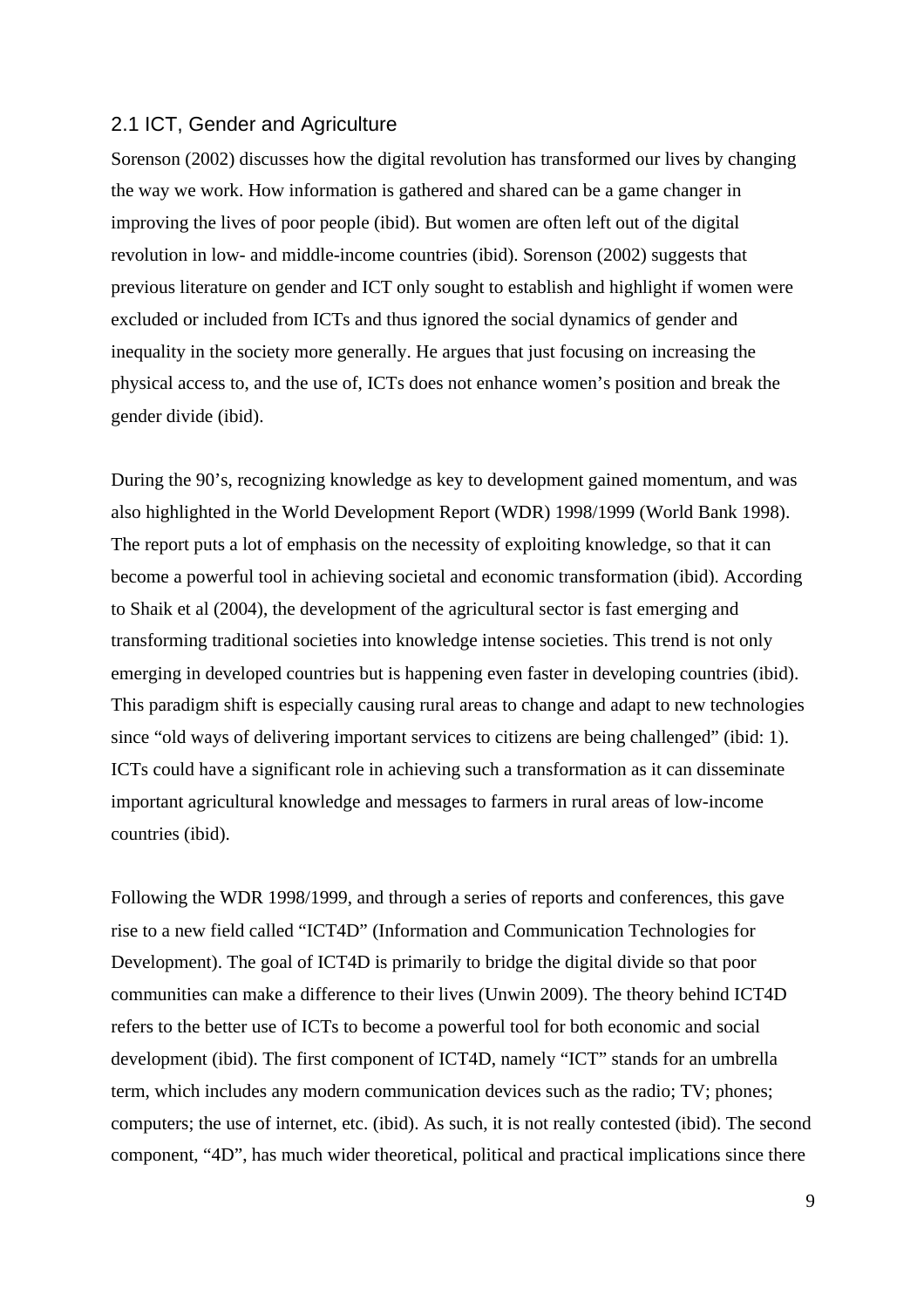may be different understandings of what development actually entails and how it can be achieved depending on the scholar, policymaker and practitioner (ibid).

Mainstream views on development in the 21th century are primarily in terms of economic growth, and how poor countries and communities can perform better and be more efficient (Unwin 2009). This spective ignores the broader socio-economic factors and level of societal development, such as standard of living, educational level etc. that may hinder poor people accessing information and how those with different backgrounds may communicate with each other (ibid). The question then is why should programs and projects give any priority to application of ICTs in low-income countries, when technology mainly has been used to enable the rich to maintain their economic position (ibid). In addition, a World Bank evaluation of projects aiming at promoting universal access of ICTs between 2003 and 2010 showed a failure rate between 40-70 per cent of the projects (IEG 2011). Unwin (2009) argues that too few ICT4D initiatives have proved successful or sustainable, especially in Africa. This may be caused by too little evaluation or monitoring and too much focus on a "one size fits all" model, which thereby ignores the contextual issues, local demands and the multidimensional livelihoods of poor rural people (Chapman & Slaymaker 2002). But Unwin (2009) also suggests that some scholars within the development practice rather prefer to emphasise the importance of participation and empowerment than development in strictly economic terms. The ICT component then, has the potential to play a key role in bringing the two contrasting perspectives on development together, according to Unwin (2009). This could make a fundamental difference to poor and marginalized people by both empowering them and provide economic growth (ibid).

Applying ICT in the context of agriculture could offer a lot of potential applications both for the farmers and for extension services in rural development (Chapman & Slaymaker 2002). A previous study in India showed that the 100,000 rural farmers that were provided with a phone line, which was used for asking specific agricultural questions, gained profit increases of between 25-150 per cent (Unwin 2009). Other studies in the context of agriculture have also shown positive impacts on rural livelihoods and farmers when applying ICT tools (Shaik et al. 2004; UN Women 2015).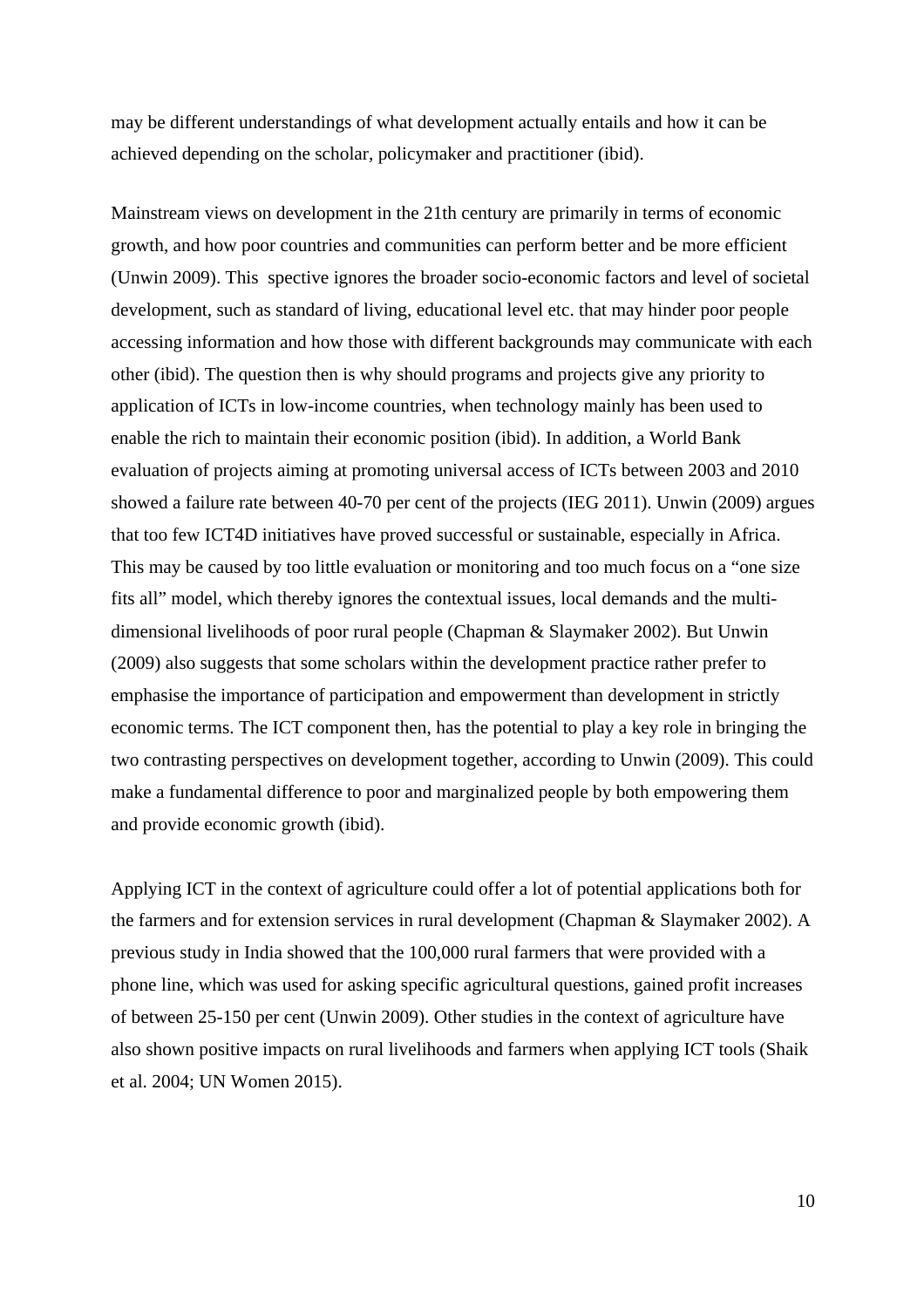#### 2.1.1 Gendered Access and usage of ICT

Around the time of the millennium shift there was very little sex disaggregated data that existed and demonstrated the disparities of access and usage of ICTs between women and men (Deen-Swarry et al. 2012). Jensen and Mahan (2007) suggests that even a decade after the realization around the millennium shift, little progress has been done in the field, even though gendered indicators are being on the top of everyone's agenda. In addition, Huyer and Hafkin (2007) conclude that most of the existing gender equality indexes do not incorporate technology generally, nor ICTs specifically.

Findings from a study made by Milek et al. (2011) in 13 African countries, including Kenya, showed that when it comes to the usage of ICT, after controlling for income and education, a larger share of men uses ICT than women in 11 of the countries, which is in line with the conventional findings in the literature on gender differences in technology adoption (Doss 2011; IFAD 1998; Quisumbing 1995; Quisumbing & Pandolfelli 2010; World Bank, FAO & IFAD 2009). But, Hilbert's (2011) findings based on the same data showed that these gender differences disappeared in most of the countries after controlling for literacy, labour and those belonging to the top 25 per cent income group. Hilbert suggests that the implications from inequalities such as education, income and labour between women and men "throw their shadows on the ICT usage" (ibid: 20). Hence, the relationship between women and ICT may be positive, but due to the traditional discrimination women face within education, income and labour, this trend is turned into a negative one (ibid). Other global studies have shown that there exists a 21 per cent gap in ownership of mobile phones for women living in low and middle-income countries worldwide compared to men, and after controlling for Africa this gap is increased to 23 per cent (GSMA 2012). Ownership of mobile phones has skyrocketed globally during the last couple of years and is still increasing (ibid). It is estimated that over the next couple of years, two out of three potential new phone subscribers will probably be women (ibid). For those women not owning their own mobile phone, accessing through borrowing from either their husbands, children or a close relative is also seen as a convenient option, since they rarely have to pay for the services that they make use of (ibid).

The gender digital divide also exists when considering women's access to the web (Intel 2013). But here the gap is even greater as women in low and middle-income countries access the web to 25 per cent lesser extent than men, while this gap is increased to 40 per cent in the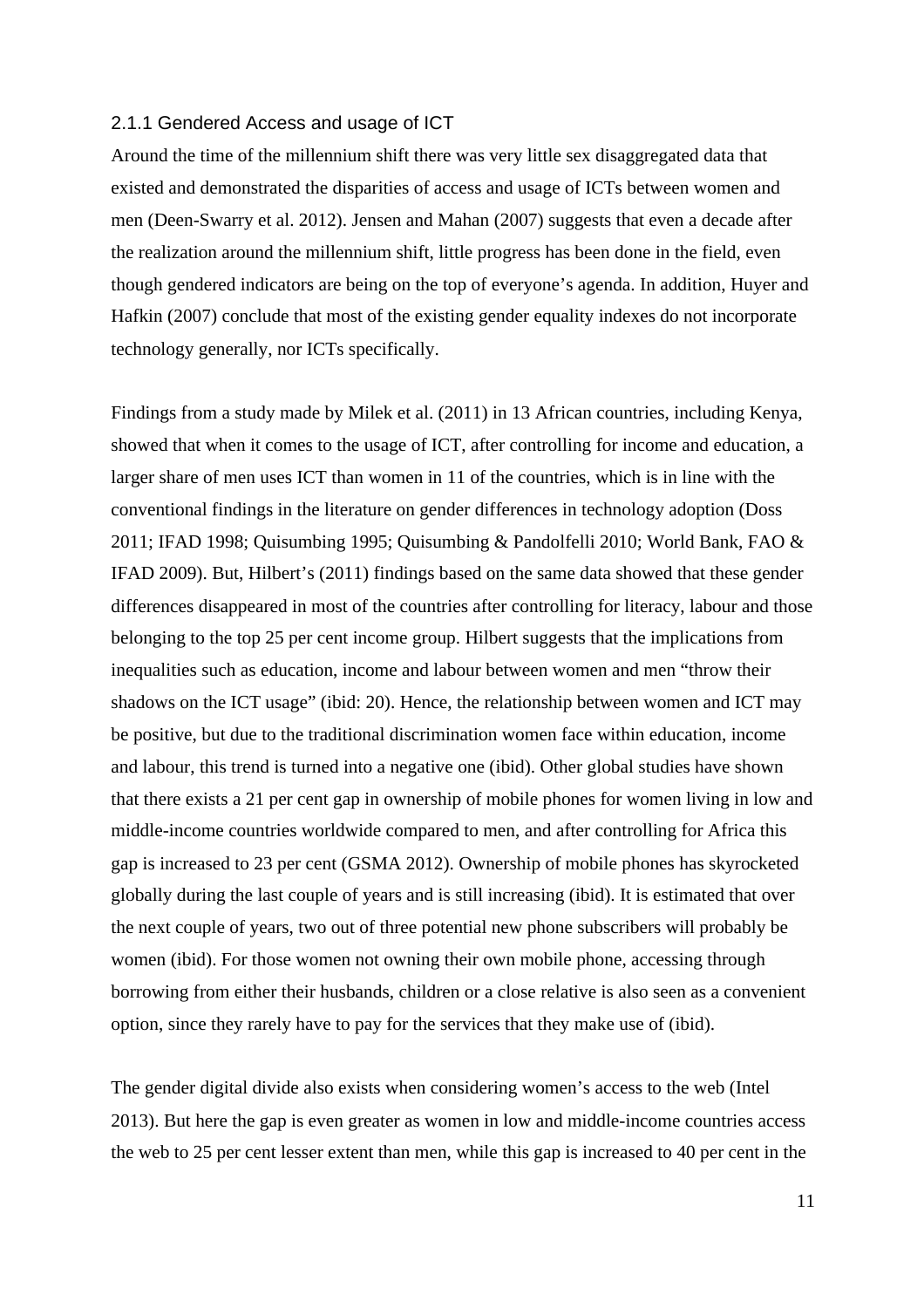case of sub-Saharan African countries (ibid). Deen-Swarry et al. (2012), who are connected to Research ICT Africa (RIA), a research network consisting of 20 African countries, suggest that most of the findings of these kinds of global reports are merely focusing on descriptive statistics, and therefore entirely incomplete in analyzing the underlying causes of access to ICTs. The most common factors that are hypothesized to affect equitable access and use of ICTs are caused by "income, education, age, material status, culture, ethnicity and country specific characteristics" (ibid). Deen-Swarry et al. (2012), note that this gives rise to methodological problems, as these descriptive statistics fail to capture and explain gender inequalities of usage. They therefore recommend that more qualitative research is carried out to analyze the descriptive data, and argue that this otherwise may exacerbate gender inequalities even further (ibid).

For example, a study made in Trans-Nzoia district in the western rural parts of Kenya on women's access to and use of ICTs showed that income and being educationally disadvantaged have a big share in explaining access to ICTs (Kituyi-Kwake & Adigun 2008). The top-impeding factors according to this study showed that ICT services are unaffordable and too expensive (ibid). Factors such as "time", "distance" and "cultural taboos" were also noted to affect women's access to ICTs to a larger extent than computer literacy and education (ibid). This shows that, if only income and education are targeted as an effective solution for breaking the gender digital divide, it may fail to recognize the social dimensions and the existing gender roles which may be the real causes of prevailing gender differences in use (Sorenson 2002). Another study, based on a desk review on access and use of ICT in Kenya undertaken by Ponge (2016) showed that factors which impact women's access to and use of ICTs (which expanded on what is in line with the traditional factors), were owning and controlling assets; responsibilities and time burden of taking care of the household; together with women being constrained by social norms that may confer the control of technologies to men.

Previous studies on the digital divide have only been successful in showing and explaining what the excluding and including factors of ICT access are. This is also something Sorensen (2002) points to. They have, however, not been able to explain the greater inequalities in the society and address the challenges that can ensure women sustained participation and usage of ICTs in the digital era (ibid).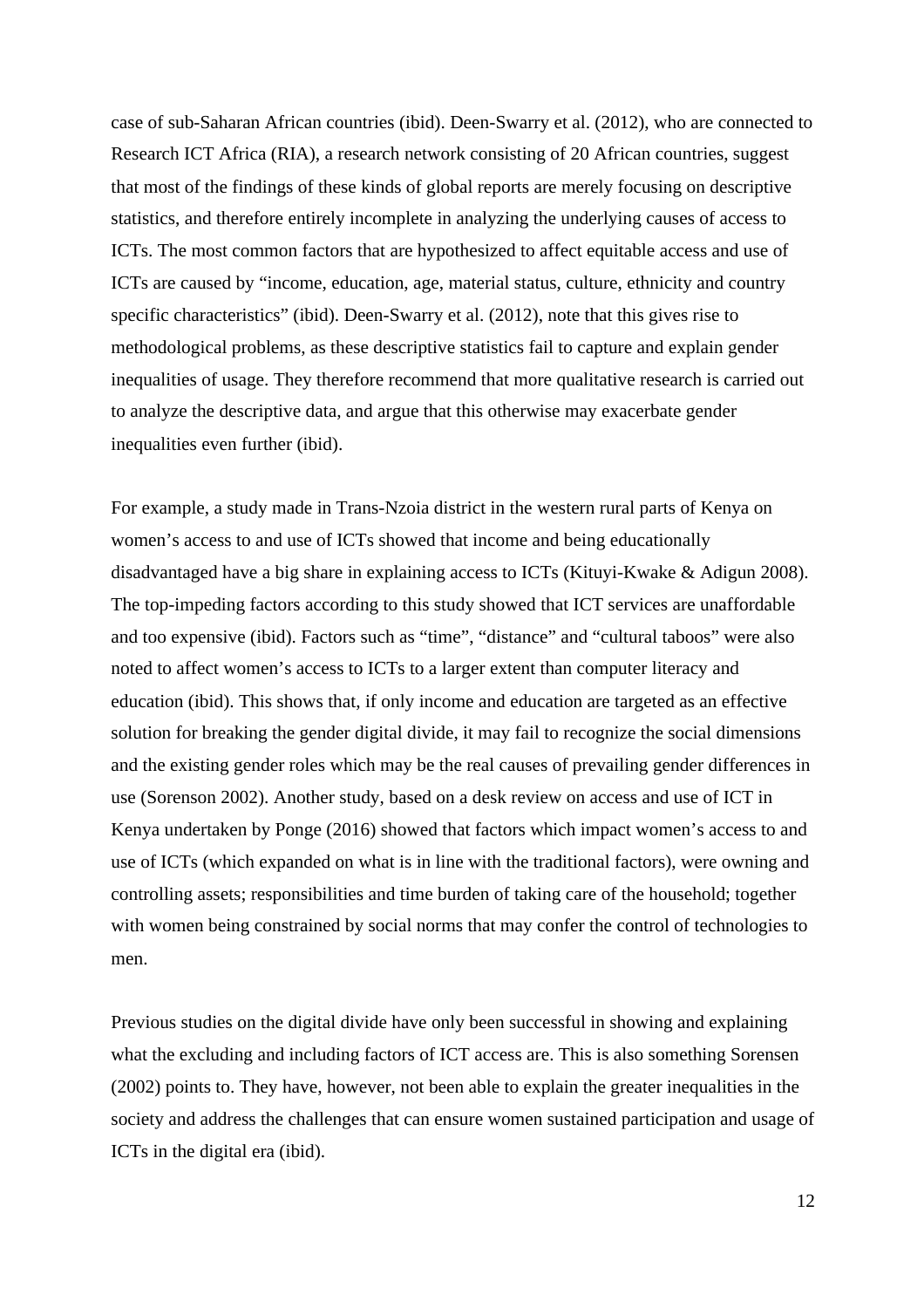#### 2.1.2 Gender and Gender Constraints in Agriculture

The agricultural sector is still underperforming, meaning suffering tremendous lost in agricultural output that leads to food security and little economic growth, despite it being over three decades since the structural transformation  $\frac{1}{1}$  was launched in many low-income countries (FAO 2011a). It has been widely debated that this change caused a "feminization of agriculture", as many rural households changed roles as men started to engage in more nonfarm income generating activities (Quisumbing et al. 2014). Women make up 43 per cent of the total labor force in the agricultural sector in low-income countries (FAO 2011a). Despite making numerous contributions to the agricultural sector, a key message from a FAO report in 2011 is that the agriculture sector is severely underperforming due to the fact that almost half of its farmers, the women farmers, do not have access to the same kind of resources that men farmers use to become more productive (ibid). FAO means that the gap is found for many assets such as "inputs, services, land, livestock, labour, education, extension, financial services and technologies" (ibid: 5). Quisumbing et al. (2014) in turn, presents two arguments why it is important to close the gender gap in agriculture. One of the arguments concerns the aspect of improved productivity and increased efficiency, as women are severely underperforming due to gender gaps in asset ownership and control (ibid). By closing the existing gender gap in agriculture, this would not only cause an increase in women's average yields of 20-30 per cent, it would also lead to an increase in the total agricultural output of low-income countries by 2.5-4 per cent (FAO 2011a). This would in turn not only generate gains for the agricultural sector but also for the society as a whole as it can reduce the number of hungry people by 12-17 per cent in the world (ibid). But, as mentioned in the introduction, expanding women farmers' production opportunities must also be a duty of nation states since it is part of women's basic human rights (ADB 2013). This relates to the second argument by Quisumbing (2014), which addresses the aspect of equality. Since much of the previous agricultural development efforts have mainly been focusing on men, naturally this requires a "rebalancing" by paying more attention to women (ibid). A study made by Smith et al. (2003), showed that a woman who got empowered to make her own agricultural decisions, such as what to plant and how much as well as which inputs to apply, not only led to an

 $\overline{a}$ 

<sup>&</sup>lt;sup>1</sup> "Structural transformation is defined as the transition of an economy from low productivity and labour-intensive economic activities to higher productivity and skill intensive activities" (UN Habitat 2016:1)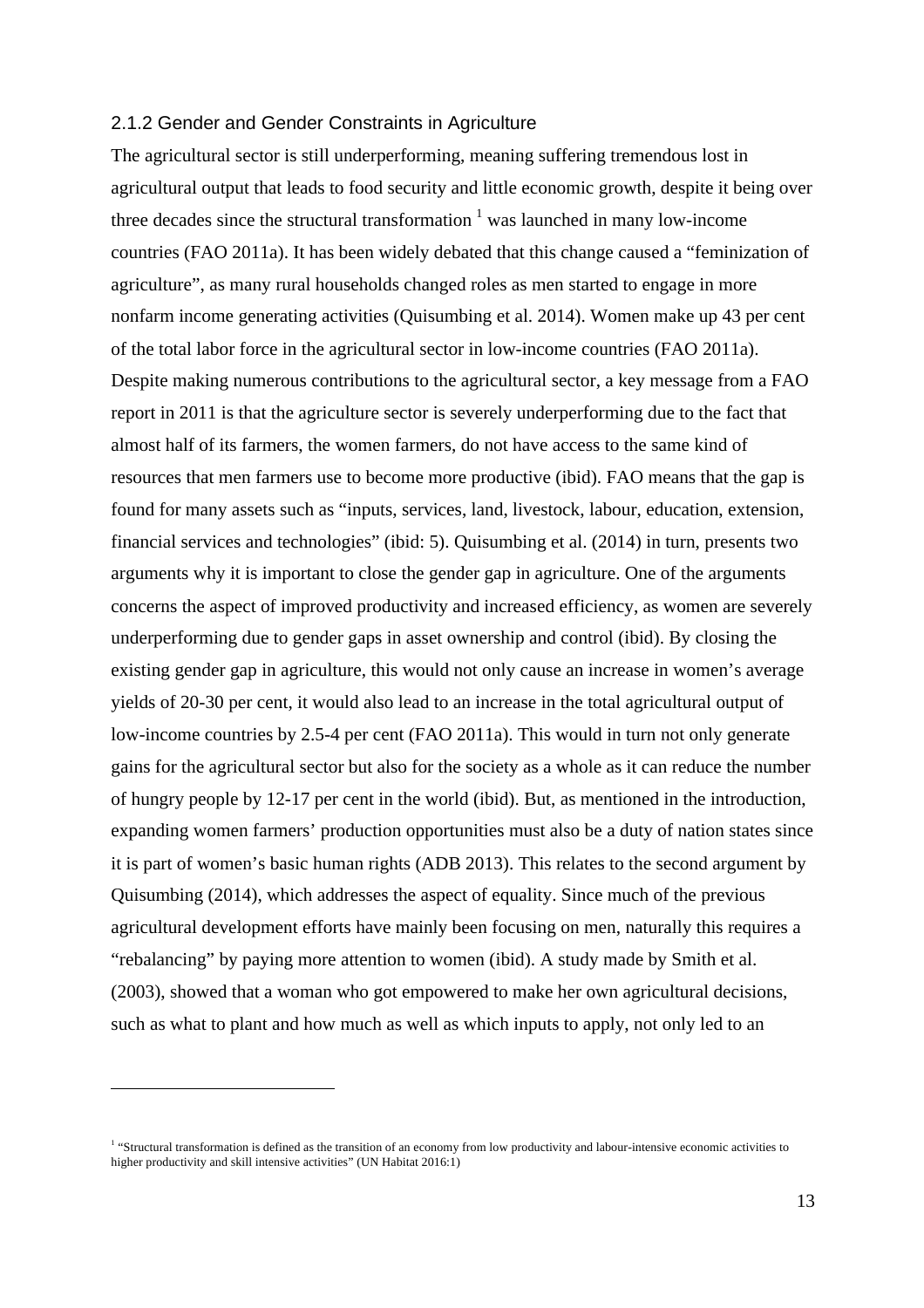increase in productivity, but also to better care of her children in terms of nutrition and health. Gender differences may therefore change over time or vary depending on culture or norms, since they are socially, rather than biologically constructed, and therefore subjected to change (Quisumbing et al. 2014).

Quisumbing et al. (2014) concludes by stating that these two arguments should not be used mutually exclusive, instead they should be viewed as reinforcing each other, especially when conducting research to close the gender gap in agriculture. Due to previous lack in collecting sex-disaggregated data in agriculture, mainly because of treating the household as the unit of analysis and not individuals, this led to statistics showing women as "inactive" and an underestimation of women's contribution to the agricultural sector (ibid; Quisumbing  $\&$ Maluccio 2000). Statistics show on the contrary that women who live in the least developed countries in Sub-Saharan Africa are more likely to be employed in the agricultural sector than men (FAO 2011a). For 70 per cent of these women, agriculture was their primary source of livelihood (ibid). In addition, when it comes to working conditions, African women tend to earn half of men's wages, and do not access off-farm activities to the same extent as men to compensate for their lesser earnings in agriculture (ibid).

A study made in Kenya showed that extension officers tended to favour approaching men farmers rather than female farmers, all because not seeing the woman as the "typical farmer" (FAO 2011a). This is not an isolated or unique example of seeing the household as one unit of analysis, and expecting the advice and knowledge to trickle down from the male-head to the rest of the household members (Due 1997; FAO 2011a; Meinzen-Dick et al. 2011; Ragasa et al. 2013). Saito (1994) suggests that women in female-headed households are even more disadvantaged than women in male-headed households, and notes that extension officers rather preferred to talk with women in male-headed households than those in female-headed households. Women are therefore disadvantaged and less likely to access information on new innovations and technologies, or other extension resources since they are bypassed by the service providers due to their gender (ibid).

Besides being bypassed due to their gender, household structures or other misperceptions, women may have other constraints when it comes to participating or reaching extension services such as field days and from trainings that uses lots of written material (FAO 2011a).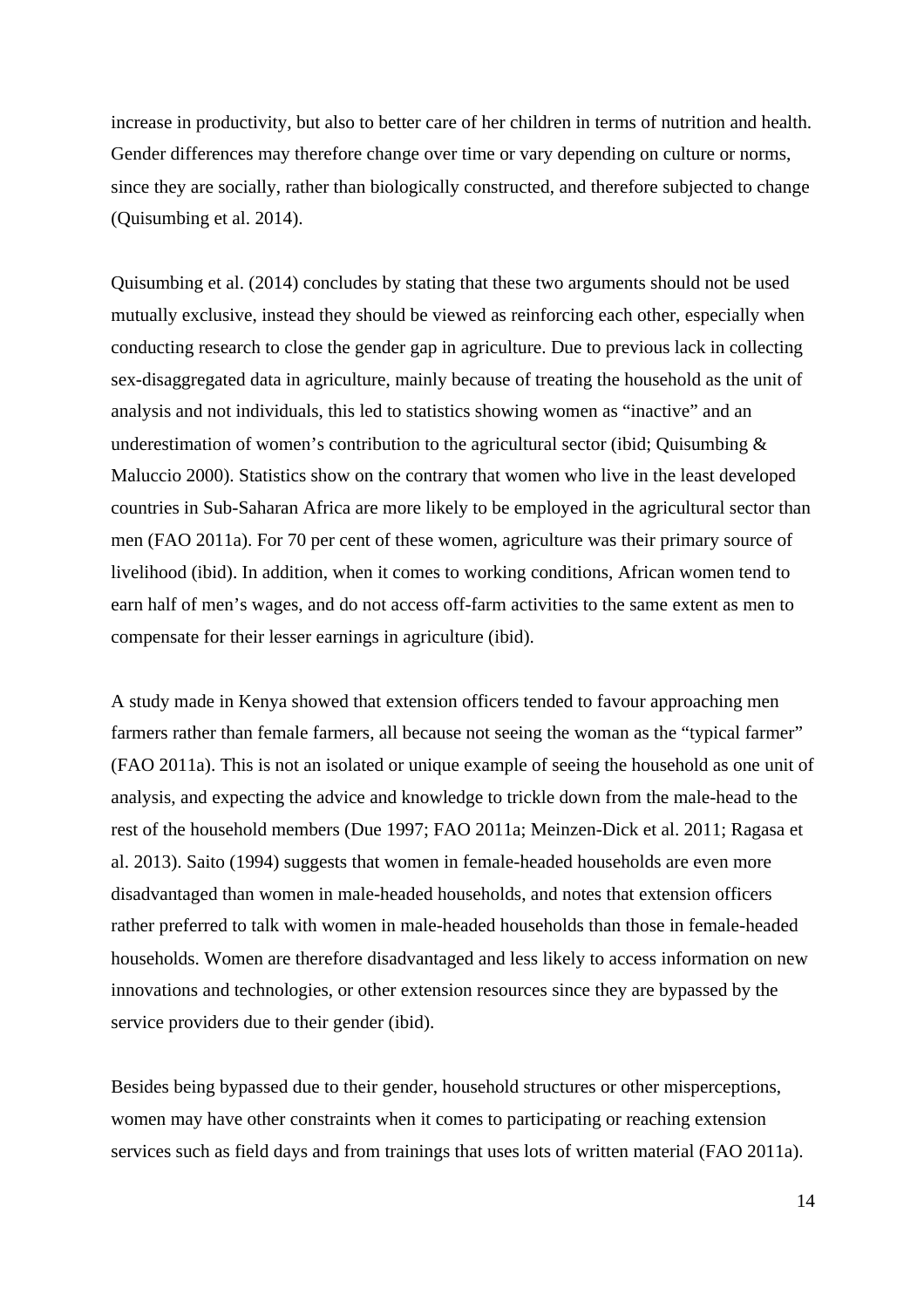This is mainly due to the fact that women tend to have lower levels of education than men, facing time constraints due to their reproductive responsibility of taking care of the household and may face cultural barriers, for example when it comes to interaction with men outside of their family that are unknown (ibid). Manfree & Nordehn (2013) suggest that access to information and the ability to create knowledge from that are one of the most effective key drivers of both social and economic transformation. If women farmers are hindered from accessing information which may give rise to the adoption and adaptation of new innovations that could increase their productivity, then it could be said that they are not performing to their full potential and are disempowered instead (ibid).

Modern ICTs could therefore play a vital role in extending the reach of information channels, as it may enable farmers to access information faster together with providing educational opportunities (FAO 2011). These modern technologies may be particularly beneficial to women in rural areas, whose mobility to travel long distances may be restricted due to gender norms, roles and responsibilities (ibid).

#### 2.2 Clarification of Concepts

#### 2.2.1 The concept of (Women's) asset ownership

Accessing, controlling and owning assets are the backbone and one of the most critical components for rural livelihoods wellbeing (Meinzen-Dick et al. 2014). Assets can serve multiple functions as they can both generate products, facilitate access to other services such as financial and be transformed to resources that people use for building livelihoods and earn a living (ibid). Other than just function as resources that can be used, assets can also give meaning to people's lives (ibid). Assets can give people the capability to be, and the power to be, able to act (ibid). Standard agricultural assets often include the holding of land, agricultural equipment or different kinds of livestock, but can also include other kind of assets, which usually are not regarded as traditional inputs into agriculture (ibid). A broad definition of different kinds of tangible and intangible asset holdings are usually categorized in five major types of capital groups (Meinzen-Dick et al. 2014): natural- (land, water, trees, genetic resources, soil fertility), physical- (agricultural and business equipment, houses, consumer durables, vehicles and transportation, water supply and sanitation facilities, and communications infrastructure), human- (education, skills, knowledge, health, nutrition), financial- (savings, credit, and inflows), social- (membership in organizations and groups,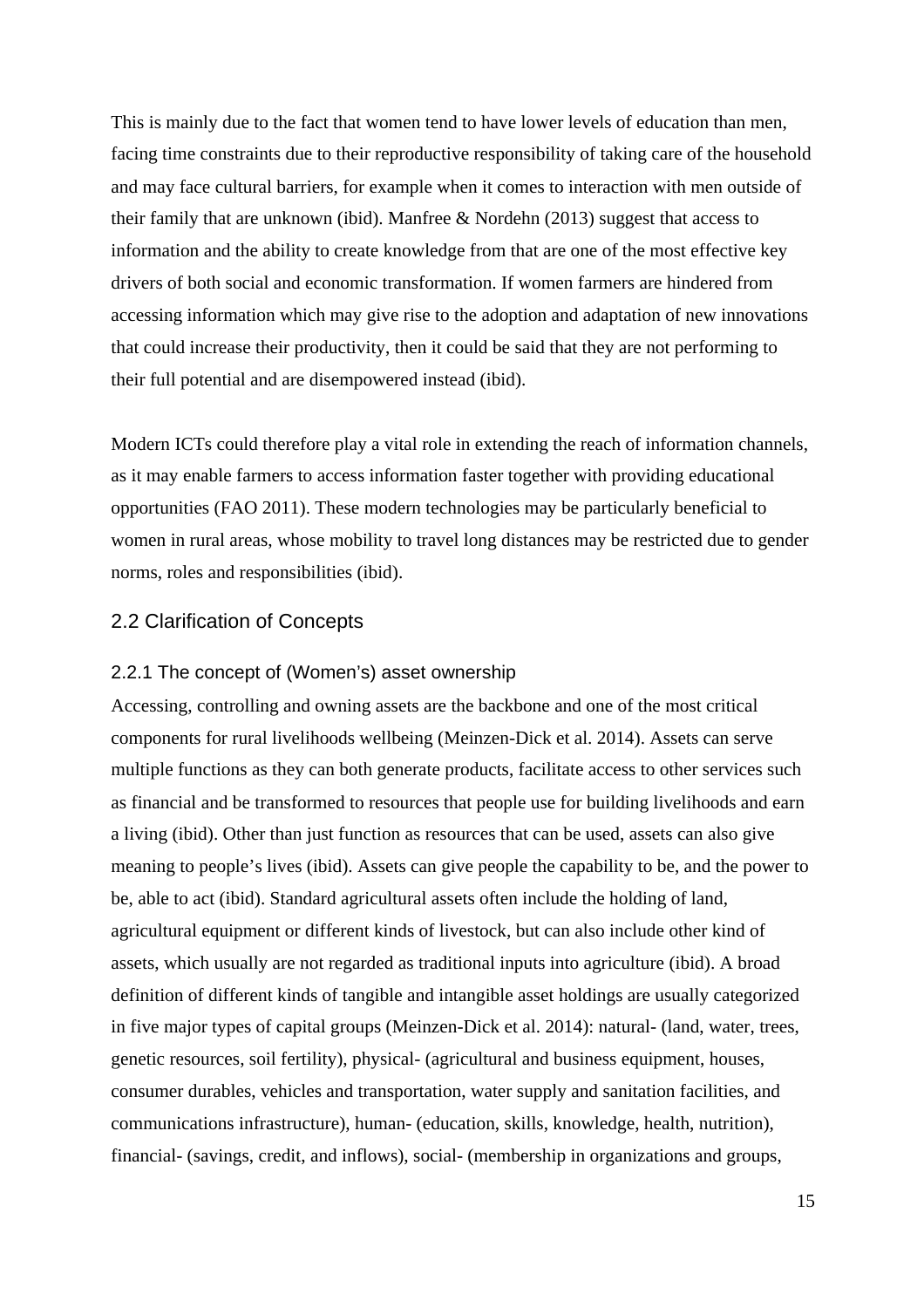social and professional networks) and political capital (citizenship, enfranchisement, and effective participation in governance) (ibid: 94). According to Meinzen-Dick et al. (2014) the last two assets, social and political capital, are usually not viewed as typical agricultural assets and inputs.

Due to the fact that in much of previous established literature, households were seen as a united group that pooled all assets together, this has brought many negative results for agricultural development interventions (Meinzen-Dick et al. 2014). The reason is that these interventions have ignored to look at how gender affects the distribution of different kinds of assets (ibid). They have simply ignored the aspect that women and men both can access, control and own certain types of assets and dispose or accumulate them in different ways (ibid). Much of today's evidence shows that assets can both be held individually and to different degrees by both genders (ibid). However, a great body of empirical evidence shows that women in general, worldwide, both hold fewer and less valuable assets compared to men (ibid). Quisumbing et al. (2003) showed that when women's control over assets has increased, it is not only the woman's wellbeing that has increased, but also the wellbeing of the entire household. Examples of increased and positive household wellbeing, include but are not limited to, increased food security, better child nutrition and decrease in child malnutrition, sending more children into the educational systems and better health outcomes for girls (Meinzen-Dick et al. 2014). Any attempt on poverty reduction must therefore address the existing gender asset gaps between women and men, by focusing on strengthening women's control over resources (ibid).

#### 2.2.2 The concept of Mobility - How Gender and Mobility are connected

"Mobility, i.e. the element of physical access to different facilities" (Uteng 2011: 1), is an issue that is highly gendered in both the developed and developing countries. The reason is that it can determine the daily mobility of women and men, which affects the degree of physical participation in society (ibid). But equally, women and men's daily mobility is determined by gender roles and inequalities in society (ibid). Mobility could therefore be said to be an issue that is gendered in two ways, but affects women's mobility to a greater extent than men due to complex hierarchies in society, and especially in developing countries (ibid). Mobility impacts people highly in their daily life as it can enable people to participate in different areas such as within the economic, social, cultural, and political arena (ibid). If people's mobility is hindered they will experience difficulties in accessing different arenas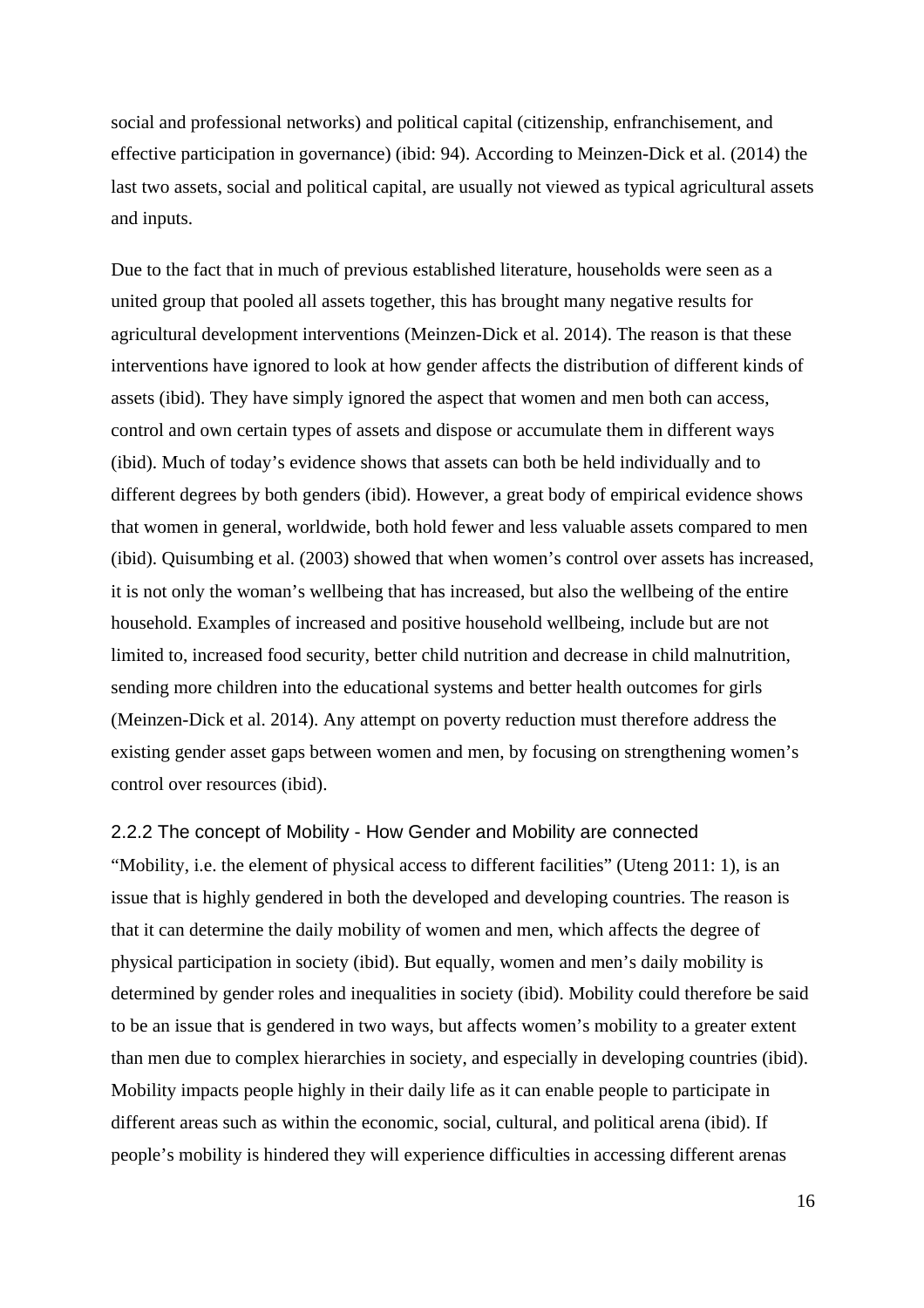such as the market (ibid). Rather than being one single element that influences the gendering of mobility, there are many elements that are highly influential in determining women's and men's mobility (ibid.)

The use of ICTs could have the potential in alleviating some of the barriers that women face in their daily mobility. The usage of mobile phones can for example include women and break constraints simply by a phone call or text message. ICT can offer many opportunities in remote and rural areas where mobility is restricted by breaking peoples way out of isolation and making it easier for them to access knowledge and productive resources (c.f. Sida 2015). Even though ICT can contribute to flexibility of time and space, it can "also contribute to discrimination and reinforcement of existing inequalities" (ibid: 1), due to the problem around gendered access and literacy for example.

#### 2.2.3 The concept of Empowerment

The term empowerment represents a wide range of concepts, but common to most is that the terms option, choice, control and power are included when defining the term (Malhotra et al. 2002). Naila Kabeer (1999) defines empowerment as "the expansion in people's ability to make strategic life choices in a context where this ability was previously denied to them" (ibid: 437). She distinguishes the concept of empowerment from others, by defining it in terms of process, or change from a condition of disempowerment, meaning those who have been denied the ability to make strategic life choices (ibid). She further conceptualizes the term of empowerment by dividing the process of choice into three inter-related components: resources; agency; and achievements (ibid). Resources are explained as pre-conditions that serve people the ability to exercise life choices, and can range from material, economic, human to social resources (ibid). Agency is related to "the power within" meaning being able to act upon your own defined goals (ibid). "Agency is thus 'the heart' of the process through which choices are made" (Kabeer 1999: 438) and can take the form of decision-making, bargaining, negotiation, deception, manipulation, subversion and resistance (ibid). Achievements are the outcomes of the choices that enable people to reach their goals (ibid). The concept of empowerment in this sense is therefore strongly connected with the ability to choose, and hence central to the concept of power (ibid).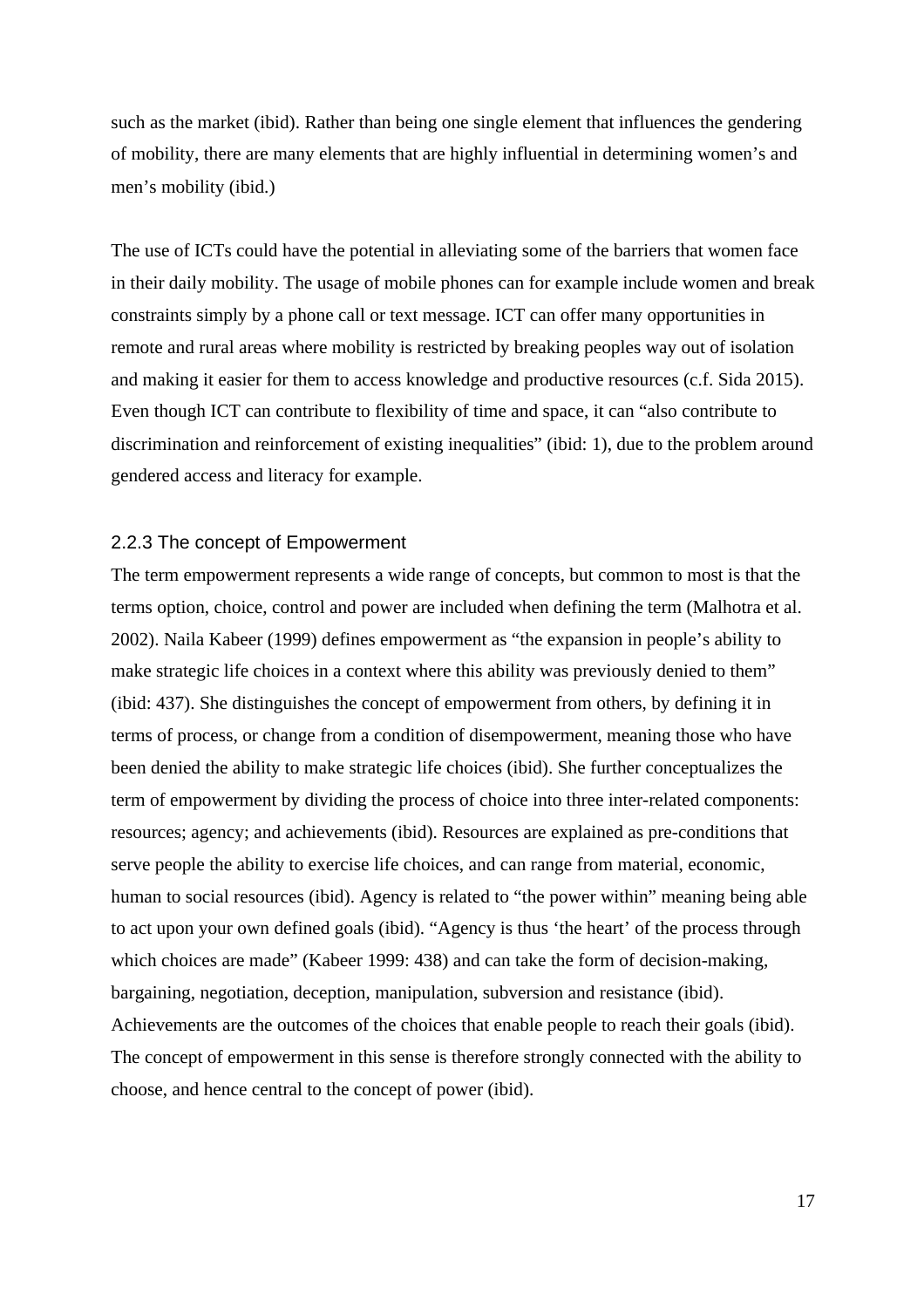But what a woman wants and her ability to choose what she wants to make, could also be limited to other important factors or experiences from her life (Kabeer 1999). In her attempt to conceptualize empowerment, Kabeer also highlights that even though increasing women's agency is a necessity for their empowerment, structures play a big part in shaping women's agency. Women's agency cannot be separated from the relationship caused by structural issues, since they can and do define the limits to exercise their agency (ibid). Structures according to Kabber:

[...] also define the parameters within which different categories of actors are able to pursue their interests, promoting the voice and agency of some and inhibiting that of others. And finally, they help to shape individual interests so that how people define their goals and what they value will reflect their social positioning as well as their individual histories, tastes and preferences (ibid: 461).

Women are embedded in these structures and therefore those structures submit to the context or environment, which determines the conditions of women's choices. It is in these structures that they have their agency and also where they can expand on their ability to exercise strategic life choices (ibid). The environment and conditions then, are patterns of relationships, their fundamental interaction and social hierarchies such as kinship, religion or castes leads to different types of behaviour being accepted as normal, even though it may be both discriminating and take the form of supremacy (ibid). The actions women may take on their own may therefore be limited due to unequal relationships between women and men and also depending on the social structures within the household. Agency and structure are therefore both at the same time influencing relationship patterns, but also conveyed through relationships both amongst and in-between social actors (ibid).

This definition of empowerment is very commonly used as it captures the essence of many of the different definitions that exist (Malhotra et al. 2002) and will be used in this study.

### 3. Setting the Scene

In 2008 the government of Kenya adopted 'Vision 2030', a development program with the objective to transform Kenya into a middle-income country by 2030 (GOK 2007). This program has identified the agricultural sector as one of the key drivers for obtaining this objective, as national data shows that growth in agriculture is highly correlated with growth in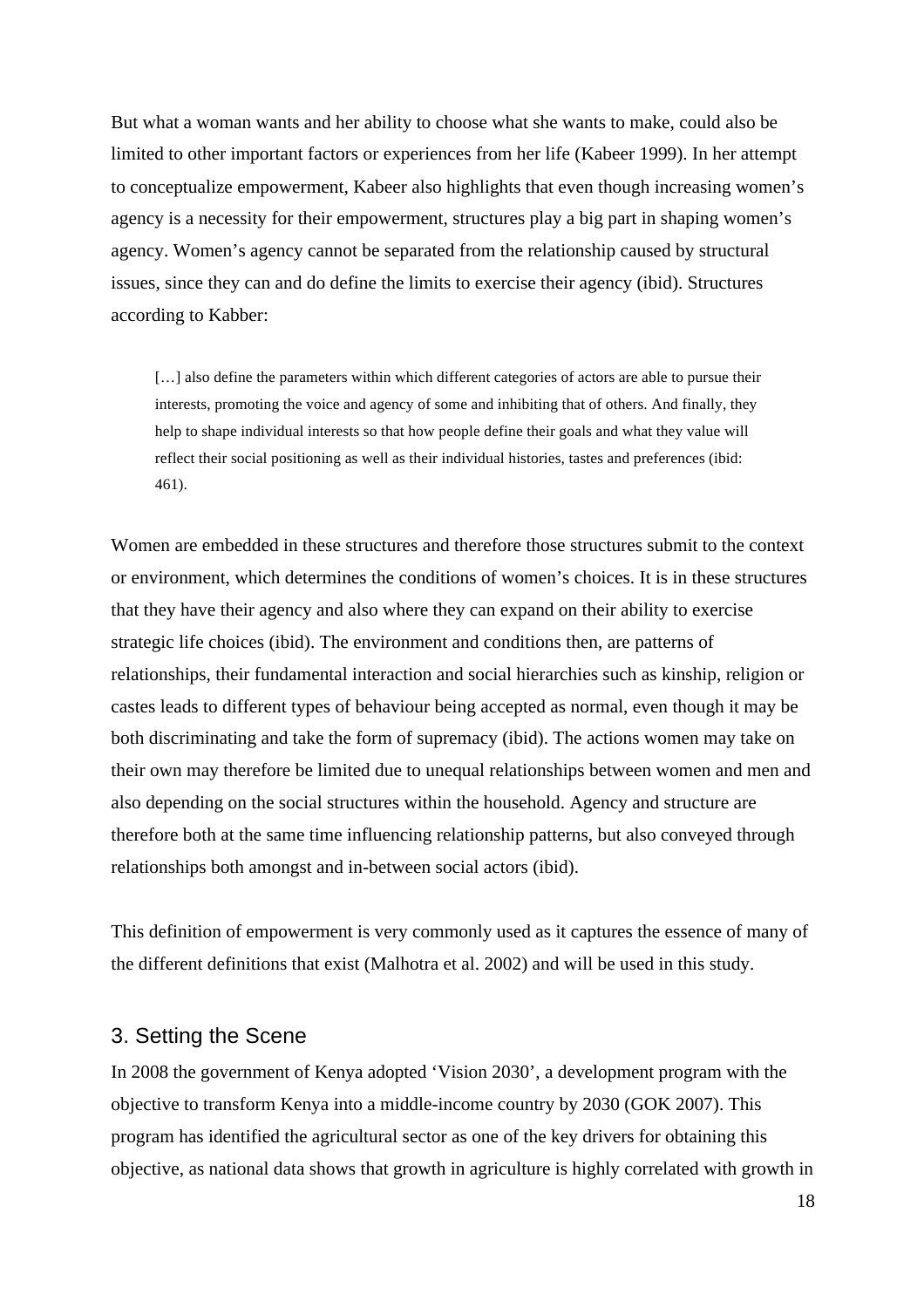the national economy (ibid). The dairy sector in Kenya, a subsector of livestock agriculture, is one of Africa's biggest producers of milk (ROK 2013). Small-scale producers mainly dominate the milk production, and accounts for 80 per cent of the national milk production in Kenya, whereas large-scale producers provide the other 20 per cent. The sector plays a critical role in improving livelihoods and food security for many rural Kenyans (ibid). Increasing productivity and competitiveness are key drivers in fulfilling the goals of the Vision 2030 (ibid). Although contributing to a significant share of the GDP (10 per cent), the dairy sector faces many constraints, which leads to underperformance of the sector in terms of yields (FAO 2011b). Some of the main constraints that lowers productivity are seasonality differences, the quality and amount of feed, lack of animal husbandry, farming practices, animal health, information about breeds, access to credit services, poor infrastructure, and poor and inadequate marketing and milk collection systems (Wambugu et al. 2011).

Dairy producers have also faced poor interaction from extension services and a lack of access to trainings for many years, which have led to even lower involvement in the market and few incentives to increase the milk production (FAO 2011b). Since small-scale farmers in Kenya accounts for the major share of the milk production, it is critical to transform these smallholders into being more innovative and commercially oriented (ROK 2013). These farmers therefore need information about new kinds of practices in dairy farming as well as access to new inputs and technologies to succeed. The integration of ICTs may function as a key approach to use in Kenya's extension system, to better cover the farmers' information needs.

ICTs are recognized as a key component for economic development in the Vision 2030 (GOK 2007). The mission of Kenya's ICT Policy is "to improve the livelihoods of Kenyans by ensuring the availability of accessible, efficient, reliable and affordable ICT services" (ROK 2016: 1). Kenya has a vibrant ICT community in its capital Nairobi, and is one of the leading nations in Africa when it comes to expanding mobile technology services (CCK 2012). One example is Kenya's hugely successful text message-based money transfer system M-Pesa, which has offered a ground breaking global mobile banking service (ibid). Mobile phones in Kenya are almost becoming as accessible as the radio (ibid). The coverage is roughly 77 per cent of the population with almost no gender gap, and they are the most rapidly increasing form of ICT (ibid). When it comes to the gender gap in ownership of mobile phones, Kenya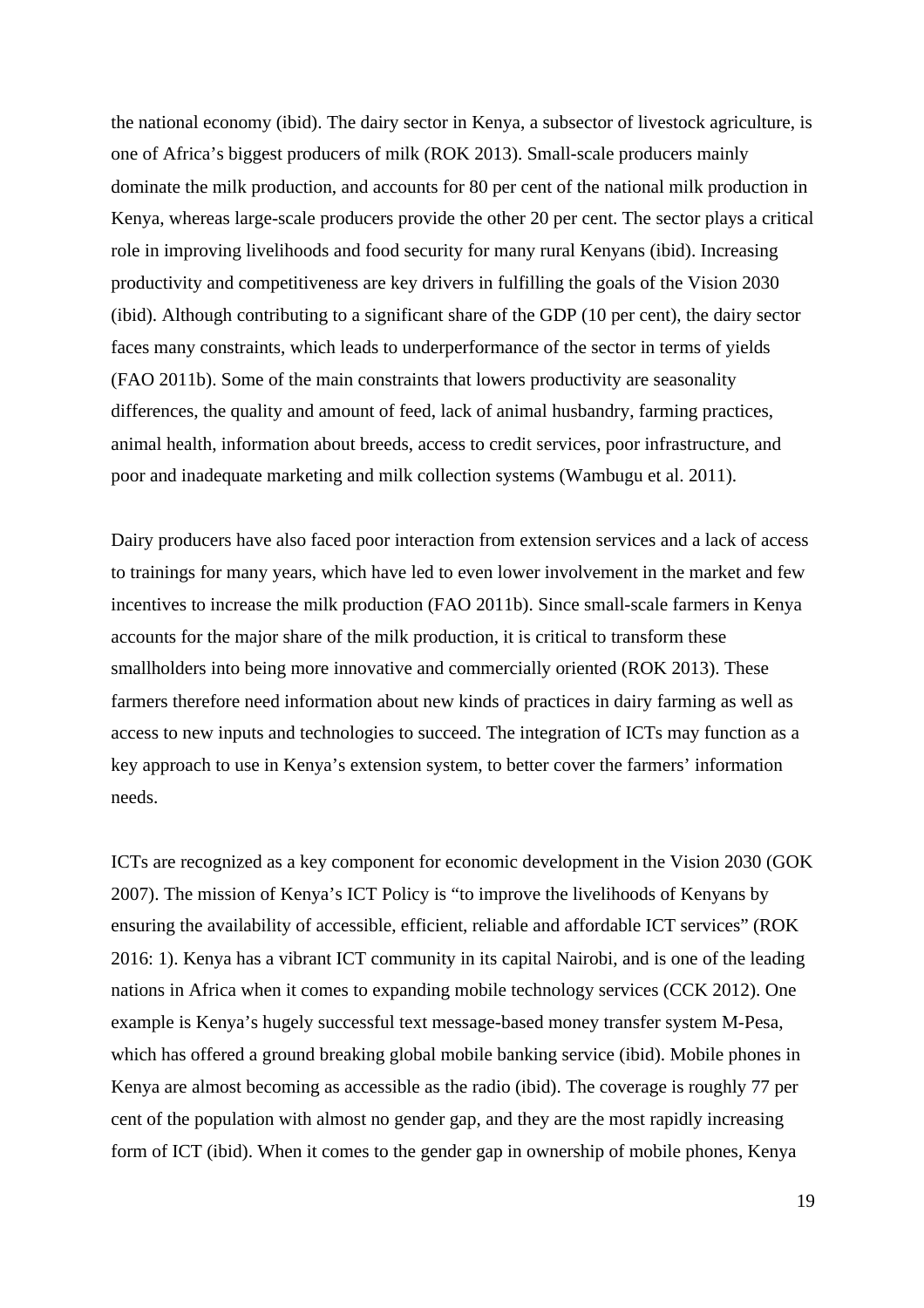exhibits a very small gender gap of seven per cent for women (in relation to income level) (ibid). It is likely that the introduction of M-Pesa, led to increased mobile phone ownership for women in Kenya (GSMA 2015).

The small-scale dairy farmer in Kenya is usually a woman (FAO 2011b). As in most lowincome countries, it is the women in Kenya who produce most of the agricultural output, milk being one of them, while they also dominate the ranks amongst the poor (ibid). There still exists a common perception that women are merely the assistants of the men farmers and not economic agents in their own right (FAO 2011a). This in turn makes the transformation of dairy farming from subsistence into a commercially oriented enterprise even harder (ibid). Even though Kenya has ratified the 'UN Convention on the Elimination of All Forms of Discrimination Against Women' (CEDAW), has national gender policies, and puts women's economic empowerment as a key component of the Vision 2030, no specific gender policy has been developed related to agriculture or in the field of ICT (World Bank 2015).

### 4 Methodology

This chapter will present the methodological choices made for this thesis, meaning how the data was collected and analysed. *4.1 Research Methodology and Design* will introduce the reader to the chosen study design. *4.2 Research Procedure and Data collection* will present the method for data collection and its advantages and disadvantages. *4.3 Data analysis process* describes how the data has been analysed, and lastly *4.4 Assessing the quality of qualitative research* will discuss the limitation and quality of the study.

#### 4.1 Research Methodology and Design

Already in an early stage of selecting research design I knew that I wanted to conduct semistructured interviews as the main data collection method. This means that the study did not adopt an objective approach, but instead intends to interpret meanings other people have about the world (Creswell 2009). According to Kvale and Brinkman (2011), interviews can especially give voice to the most marginalized people in the society that do not usually participate within the public debates. Qualitative interview studies may therefore function as a stepping-stone for bringing their living conditions to a broader audience, since it allows them to speak freely about their life situations, in their own words (ibid). This may then allow for a better understanding and capturing of the many dimensions of if and why women and men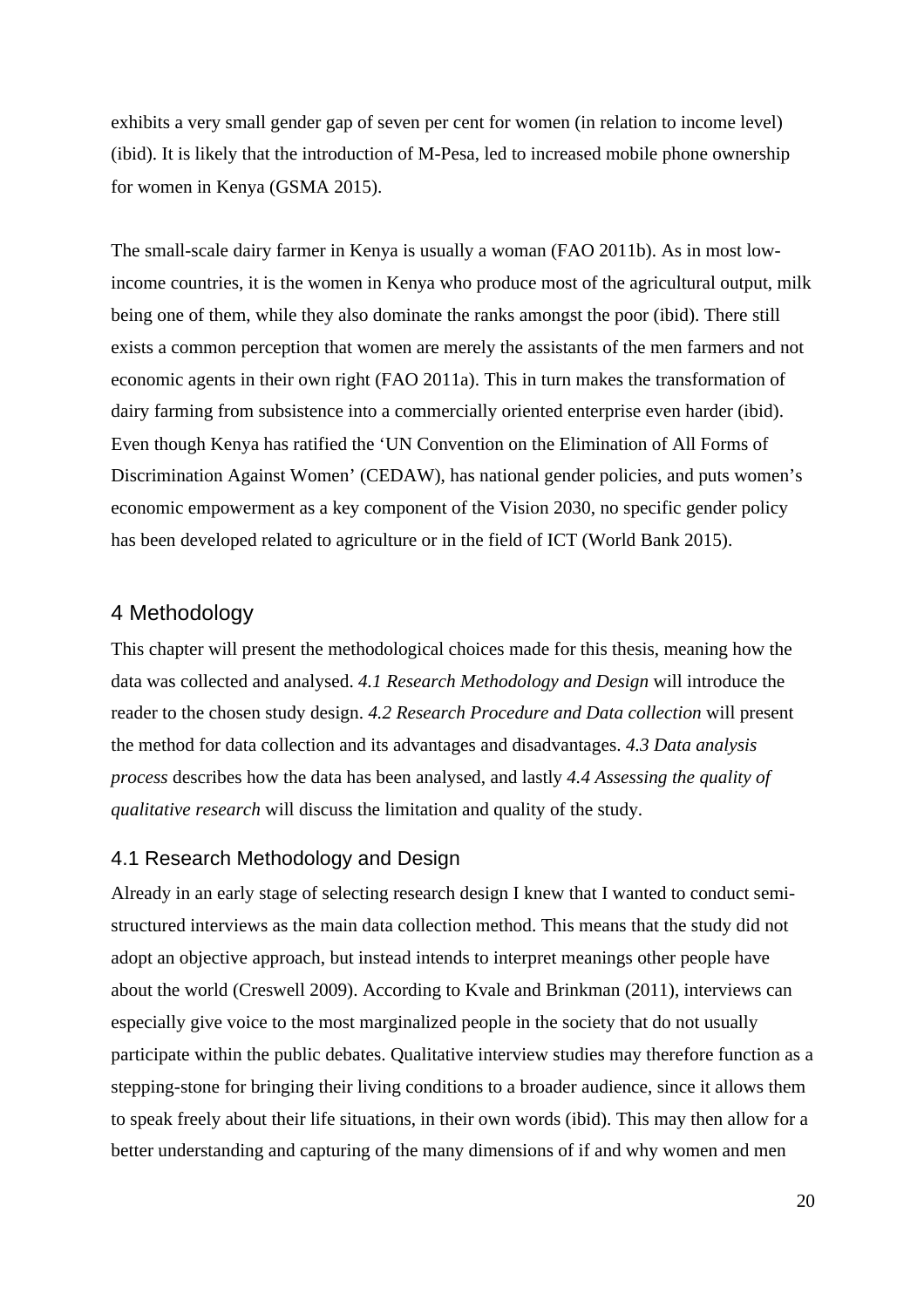tend to have different access and usages of ICT assets, in the context of dairy farming. Or as cited in Behrman et al. (2014) "what it means to 'use' or 'control' a given asset may be entirely different from what it means to 'own' said asset and differences in categories of asset ownership may fall along gender lines in important dimensions" (ibid: 38). In addition, gender relations in agriculture are complex and may vary from time to time, since they are very much context and culture specific and are rather products of social than biological factors (ibid). Simple statistics using quantitative measurements may therefore not allow us to understand how gender relations determine and affect outcomes related to the use of ICTs in agriculture (WWWF 2014). Understanding the differences in asset ownership when it comes to technologies such as ICTs may therefore only emerge from in-depth interviews and discussions with the respondents, rather than with a standard survey-based questionnaire. In addition, it may reveal something about why women and men tend to prefer using different types of ICTs.

#### 4.2 Research Procedure and Data collection

#### 4.2.1 Methods for data collection

The qualitative tools used for this study were based on eleven one-on-one interviews and two focus group discussions (FGDs). But, before the actual data collection was made, a pilot study was undertaken in the end of February 2017. This pilot functioned as a pre-test and evaluation of the interview guides to see if the questions were understood or in need of adjustments, and if additional questions needed to be posed or if some should be removed. Due to limitations in access to participants and assistance from the ASDSP team, only the one-on-one interview guide was pre-tested. Three women farmers were included. The interviews went well and the questions were understood. The main lesson learnt from the pilot was the discovery that the flow of conversation benefited from sometimes changing the order of the questions, as the participants did not always note the difference between different themes. The three interviews were also done in a peri-urban area in Nakuru, which of course also affected how the participants answered. For example, most of them owned a smart phone, had access to the Internet and therefore were not in much need of using the radio as a source of information. The result of the pre-testing led to some small adjustments of the interview guide by adding a couple of follow-up questions and to the removal of some others.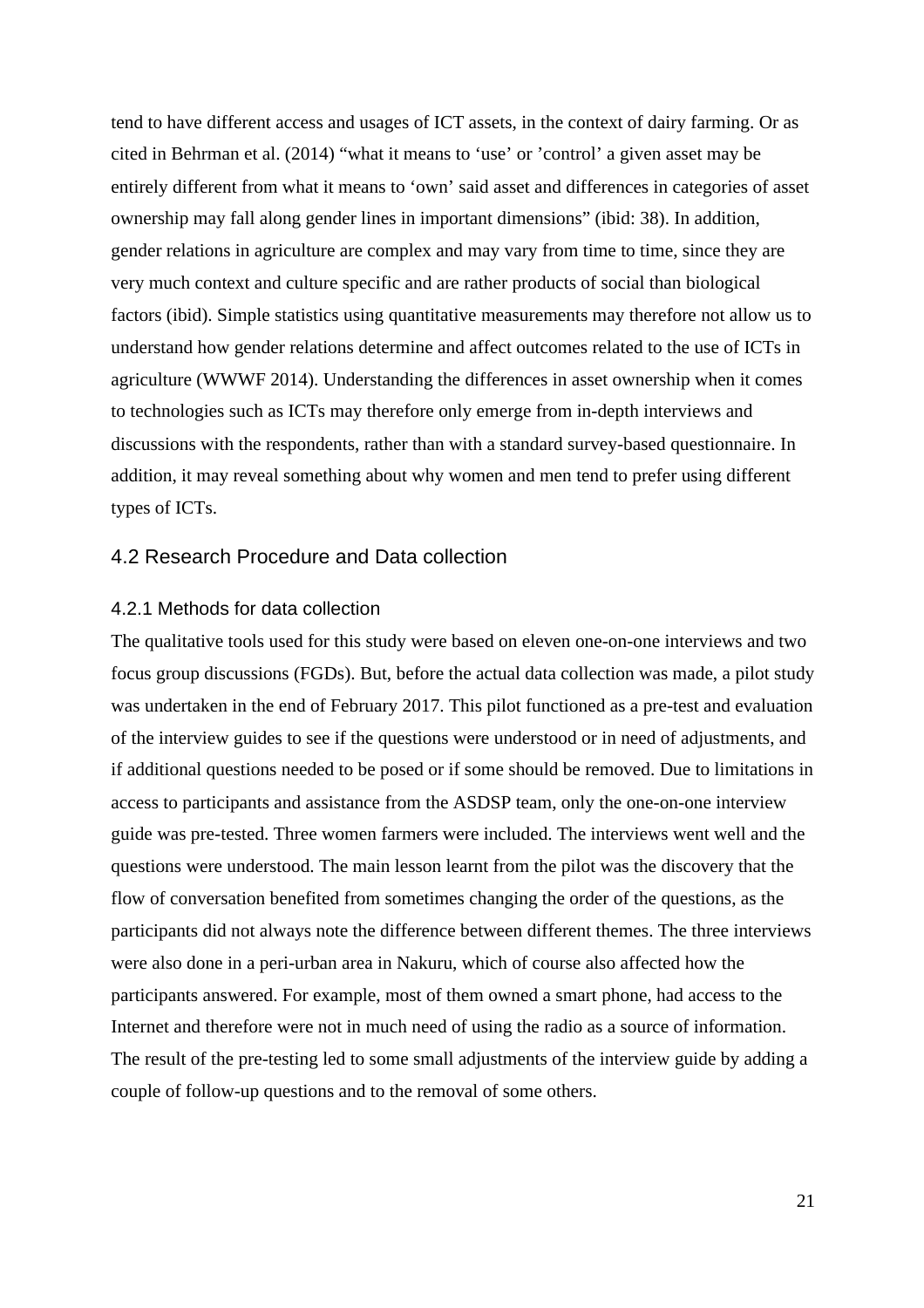The actual data collection was conducted during the beginning of March 2017, beginning with the individual interviews and followed by the FGDs. Due to the fact that English is a second language to all of the participants, an interpreter was present during all of the interviews. Seven of the individual interviews and one of the FGDs could be held solely in English, however during four of the individual interviews and during one of the FGDs the interpreter was needed. The languages that were interpreted were Kikoyo and Kalengin. All of the men that were interviewed spoke very good English, except some in the FGD with men. For me personally it was a pleasant surprise that so many of the farmers were fairly comfortable expressing themselves in English. The women had more trouble in expressing themselves in English. One reason may be due to difference in educational level between women and men. Knowing English may also imply that these respondents are better off than the average farmer. The fact that they are dairy farmers also supports this, since worse off farmers usually cannot afford entry to this sector given the high value of dairy.

My experience from the interviews held in English was that they went well, but however sometimes it felt like the respondents gave very short answers and had problems in expressing themselves. The language barriers in turn may have affected the study results, since the respondents may have misinterpreted the questions and answered something else or used wrong words (See section *4.4 Assessing the quality of qualitative research* for further discussion on this). English is a second language to me as well so this could also have affected how I responded back, when trying to clarify a question or so. Other than that the positive aspect was that I could conduct the interview by myself. Since I know my work the best, I was also in a position to quickly ask follow up questions which an interpreter may miss, if interviews are not interpret word by word. Also sometimes during the interviews in Kikoyo and Kalengin, when the interpreter posed the question, it felt like the flow in the interview got interrupted since that person had to stop and translate for me what had been said. This was not the case for the FGD consisting of women, since it was only held in Kikoyo. The interpreter, who was a woman, therefore also functioned as the facilitator for this group discussion with women. This may of course cause biases, since I could not follow the discussion. I took a long time before the interview to really brief the person on my study. Since this person had been with me during all of the interviews I felt comfortable letting her facilitate the group discussion, but there is always a risk that something may have been left out from the discussion since I did not facilitate it.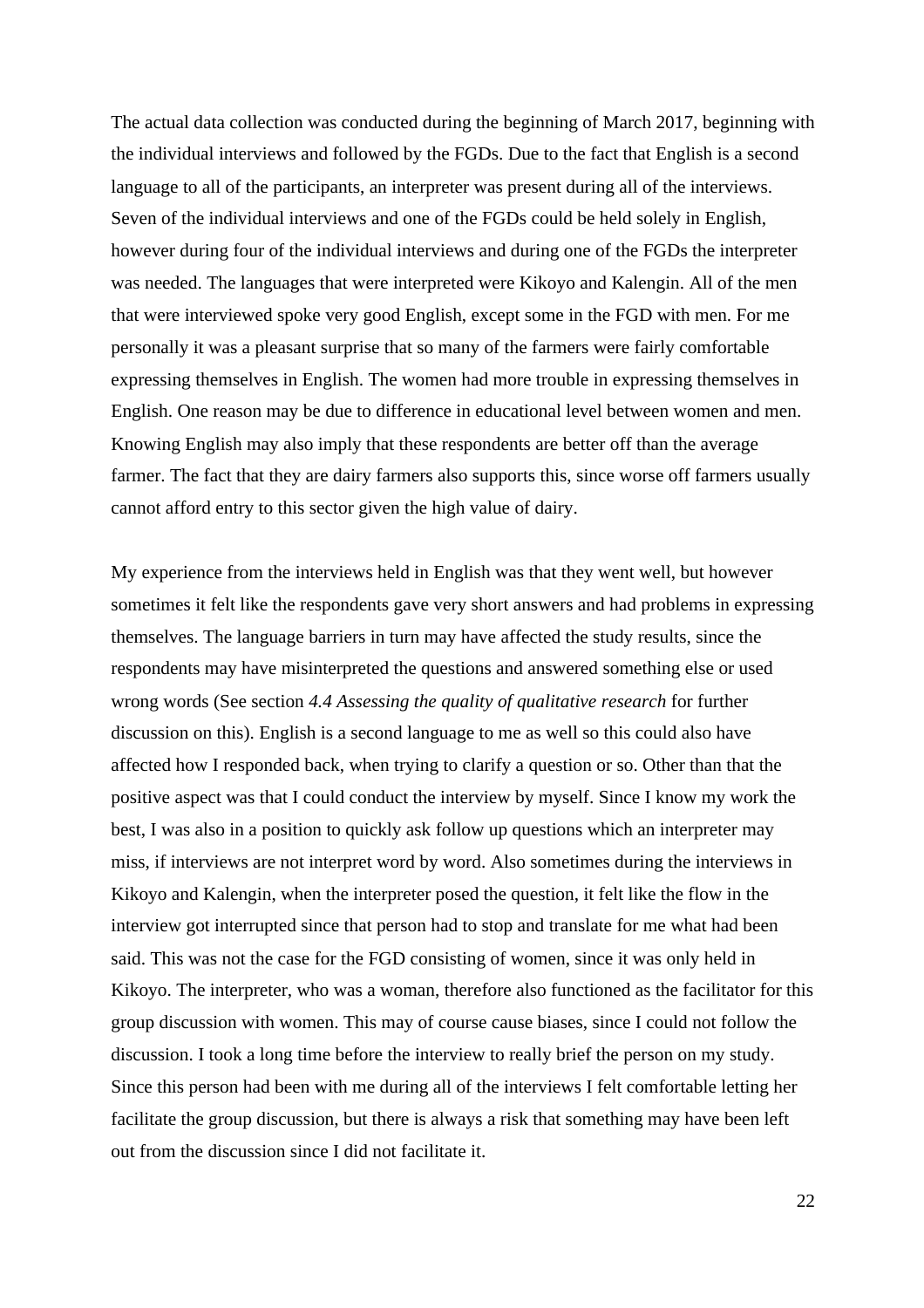Two different types of interview guides were set up before the actual interviews took place, meaning the interviews started off with guided questions around five different themes that were determined beforehand (Bryman 2012). The specific themes for the one-on-one interviews were: background on farming profile; sources of information and access to those; benefits and opportunities of ICTs; problems and challenges of ICTs; and asset ownership and control. The specific themes for the FGDs were: background on farming profile (specific focus on division of work and responsibilities of domestic tasks between women and men); extension system; perception around information channels; role of different ICTs; advantages and disadvantages of different ICTs. This was then followed up with additional questions on relevant topics that emerged during the interviews and the course of discussion. The guiding questions in both of the guides were based on the literature review and the guiding concepts for this study for each specific theme (see Appendix  $A \& B$ ).

The advantage of the individual interviews was that it allowed the respondents to move in different directions during the interview to grasp what was important to that person. This is in line with what is described in methodology books (Bryman 2009; Creswell 2009; Silverman 2014; Kvale & Brimkamn 2011). In contrast to the individual interviews, FGDs can function as a tool in understanding how norms look like, rather than individual practices, as it allows groups to elicit both collective experiences and opinions (Bryman 2012). I felt that the FGDs, as Behrman et al. puts it, "allowed the permitting of different views, experiences, or perceptions of group members to be expressed, discussed, and understood in a group context" (2014: 40). For example, during one of the FGDs, when one of the participants did not understand a question or found the right words to speak, the rest of the group helped that person to elaborate on her response. Another example was that the group discussions allowed me to notice when participants agreed or disagreed with common perceptions or experiences. Therefore one advantage that this method had, compared to the former was that it included a larger number of participants. This in turn gave richer understandings, explanations and touched upon areas that were not touched upon during the individual interviews. According to Morgan & Kruger (1997), the reason for this is that FGDs may give rise to a synergy of ideas and the generation of theories that may rise from social interactions.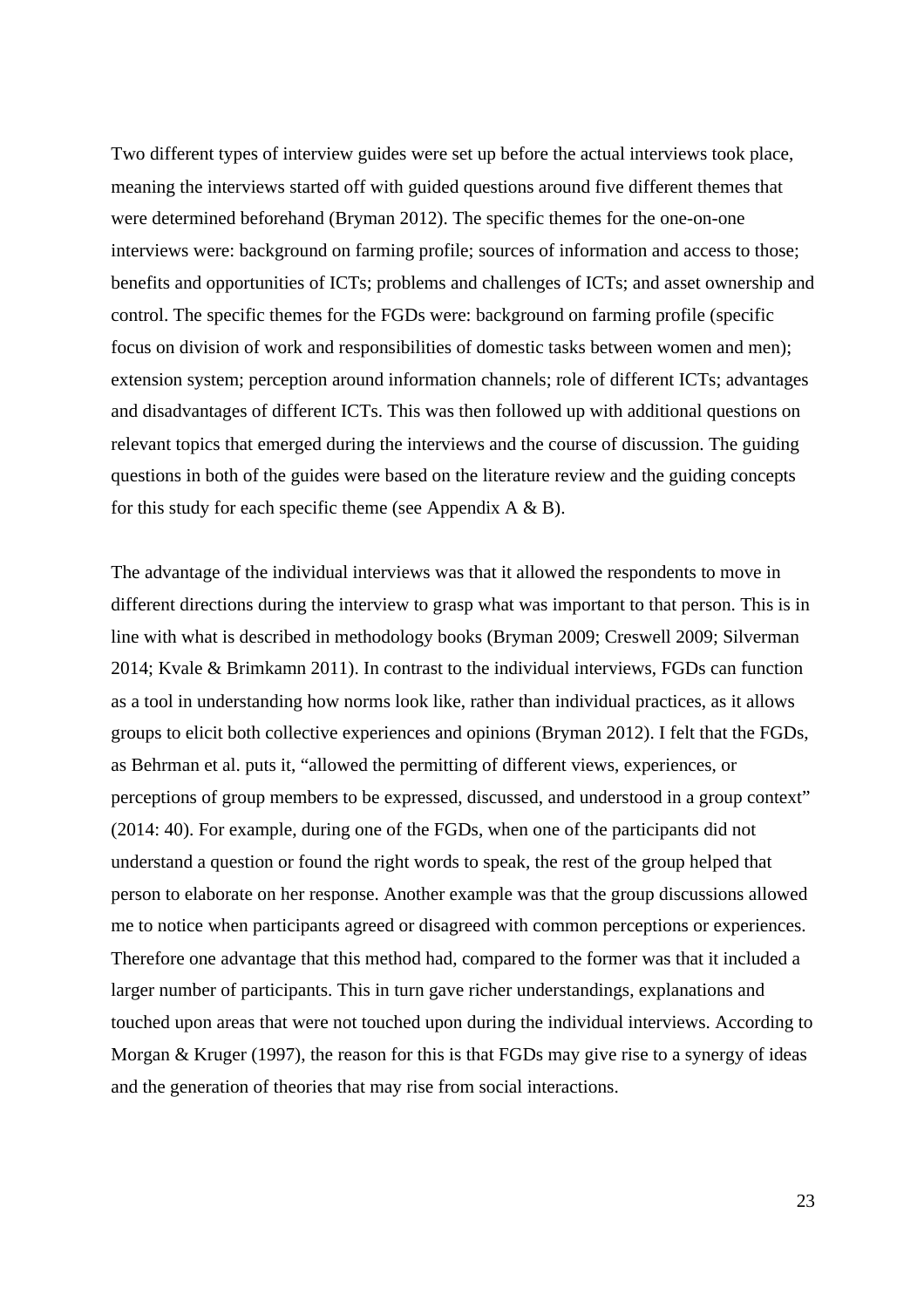Including a large number of participants (six in one of the groups and seven in the other) however also showed to have some drawbacks to it. Even though that the FGDs only covered five major themes, it was however noticed that this was maybe too much since the interviews tended to go on too long sometimes, resulting in that the discussion deviated from the issues that were supposed to be studied. For example, the first two themes on background and extension systems in the FGD interview guide got more attention than intended. These two themes sought to explore experiences from their everyday lives, and were part of the background theme. Although being important, the three other themes covered what was the essence of the study and I therefore tried to ask many follow up questions when these were discussed. I also experienced that some persons claimed more space and the views of more dominant participants sometimes overruled the opinions of the less powerful participants. Kvale & Brinkman (2011) suggests that because FGDs are not an ordinary independent dialogue between two equal parts, a group naturally "entails a hierarchal relationship with asymmetric power distribution" (2011: 48). In the FGD with men I therefore tried to "go around the table" and invite the ones that did not speak that much into the discussion. Sometimes I felt that if I had not done this, some important views would not have been captured.

#### 4.2.2 Sampling and Approaching the Field

The primary informants or "target group", which I chose to use for this study were farmers in the dairy value chain in Nakuru county. More women than men famers were interviewed in this study, since, as mentioned in previous chapters and in the aim, this study examines the influence of ICTs, and therefore more women were included in the sample. According to Maynard & Purvis (1994: 15ff), when studying gender relations and research on women, the study should try to search for a mix of respondents. This means it should include both women in female-headed households and women in couple headed households to understand women's experience in a "male" dominated structure. This says something about how important also the inclusion of men is in a gender study, and this is the main reason men are also included in the study.

Collecting qualitative data is however both time consuming and very expensive, since it requires going to the field, and the time spent in collecting the data through interviews takes much longer than for example a household survey. In addition since I am a foreign student and not familiar with the area or context, this added an additional barrier of accessing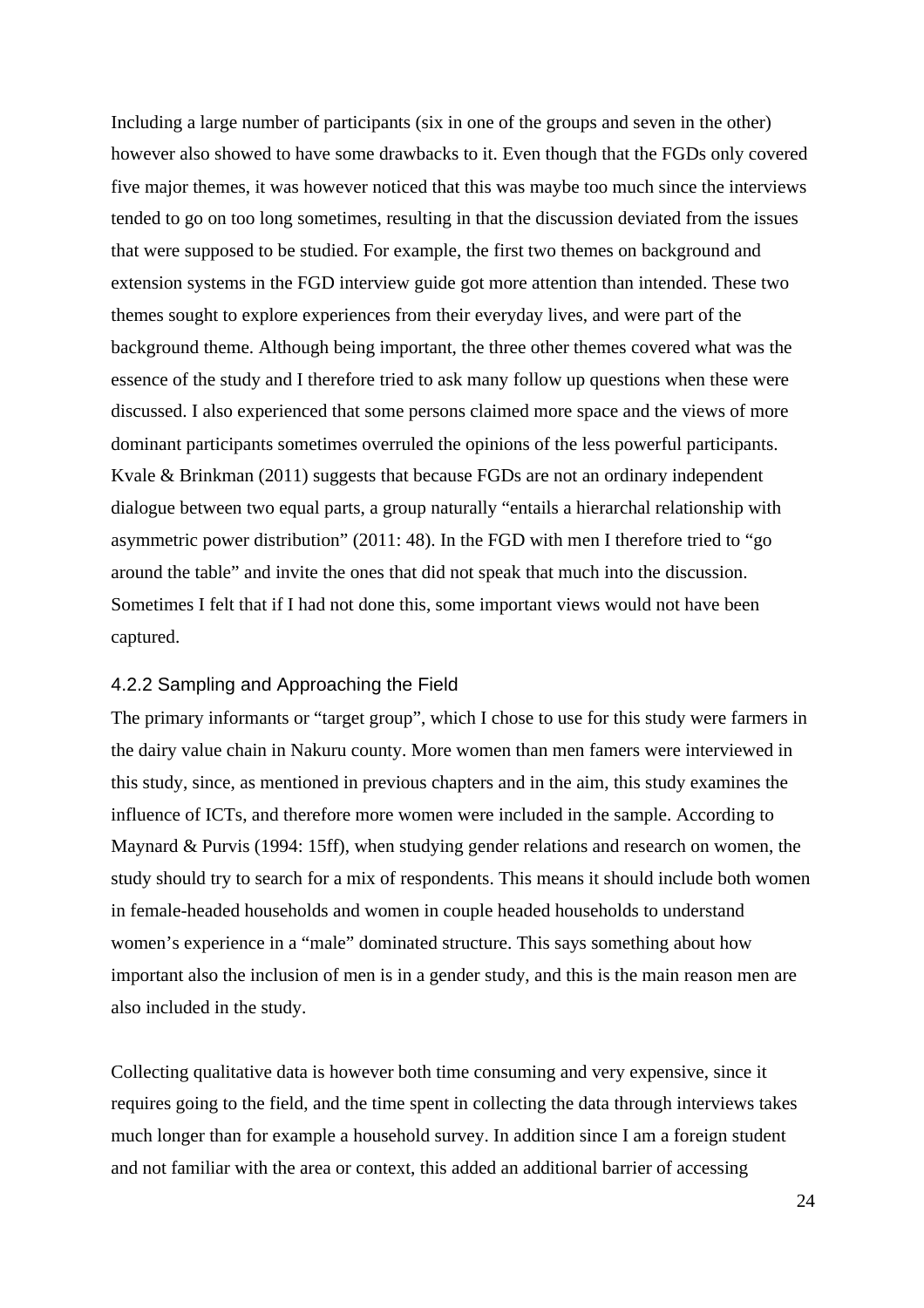respondents and the field. These barriers were overcome through different means, which in the end all enabled the study. Through the financial contribution from the Minor Field Study (MFS) scholarship, most expenditures were covered. To overcome the barrier of dealing with a foreign environment and finding respondents, the field study was assisted through the help of the team of the Agricultural Sector Development Support Programme (ASDSP) in the office of Nakuru County. The ASDSP is an implementation strategy of the agricultural policy for Kenya's national and county governments, which is co-funded by the Swedish government and the Kenyan government. The Nakuru office of ASDSP has a long track record of working with agricultural issues, and dairy farming is one of the three value chains that they work with in the county. The team consisted of six persons and they helped me find suitable respondents, venues and one of them functioned as an interpreter for the interviews, since some of the respondents could only communicate a few words in English. The team at the ASDSP in Nakuru County mainly works with partners and stakeholders, and these are also the main implementers of the program. It was through these partners that the respondents were identified, based on a set of sampling criteria that I had given them.

As a result from conducting a qualitative interview study, a smaller sample size had to be chosen compared to for example when doing a survey. In total 24 respondents were covered, of whom eleven were interviewed on an individual basis (seven women farmers, three men farmers and one woman who is an extension officer and agricultural expert at ASDSP), and 13 were divided into two focus groups (seven women farmers in one group and six men farmers in the other). The individual interviews tended to be around one hour and the FGDs were around two hours. The reason why women and men were separated into two groups is based on the recommendation from Behrman et al. (2014), when doing research containing a gender dimension. This is because it allows both women and men to "share their thoughts and opinions freely without external pressure" (ibid: 40). The two FGDs consisted of farmers connected to a dairy cooperative called "Mango Tomatoes". The reason why they were chosen was because of difficulties to get farmers together that otherwise needed to travel long distances for a group discussion. These farmers met on a regular basis, and therefore the timing of the group discussion also matched with their meetings, so that they did not have to travel extra.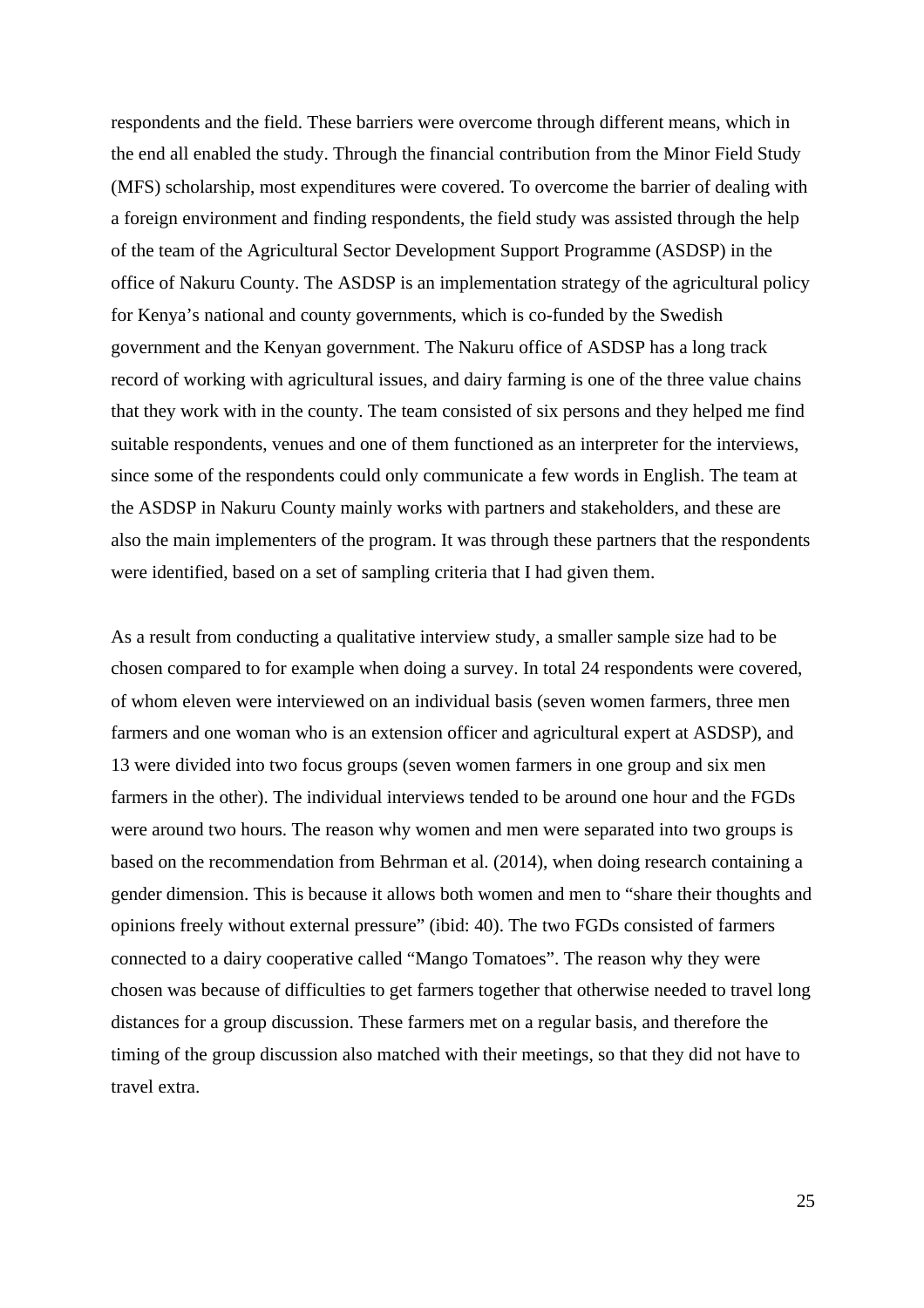The number of respondents was supposed to be 25, but one of the extension officers that were supposed to be interviewed cancelled the meeting just one hour before it was supposed to take place, for personal reasons. However I felt that the interview with the other extension officer gave me a lot of information and I felt that this would be enough to cover the information needs. Besides that, all of the other respondents that were asked to participate did so.

#### 4.2.3 Ethical Considerations and Anticipated issues

According to Kvale & Brinkmann (2011), the researcher's awareness about the ethical dilemmas and decisions should always be present during the research process because the personal views of the informants will be presented in a public arena. During the research and during the meeting with the participants, I therefore monitored the four ethical guidelines set up by the Swedish Research Council (Vetenskapsrådet 2002), that is; information about the study; agreement of consent; assuring the respondent's confidentiality and the usage of their answer. Before each interview started I had an oral presentation explaining the aim of the study and a description of the project. The presentation also included how I would use the material being collected, the expected benefits of the study and how I would guarantee their anonymity and confidentiality. I also notified them that if they did not want to participate in the study, they could do so both before the interview had started but also at any time during the interview. I did not proceed to the first question until I got an oral agreement to do so. None of the participants did however choose to decline participating in the study. To ensure their anonymity, the names of the respondents is simply referred to as "one of the respondents". I have also tried to have too many details about the respondents, to not reveal who they are.

The last checklist from the Swedish Research Council, concerns the issue of what the research value is of a study and what improvements it can bring, meaning what the value is for the respondents participating in the interviews. In the introduction of the interviews I therefore tried to explain my position as a student coming from Sweden, doing the interviews as part of my university studies. I tried to explain that although this study may not influence the respondents' lives immediately, my wish with this thesis is to create knowledge that hopefully will inform future interventions for others that are found in the same kind of context. Lastly, I choose not to compensate the farmers in gifts or payment based on the recommendation from the ASDSP team.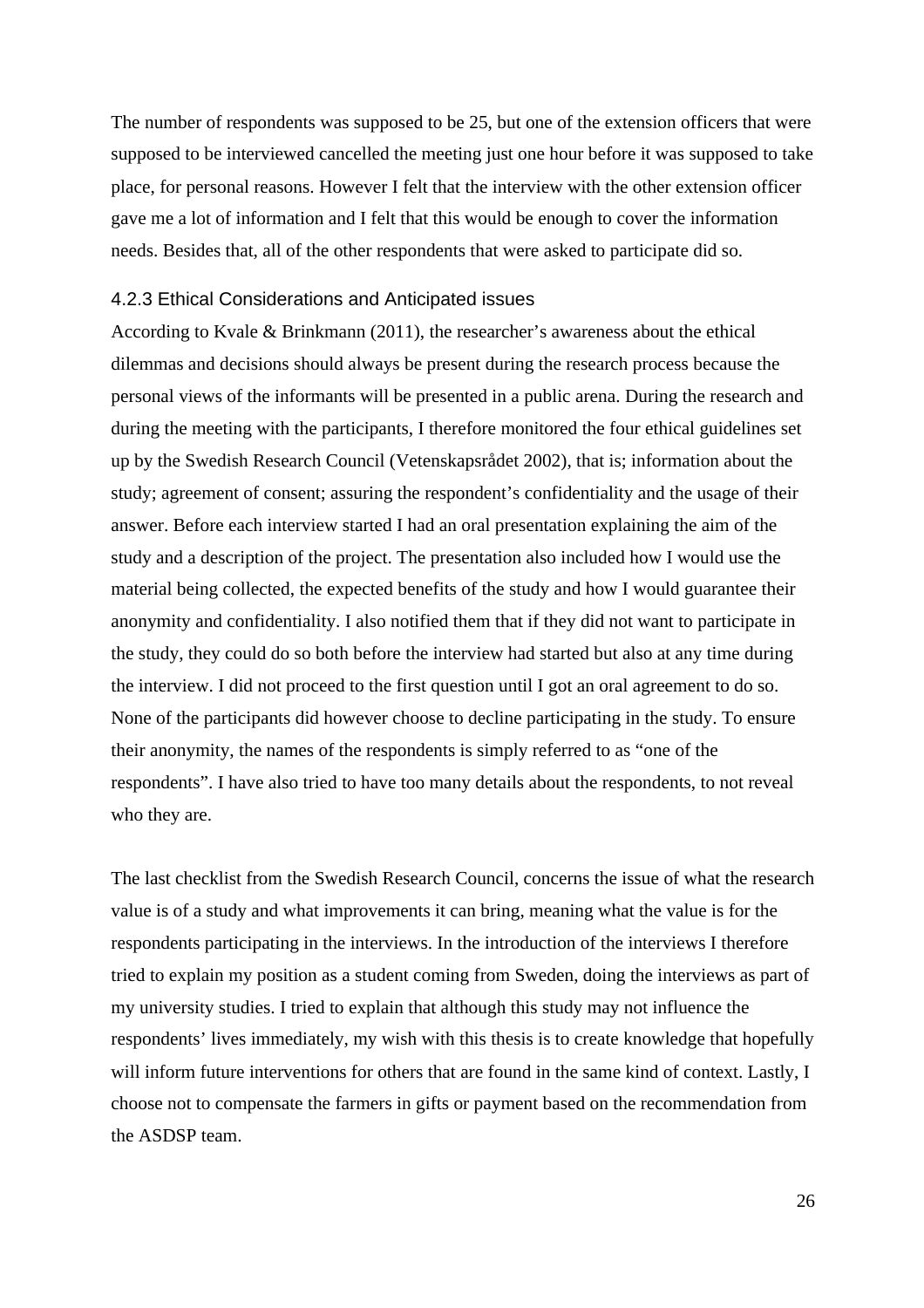#### 4.3 Data analysis process

A digital recording device was used during each interview to record the discussions and secure that nothing would be misunderstood in comparison when only taking notes. The transcriptions of the interviews were made both by myself and another person, since some of the interviews were done in other languages than English. After the transcriptions were finished and I began working with the material, I tried to read the material several times, always with a focus on the research questions, aim and problem in my mind. I mainly looked at meaningful sentences (concentrators), to be able to break down the material so that I could find key themes, then took help from the guiding concepts and analysed all the themes and subjects, which interacted with each other. This is accordingly to Creswell (2009) one of the most basic approaches of doing qualitative analysis. But as Creswell also points out, analysis of data is an on-going process, which includes continued reflection on the data and constantly asking analytic questions to the material (ibid: 184). The informants' dictums and statements were therefore analysed with the application and through the perspective of the chosen conceptual framework for this study. This analysis method is based on Creswell's "three step" analysis model for data interpretation (2009: 185f). The first step was to structure the material and connect themes corresponding to the research questions. Furthermore I identified categories corresponding to the three concepts from the conceptual framework based on findings in the previous research.

#### 4.4 Assessing the quality of qualitative research

To asses the quality of qualitative research, I will discuss the issues of reliability and validity of the thesis in this section, based on criteria from the literature (Bryman 2012: Creswell 2009: Silverman 2014). As mentioned in the introduction of the method chapter, this study had a clear focus on individual subjects' "inner" worldviews and their lived experiences. Since the sample size was very small, composing of the testimonies of 24 farmers, it cannot be said to be representative for the whole county, nor the target population, which are farmers found in the same kind of context. In addition, the process on how the respondents were chosen might also be a reason why they may not be representative and the possibilities of generalization may not be as self-evident as for studies based on statistical quantitative results (Bryman 2012). This raises the question of what possibility exists to generalize the findings beyond the specific people being interviewed and the specific villages being visited. According to Kvake & Brinkman (2011), in the qualitative doctrine, it is more interesting to ask the question whether the knowledge produced in a given interview could be ascribed to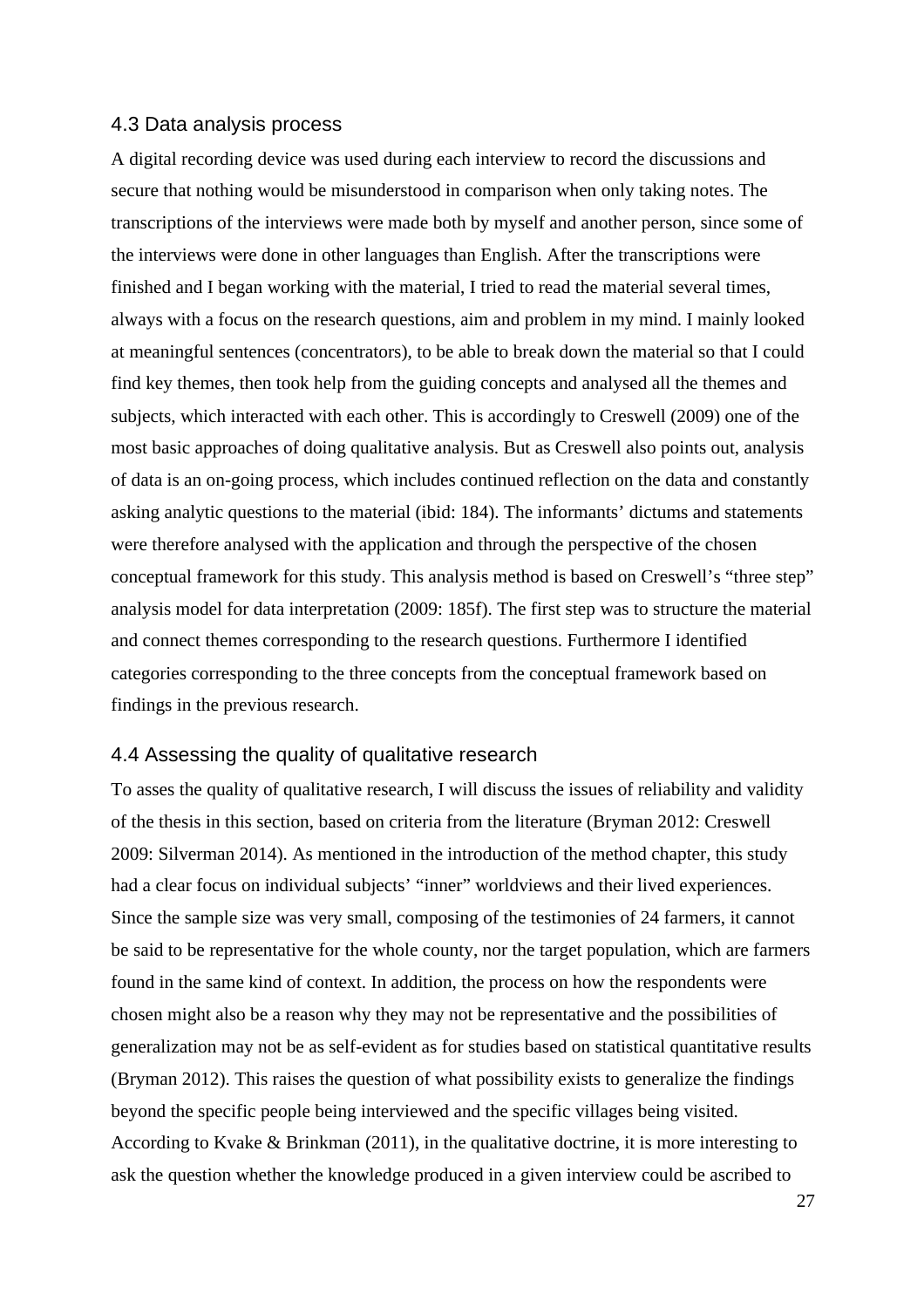people found in the same context elsewhere, rather than trying to generalize it to the bigger population. If patterns are found in the results, it therefore could be possible to discuss if or whether the same patters could be found for others from the same kind of context. The results may therefore be equally significant and guiding as quantitative studies.

Reliability, according to Kvale & Brinkman (2011), has to do with the trustworthiness of the study and the accuracy of the respondents' answers. The reliability of this study will therefore be subjected to limitations due to the respondents' memory and knowledge. The answers of the respondents may also differ depending on who the interview person is and if the questions for example may be leading or not, ultimately leading to influence the "research product". My position, coming as a foreign student to Kenya as a young woman with a different ethnic background, may have affected the interview situation and how people responded to different questions. The interpreter may also have played a role in affecting the atmosphere and how the respondents understood and answered the questions. Especially if sensitive issues were raised, since the interpreter was a governmental officer this may have caused tensions and made the respondents more cautious in their answers. In addition since some of the interviews were not held in English this may also have caused "margin of errors" in the answers, since I could not follow the interview and ask follow-up questions or the flow in the interview. But it was hard to avoid these kinds of deficits, since I was a foreign student in a foreign context. I therefore tried to use the resources I had to my disposal as much as possible to diminish the biases that may have emerge from the language barriers, my position and the usage of an interpreter. I believe that the assistance of the woman interpreter gave me much more than just translation, since she knew much of the issues concerning the dairy farmers in Nakuru County, and especially issues around dairy women farmers. She also functioned as an icebreaker before each interview, and she could also guide me on practical issues such as how I should greet people etc. I believe that even though there exist deficits with the collection of the data the aim of the study have been accomplished. I have therefore in every step of the study tried to describe and declare all of the parts in this thesis, so that the results can be reconstructed by other researchers and at a different time.

Lastly to enhance the (internal) validity of the study I always tried to have the literature review in mind both during the preparations and construction of the interview guide. During the interviews I also tried to collect as much relevant data as possible by asking follow-up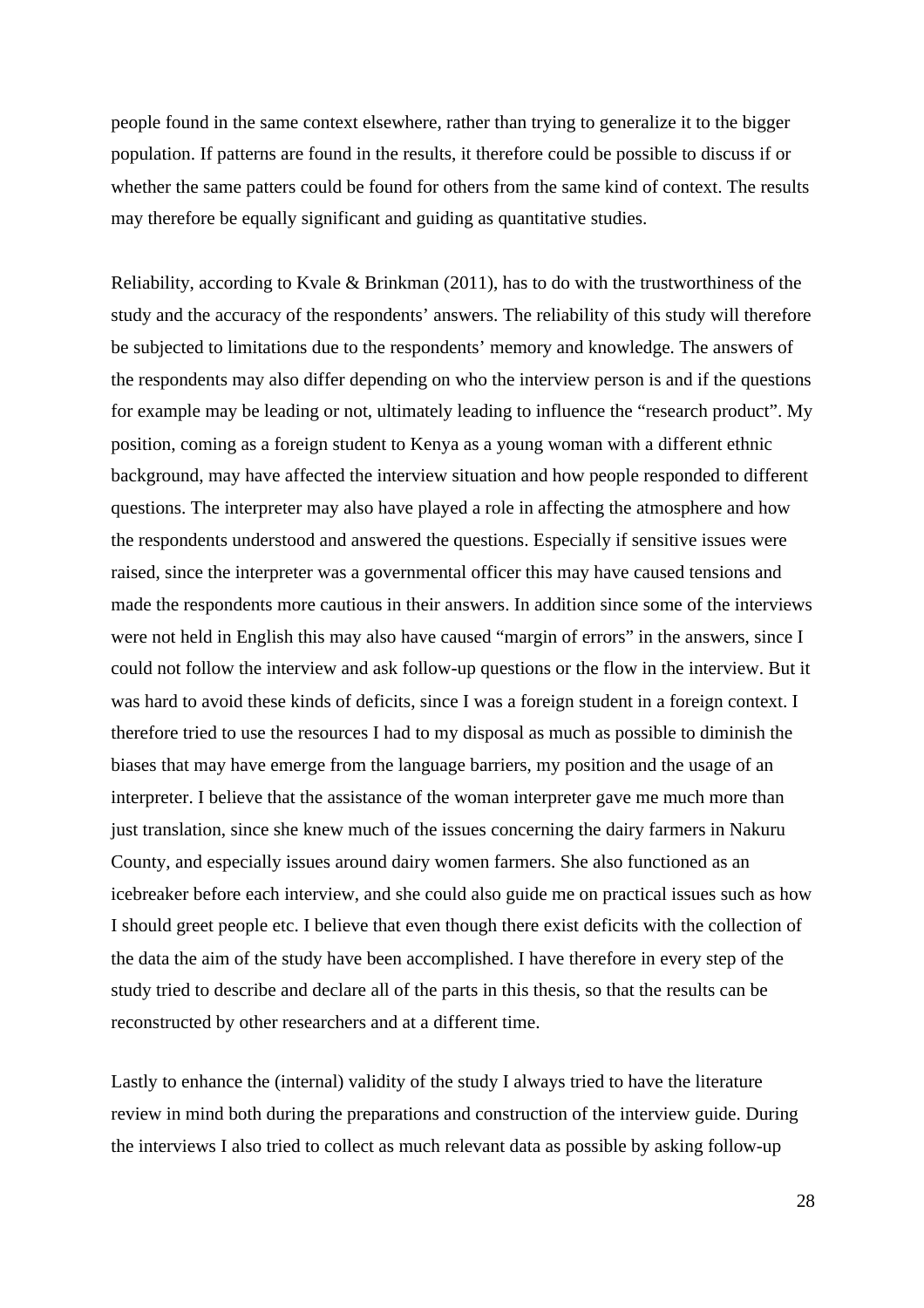questions that sought to answer the research questions and fulfil the research aim, which was done to fulfil the external validity.

## 5 Empirical Findings and Analysis

This chapter will present both the empirical results from the fieldwork and the analysis of the results. The aim of the first section *5.1 Results*, is to present, categorize and recap the overall answers from the respondents. This section will try to answer the two first research questions regarding how the respondents are using ICTs for livelihoods enhancing activities within dairy, as well as the perceived advantages and disadvantages of ICTs. The second section, *5.2 Analysis of Results*, aims to analyse the results by interpreting, comparing and explaining the results with point of departure from to the guiding concepts of *Asset Ownership, Mobility and Empowerment*. This section will also discuss how the use of ICTs empowers these women or not.

## 5.1 Results

#### 5.1.1 Meet the dairy farmers in Nakuru

#### **Background information of the farmers**

The farmers interviewed in this study came from three different districts in Nakuru County; Rongai, Njoro and Mau Narouk. The age span of the women farmers ranged from 36-66 years and 44-61 years for the men farmers, whereas most were fulltime dairy farmers expect two of the women respondents. These also had additional jobs, working as part-time teachers. They both lived closer to the "city centre" and they also hired labour.

Each of the respondents had around one to four cows and operated on small lands, roughly one half to three hectares. Two of the women respondents produced on land, which they held the title for, and they were both widows, but had been married before. For the married women, it was their husbands that held the formal title of the land. All men farmers were married and they also held the formal titles of their land.

The husbands to the women engaged in dairy farming mostly held jobs in Nakuru town, but also helped with some of the farming practices and maintenance of the cows. But when it came to household responsibilities it was clear that it was dedicated to the role of women, explained both by the women and men.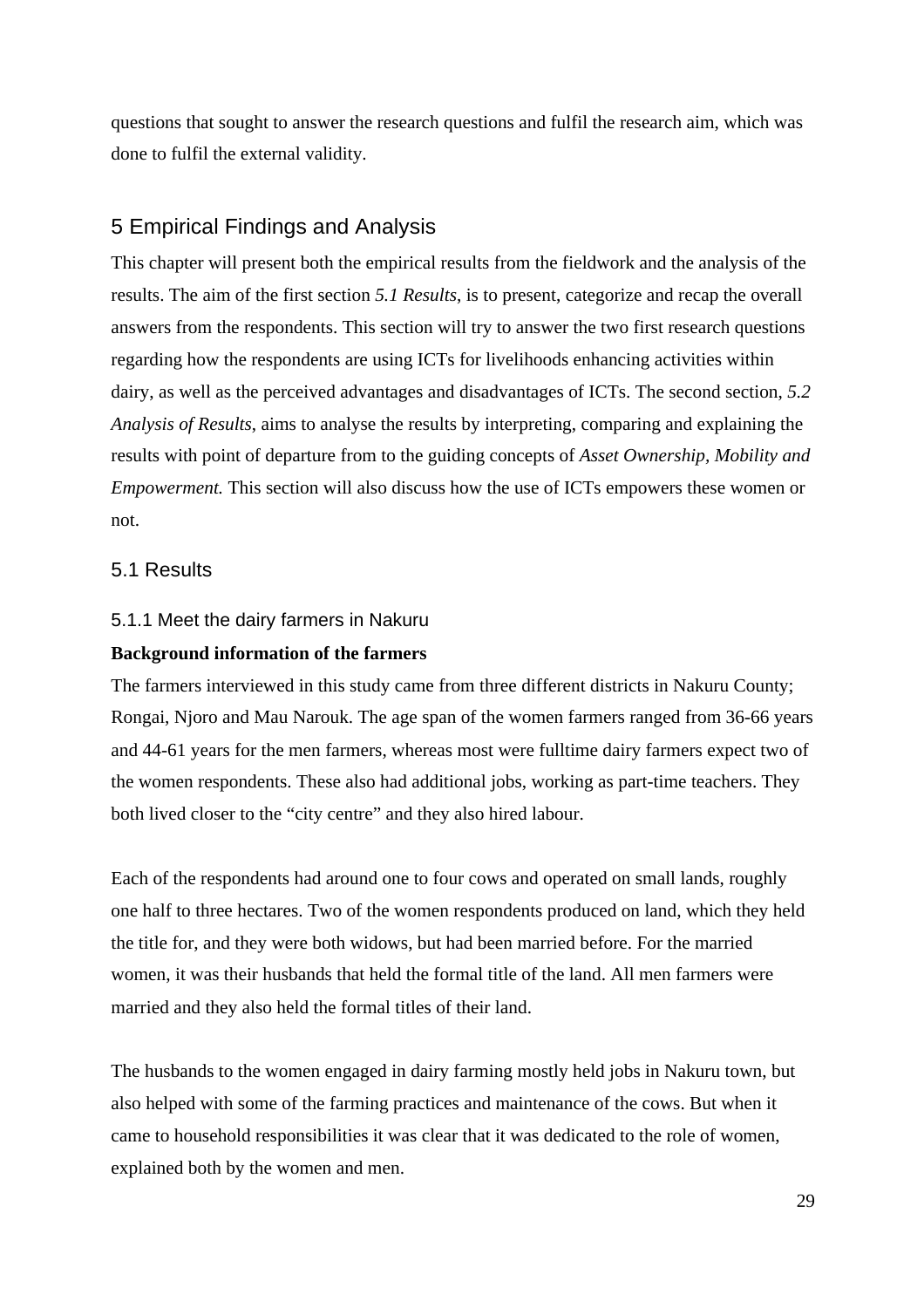Common for both the women and men farmers were that they were both oriented towards subsistence and commercial production of mainly raw milk. This milk was first consumed by the family, and the surplus was sold off locally. It was explained that both children and the adults in the family required and consumed the milk equally. Many of the older farmers, especially the women, also provided milk for their grandchildren, which were depending on their production. The yield varied a lot between the farmers and ranged from 8-40 litres per day, depending on how many cows they had and the productivity of individual cows. One of the respondents, mentioned that one of her cows used to produce 40 litres per day, but since school fees had to be paid, she had to sell it and the remaining cows never came up to those yields.

16 of the respondents said that they were linked to a specific dairy cooperative. Both the women and men in the FGDs where linked to the dairy cooperative "Mangos Tomatoes", and three of the respondents (two of the men farmers and one of the women farmers) from the individual interviews were connected to the cooperative "Mau Narouk". For the farmers connected to Mango Tomatoes, they both had a cooling and a pasteurization system in place, and therefore also processed some of the milk into for example yoghurt. These farmers therefore used these channels to access the market and sell their milk. For those connected to Mango Tomatoes, they pooled the milk together coming from their farms, but also bought from neighbouring farmer if they needed more. The rest, which were not connected to any cooperative, sold their milk to the nearest neighbours or to others in the nearby community or village. Only four of the respondents, two women (the same women living closer to the city centre and Nakuru town) and two of the men, from the individual interviews had access to vehicles, such as a car or a motorbike, but none of the women respondents had the formal title for any of these vehicles. Two of the women respondents however drove the car occasionally, but common for all of the women, who did not belong to a farmer cooperative, were that they had to access the market by using other means of transportation. This meant that they walked or had to use the local transportation system offered by the market, which meant calling a motorbike ("BODABODA"), since it was the cheapest, and also because they drove up to your door opposed to the "MATATUS" (small buses), which drove along the main roads. For the women connected to the cooperatives, they just needed to stand along the road and their milk would get picked up. Two of the three men from the individual interview had access to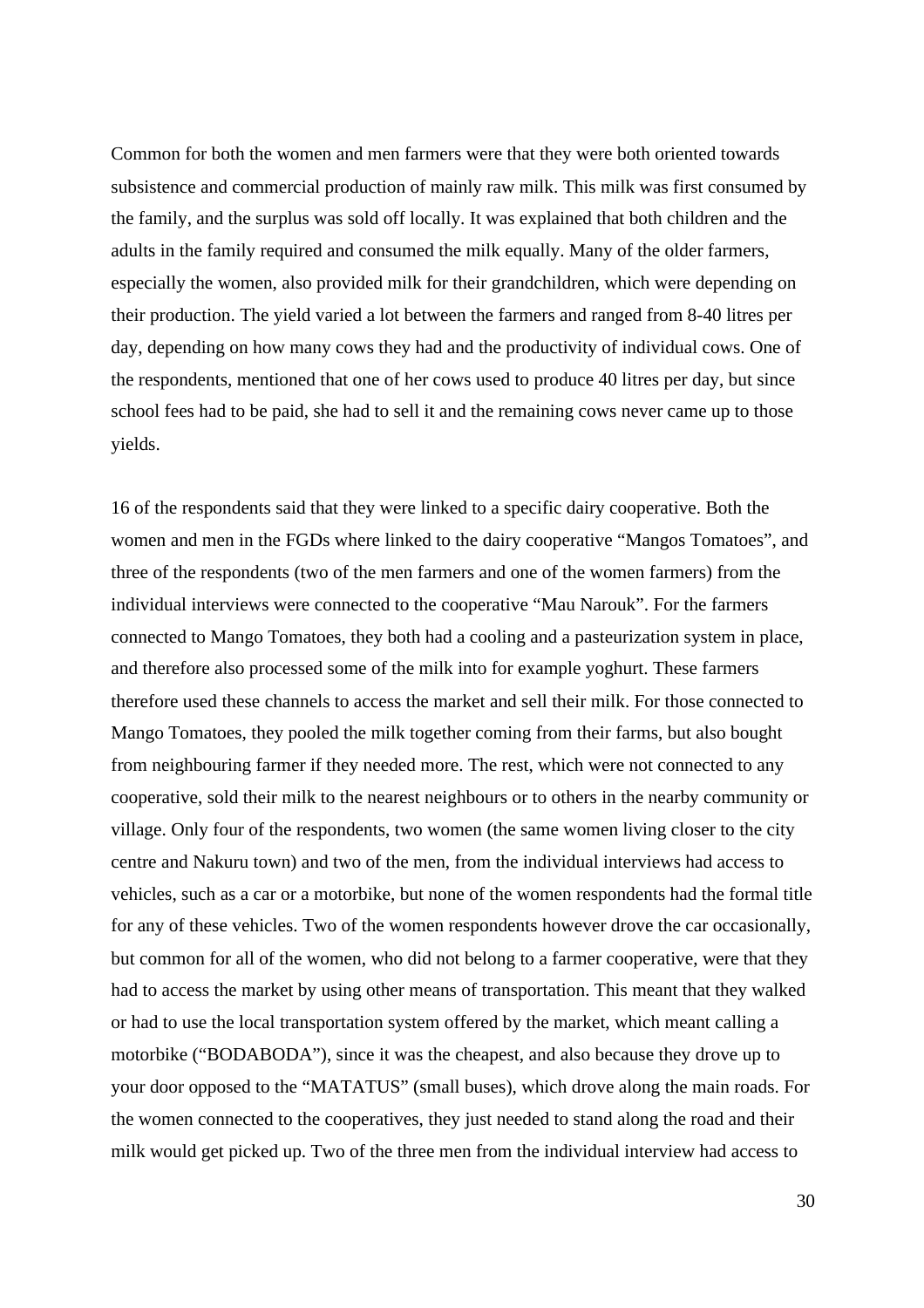either a motorbike or a car and therefore did not have much trouble in accessing the market. The third however, did not own any vehicle, but was connected to a farming cooperative and therefore also used the local transportation system to get his product to the cooperative.

#### **The farmers' type of information and seasonal differences in information needs**

When it came to sources of information, the farmers mentioned that they required different kinds of information depending on the season. In Kenya, there exists two rainy seasons, and it is mainly between these two periods that information needs are most critical. This was explained due to the fact that during rainy seasons, the supply of feed is very high, but in contrast during dryer periods it is much harder to feed the cows, since both the supply is lower and the knowledge on what different breeds require is not that high or known. Other critical information needs amongst the farmers than information and knowledge on food ration for the cows were, information on zoonotic disease outbreaks, opportunities for vaccination, new breeds, whether conditions and general animal health issues such as how to make sure that the cows are healthy, disease-free and well looked after. Besides issues concerning the livestock, many of the farmers also mentioned that information regarding the market, prices and values of certain products was important to be able to sustain a successful dairy farming. None of the women farmers in the individual interviews and the FGDs mentioned that they wanted more information and knowledge on how to expand or reach a bigger market, or even extend the production for export. This was however expressed by one of the men during the individual interviews as well as in the FGD group with the men.

#### 5.1.2 Usage of ICTs in relation to Dairy farming

#### **ICT Ownership, Usage and Relevance to the farmers' dairy farming**

All the respondents, both women and men, mentioned having access to a mobile phone, radio, and TV in the household, expect one man who did not have access to a TV since he did not have electricity connected to his home. However, it was not the same when it came to Internet access. Only four of the respondents form the individual interviews and a few from the FGDs had access to the Internet, mainly the men farmers and younger women farmers, and even though they had access they did not use it to a great extent. None of the respondents had a computer so the ones using Internet had to have a smartphone. The main reasons for not owning a smartphone were that they are too expensive and the farmers lack the knowledge on how to use it, what applications that were available and for what purpose. Another reason explained by the elderly women farmers was that, they had a common perception that Internet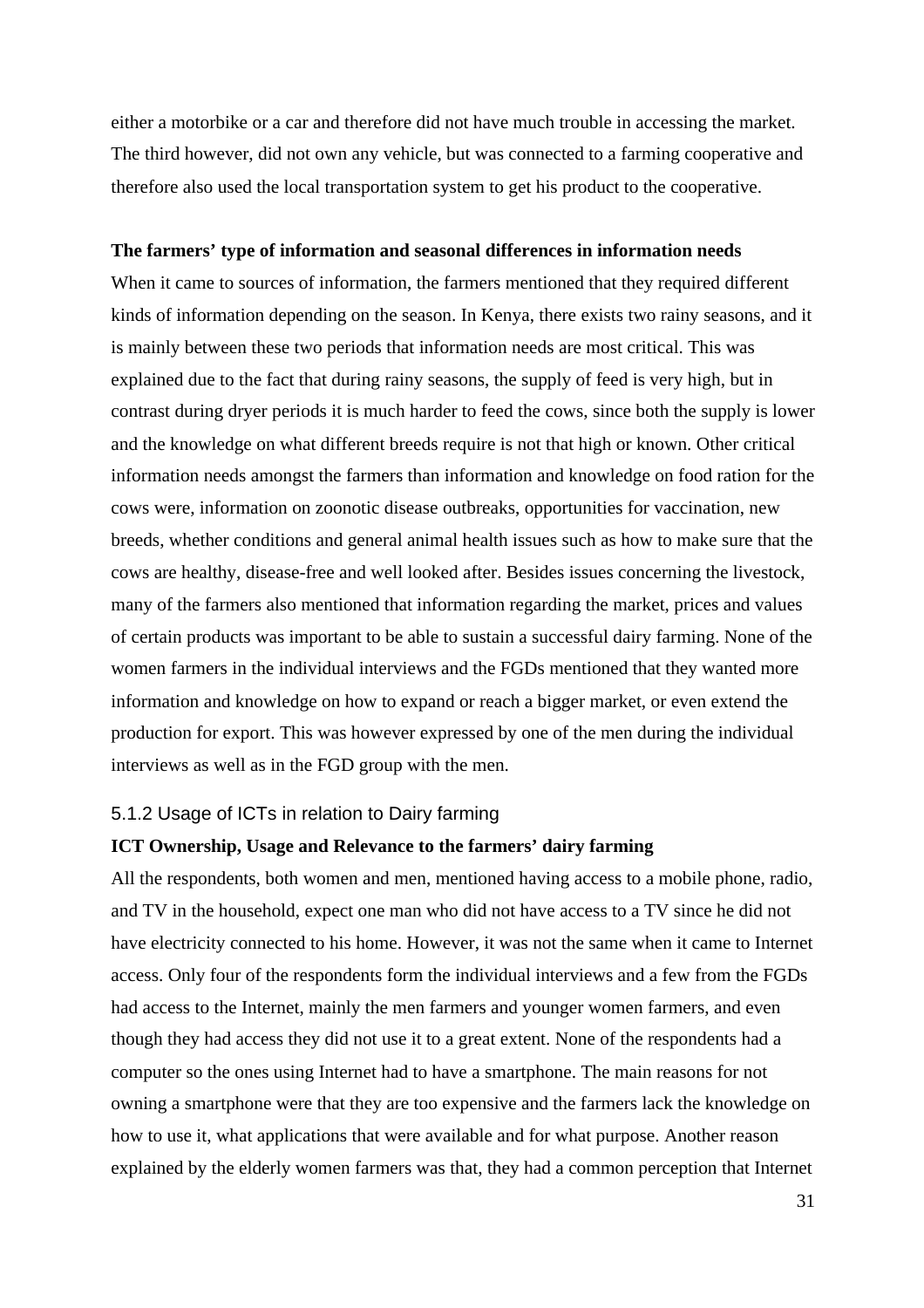was something only for the younger generation who just used it for social media sites such as Facebook etc. The women also expressed that they did not have the time for learning how to use the Internet, "who will take care of my cows"? (Woman 50 years old, Njoro). Common for those not having Internet at home, but still used it from time to time, were those women having an additional job besides dairy farming. But for their information needs, Internet did not at all play a significant role in their farming activities. Although the few women that had access to Internet on their smart phones mentioned that they used "WHATSAPP", which is an Internet mobile application platform for texting and sending messages or calling, to engage in farming groups.

On the other hand, mobile phones (not necessarily a smartphone), the radio and TV played a much greater role in the farmers farming activities than using the Internet. Mobile phones were primarily used for either calling or texting, both for personal activities and social interaction but also for getting in touch with veterinaries, extension officers and transportation services. But they all explained that the mobile phone also played an important role for their farming after the introduction of M-pesa in 2007. Most of these farmers did not have a bank account and they also lacked assets, which could function as collateral at the bank, and therefore money transactions were very hard to conduct. But with the M-pesa, the farmers could easily transfer money and pay others using text message, since it was not connected to any bank, but to your SIM card. For the farmers, this meant that transactions became easier as they could for example call for a delivery and pay for it via the phone instead of travelling long distances to pay someone in person and in cash. From the FGDs, it was also stated that M-pesa provided much safety, and especially for the women since they became less exposed and could stay nearer their farms and simultaneously take care of the family needs.

The radio was cited as almost only being used for receiving agricultural information or messages. This was the case for both the women and men in both the individual and FGD interviews. Both the women and men farmers said that they accessed a radio in their homes, but however it was mainly shared among the household members and therefore not belonging to a certain person. Many of the farmers that were interviewed mentioned that they preferred and liked to listen to various specific radio programs, often those being broadcasted locally since the programs were in the local languages known in that specific area. They also mentioned that they preferred some programs since they were broadcasted during convenient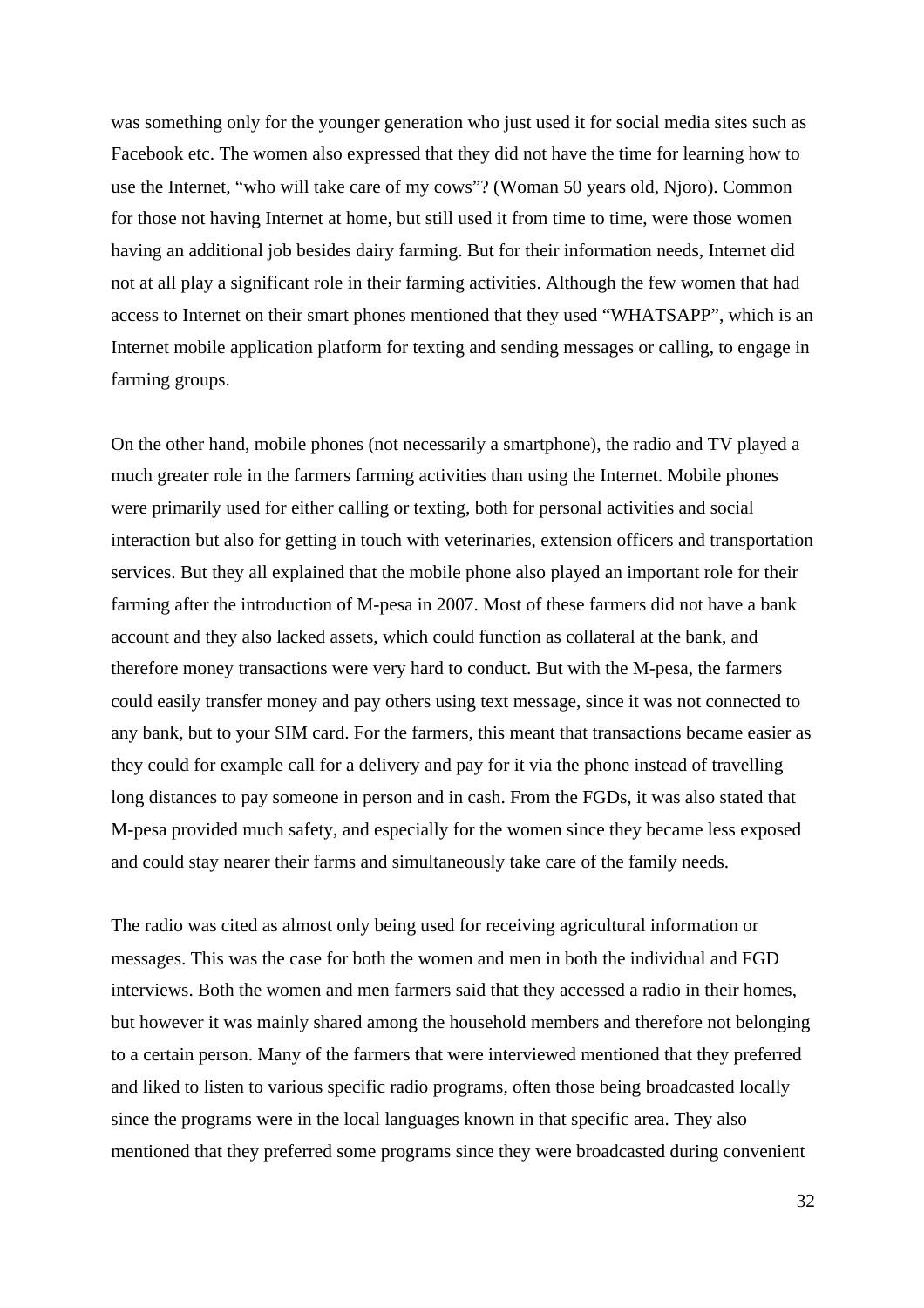times during the day, meaning either early in the morning or in the evenings. The women mentioned that the radio played a significant role in accessing information for their agricultural practices.

#### **The Most Important and Preferred ICT source for the farmers**

From the three ICT sources phones, radios and TVs, the radio was cited by the women as the primarily preferred way of getting agricultural information regarding dairy. For the men farmers' radio came on the third place of the most preferred way of acquiring information. Internet is not included since it was not at all used in much or any extent. This was however not the case for the men farmers, they cited the phone to be the most preferred ICT source to acquire agricultural messages and information, mainly through text message or phone calls.

The farmers also cited the TV to be a popular source or channel used to obtain information. Both women and men cited that they watched the TV for acquiring agricultural information. The men however also cited that they watched the TV in larger extent to watch other kinds of programs that did not have anything with agriculture to do. The men also stated that they watched more hours of TV and often during the evenings. Compared to the women who either watched the TV in the mornings, or sometimes during the evenings when they did not have any chores or household responsibilities to take care off. The TV was however perceived as being the secondary provider of agricultural information, coming from an ICT source by both women and men. But however, women and men ranked it differently when it came to the most preferred way of acquiring information. Women ranked it as number three, and men ranked it as number two.

Even though phones, radios and the TV were all used to gain information and increase their knowledge on farming practices, the farmers also cited that they used or complemented these ICTs with "non-ICT" sources. These non-ICT sources were cited as neighbouring farmers, or local extension officers, veterinaries, input dealers and for the women sometimes even their spouses, if married. Men farmers also cited that they sometimes attended field days or seminars, which were in Nukuru town. During these, they therefore interacted with different kinds of vendors or received written materials such as magazines or brochures on agricultural practices related to dairy farming. The two women farmers living closer to a peri-urban area, also lived closer to one extension officer and therefore had developed close relationship with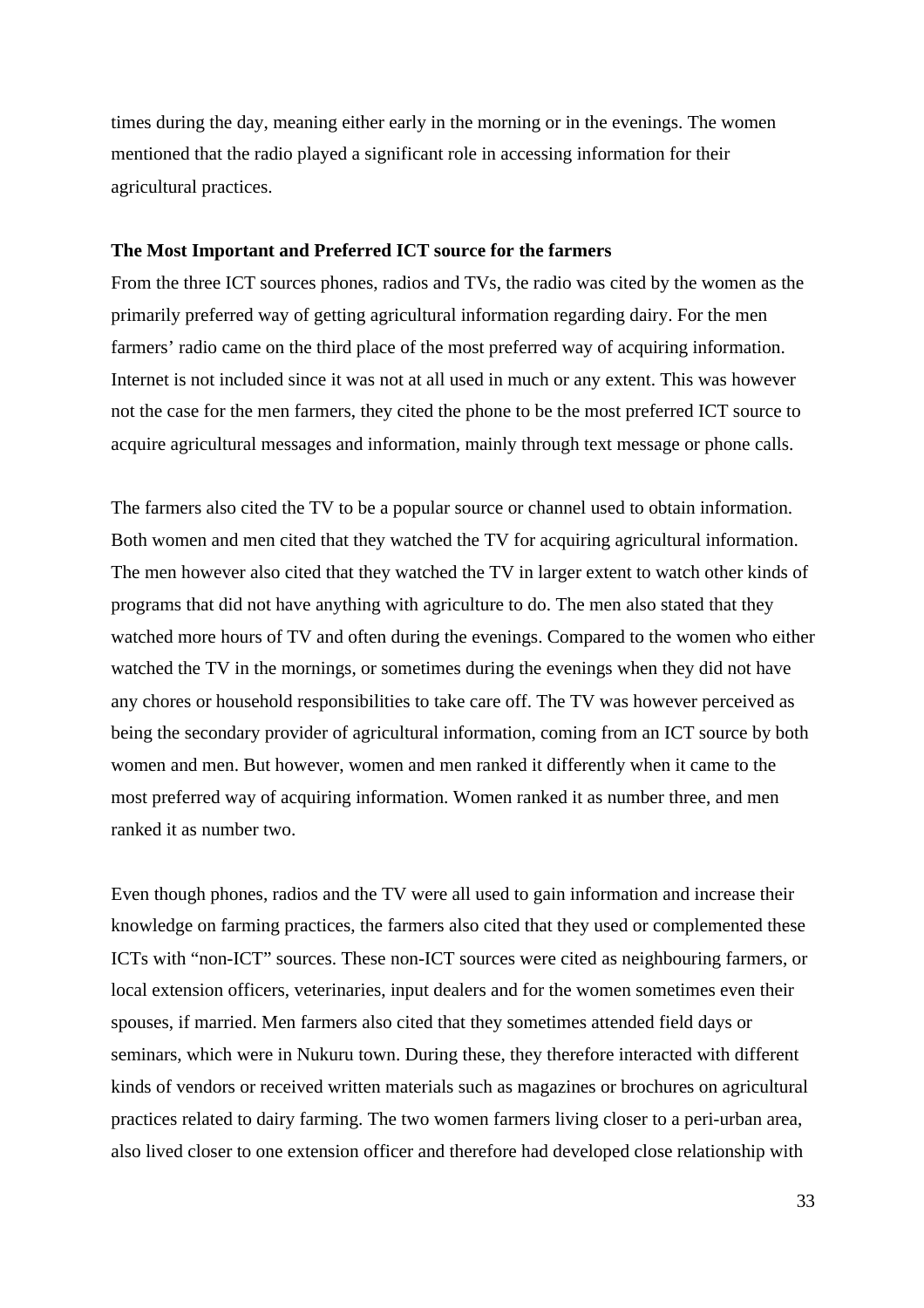this officer who became a reliable source of information to the farmers compared to those living in more remote areas.

#### 5.1.3 Benefits and advantages of ICTs

#### **Overall Benefits and Advantages of ICTs in relation to dairy farming**

The most obvious benefits of ICTs, as explained by the farmers, were that they had improved their farming by lowering the overall costs and increased their income. The usage of mobile phones, the radio and TV had for example helped the farmers to decrease their expenditures on accessing information and services, by making it less expensive to obtain. Extension officers were only a phone call away now, and the same also for veterinary services etc. They explained that they could now contact and seek information whenever they wanted, had the need or the time, compared to before when they had to actively seek up these people in person. The farmers also explained that the usage of mobile phones had helped them all to reduce transportation costs, in terms of both money and time burden. With just a phone call, they could now reach whomever, such as the persons they knew had access to a vehicle that performed "taxi services", to pick up their products and take it to the market where it would be sold. They explained that this had lowered their transportation costs enormously compared to before, when they had to rely on middlemen who took a much higher price. The usage of mobile phones had also helped to save a lot of time for the farmers. Since dairy farming was labour-intense as explained by the farmers, the usage of mobile phones had helped them to substitute traveling long distances with phone calls, leading them to take better care of their farms and saving more time, not at least for the women. The women explained that since they had the responsibility of taking care of the household and the children, there existed little time for traveling outside the household and the farm work, because if they did, there would not be anyone taking care of the children. The women explained that nowadays they did not have to interrupt any of their daily activities, since a text message or a call could simply substitute the time it took for traveling. Other benefits and opportunities explained by the farmers were that the use of ICTs, especially when it came to the radio and the TV, helped them to obtain accurate and timely information such as the weather forecast, as well as better and spontaneous information on agricultural practices in dairy farming.

#### **Some of the specific benefits of mobile phones, the radio and the TV**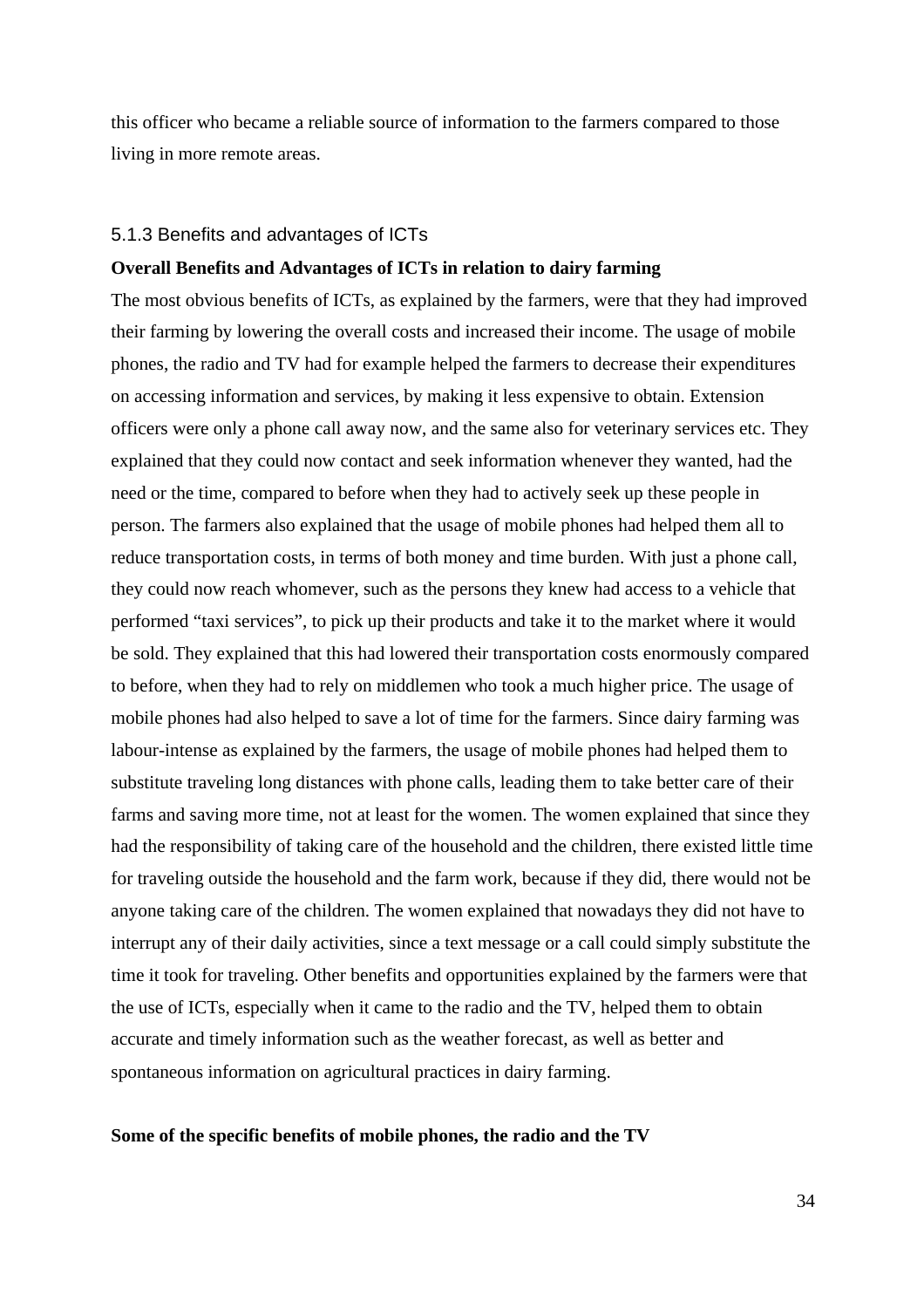The specific benefits of the mobile phone were explained as making communication and connection to other actors much easier, faster and in a timelier manner, using a phone call or a text message. This was especially used for getting in touch or being connected to buyers, gaining knowledge at specific times or obtaining other kinds of agricultural services. The phone could also function as a "record keeping", since the text messages would not be erased, and therefore important messages containing information could be kept. But one of the best benefits of phones according to all the farmers was that it could facilitate transactions, without them needing a bank account. With the phone-based money transfer service, M-pesa, they can receive and deposit money and make payments with an account that is stored on their phones.

The benefits of the radio were that it was more easily accessible than phones, it was cheaper to buy and repair, it did not require any electricity besides batteries and it was portable. One of the major benefits was the quality of the information itself as there were a great variety of programs, some focused specifically on dairy farming and practices related to it. The programs were being broadcasted during convenient times, in the morning and during evenings, and the information was easy to attain as it was in local languages depending on which area one lived in. The women farmers also explained that since they were always occupied with some kind of tasks, either farming or household chores, they could always just leave the radio on and listen, without interrupting their on-going activities.

The best advantage on the TV was that it could provide you with pictures from programs which were specifically tailored to share agricultural information, for example about dairy farming. "The TV enables me to implement the practices since it is being demonstrated exactly how you should do it on the TV" (Woman 53 years Mau Narouk). The farmers perceived the TV as being beneficial in different ways, as it could provide them with both educational programs as well as entertainment programs. Also, some of the farmers pointed out, that watching the TV, and listening to the radio, did not require reading, which was beneficial for many of those who are illiterate. The main benefit of the TV was its ability to provide educational information, through pictures, showing all kinds of practices, which enhanced the farmers' knowledge. But as with the radio, a benefit with the TV was also that programs were in local languages, which made them easy to understand. The farmers also knew exactly when the shows were broadcasted.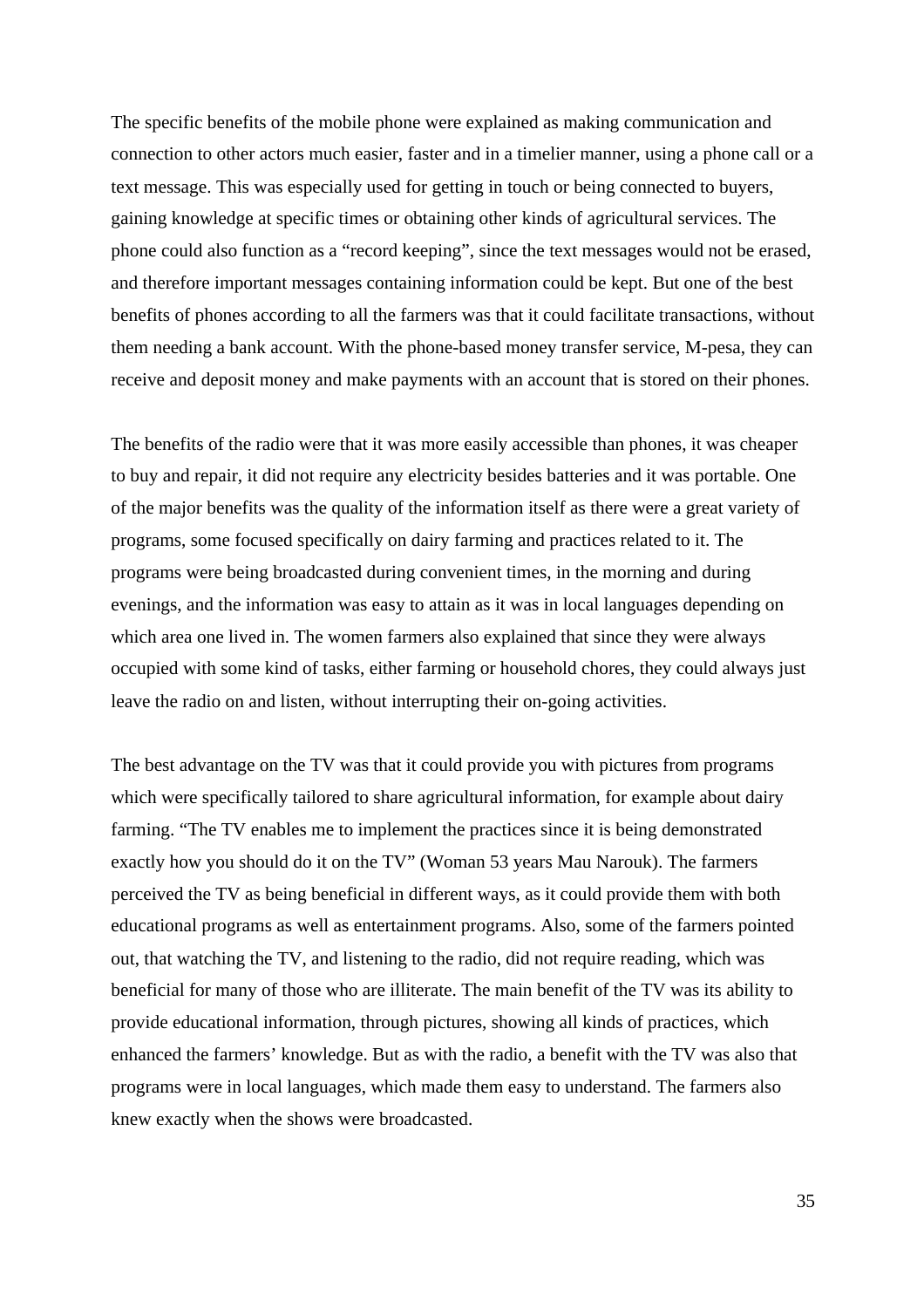#### 5.1.4 Disadvantages and Challenges of ICTs

Despite the benefits and advantages explained by the farmers, ICTs and the usage of some of them had drawbacks and specific disadvantages, which created challenges amongst the farmers. Or as one of the women farmer explained "it is the other way around for the challenges, even if for example I know when a program is being broadcasted, I still do not have the time to watch it" (Woman 47 years Njoro). The women explained that watching the TV was extremely difficult sometimes due to lack of time and requiring one's fullest attention. In addition most agricultural programs were broadcasted during the evenings. This was explained as one of the most hectic times during the days for the women, since it meant that supper had to be taken care of, and this was the time, which the men could sit down, and watch TV. The issue of electricity was also raised during several of the interviews. The TV needed constant electricity and the phone needed it for being charged, but that was not the case for the radio. They explained that they suffered from many power cut offs, and therefore the dependency of electricity could hinder using these devices. The cost associated with phones was also raised as a big issue. Buying credit for the phones was extremely expensive for the farmers and this was one reason why they preferred making calls instead of sending a text message, since they could call and hang up quickly, thereby letting the other person call them back and making the phone call free. Another reason why calling was more used by the farmers was the problems and the limitations associated with texting. To begin with it requires reading and writing skills, skills that everyone do not have. Another disadvantage was that if the text message did not come from a known source, they were not seen as trusted. Many of the farmers, both women and men, said that they considered these messages unsafe so they did not act upon them. It was the same case when a call was made from an unknown or untrusted source. Arguments regarding trust were raised for the radio as well. Without seeing the information put in practice and the person behind the microphone, the trustworthiness of the information coming from the radio was something the farmers raised as a big issue, especially when information was presented by a person belonging to another tribal group. Some of the farmers mentioned that they always validated the information they had received with another trusted source, before they implemented something new. The issue of trustworthiness was not recognized by all women farmers. All the men farmers, though, said that the information should be treated with caution before applying it.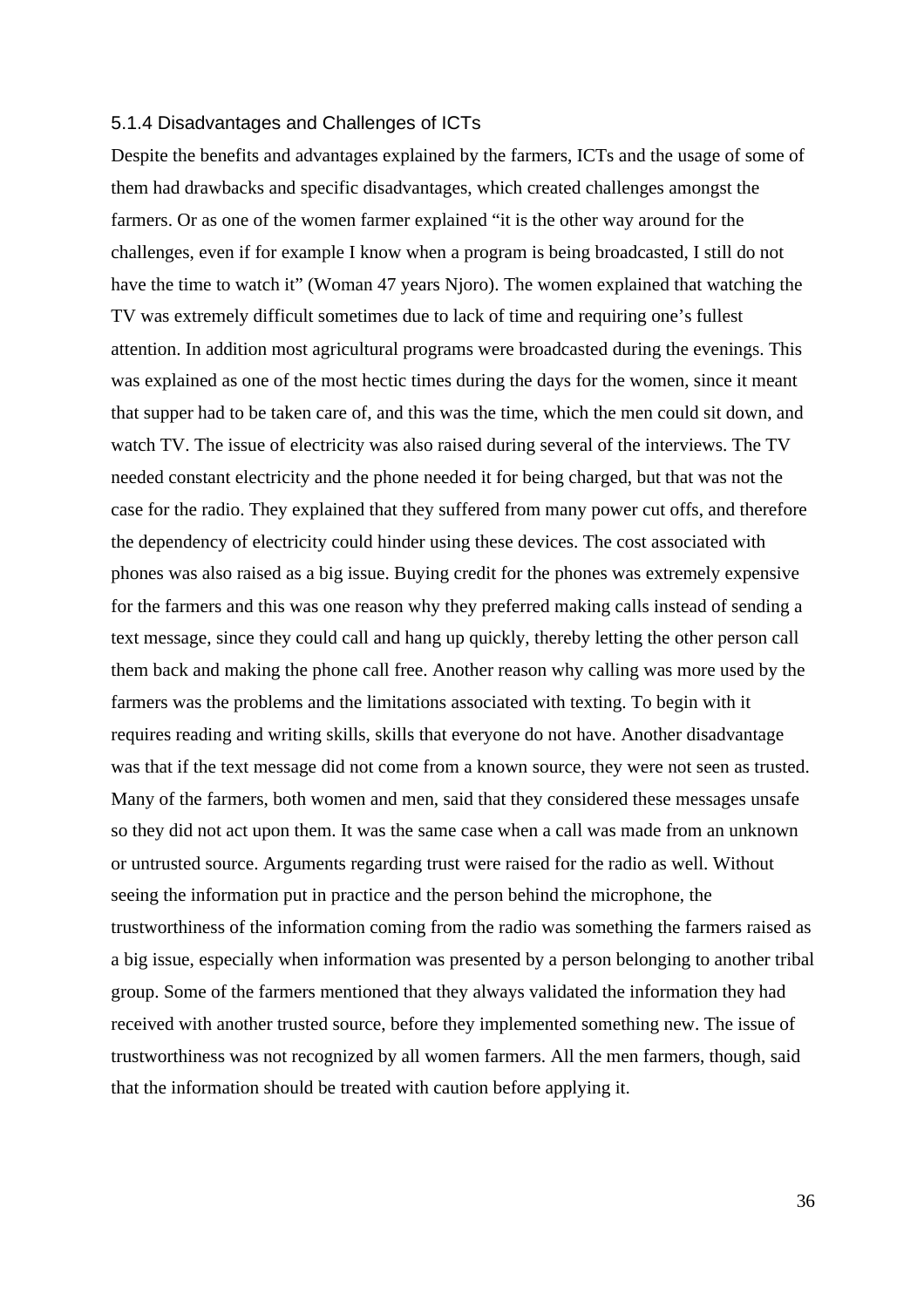#### 5.2 Analysis of Results

#### 5.2.1 Exploring and understanding the use of ICTs

What became clear from the interviews was that all the respondents mentioned both owning and controlling their own phone or phones. But this was not the case for other kinds of assets such as the radio or the TV. For the respondents who were married, it was true that they pooled their assets together, enjoyed them together, and even made decisions regarding them together, as previous literature have indicated (Meinzen-Dick et al. 2014). But even though both the woman and the man could access different kind of assets such as the radio, TV, the land, the house, vehicles and etc., and enjoy the usage of those, it was always the man in the joint household who had control over it and stood as the rightful owner over the more valuable assets. This is in line with what is found in previous research and literature (Meinzen-Dick et al. 2014). This in turn affected the women farmers in a negative way. For example, a simple thing as watching the TV was often hindered, due to their gender role of constantly also having to take care of household responsibilities. Men also cited the TV as mainly being associated with something that is for entertainment, and therefore controlled the TV time during the evenings and what programs that should be watched. Hence, married women often found themselves in a position where they could not choose what to watch, compared to those women in female headed households. This was however not the case for the radio. The radio was mostly seen by both genders as educational, and as a provider of agricultural information, but it was ranked differently by the women and men when it came to information obtained through an ICT source. The women ranked it as number one which differed from the men who ranked it as the number three ICT.

Men on the other hand preferred and ranked the mobile phone as the number one provider of agricultural information. What became clear from the interviews were that women's and men's sources or channels of information differed in the dimensions of size, structure and composition. Men's existing information channels were often more built on non ICT-sources such as social or commercial networks and were also bigger and broader than the women counterpart, which also was confirmed by the extension officer experience, and it agreed with findings in previous literature (FAO 2011a; Manfree & Norhehn 2013). The usage of the phones helped the men farmers to regularly keep contact with the people in their networks, and to obtain different kinds of information. In addition, the men farmers also relied and trusted more heavenly on their networks than information coming from for example the radio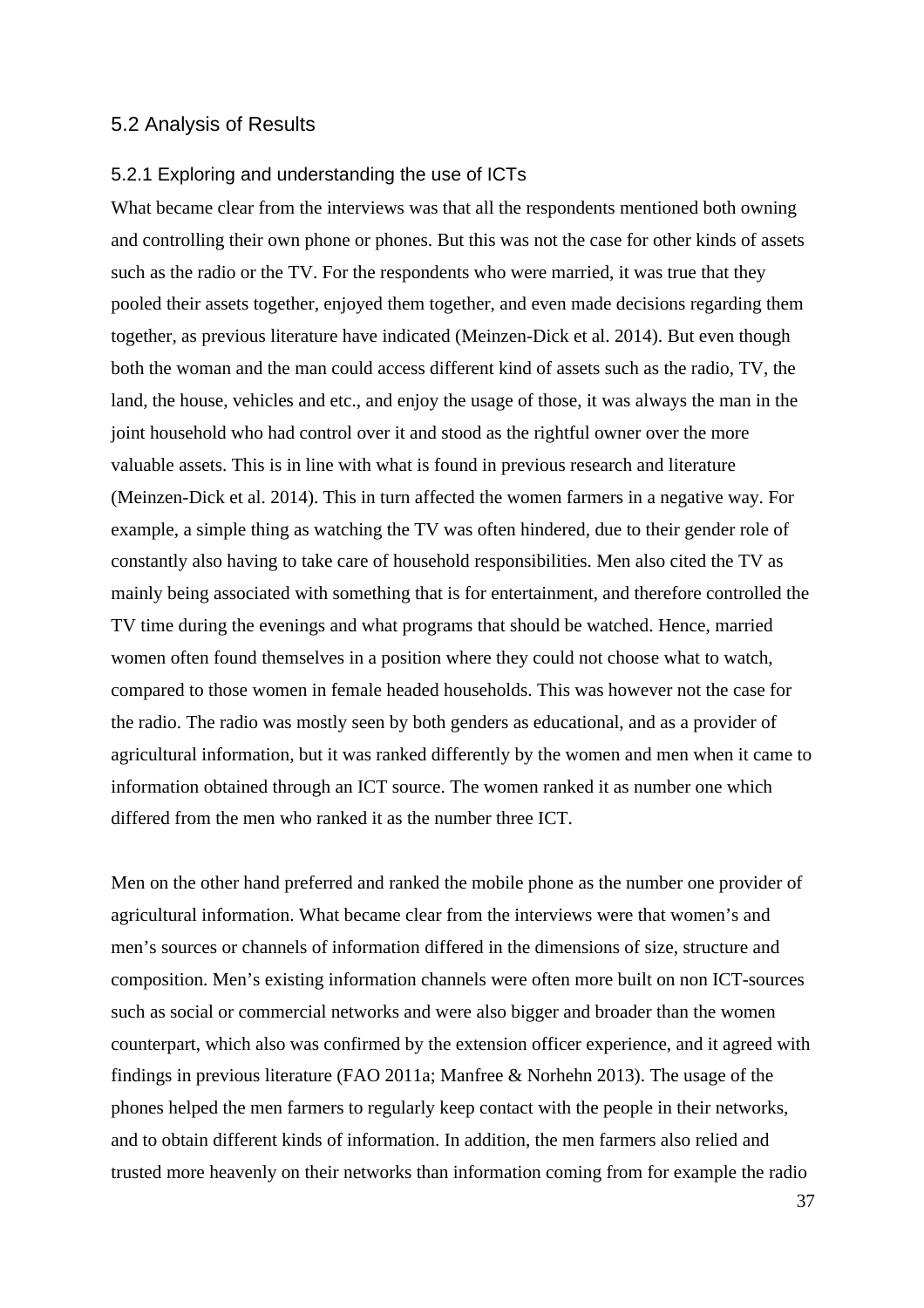and validated it more often, as mentioned in the result section. Women also validated some of the information coming from the radio or TV, but rather consulted and discussed it more often with their spouses, expect the ones living close to the extension officer. However, the women farmers who were unmarried did not have this option. In addition, the women in contrast to the men, mentioned that their husbands and other persons known by the households were important sources of information. Based on the women farmers' testimony they interacted more with persons that were located closer to their homes, engaged in networks that overlapped with their husbands' and within their kin rather than outside it. Similar patterns are found in Manfree & Nordehn (2013) regarding if ICT can help women overcome women farmer's current information barriers. They found that women farmers' networks were smaller than men's, and that they were more likely to engage and develop trustworthy relationships with actors located close to their homes, due to the fact that they were more accessible and in places which the women often visited. Manfree & Nordehn (2013) suggest that this in turn lead to fewer opportunities for women in learning about new productive practices that could lead to new commercial opportunities. One reason why women were more likely to develop and engage stronger relationships to actors located closer to their home may be due to restrictions in their daily mobility. Almost all farmers mentioned that owning a phone in today's society was rather a necessity to be able to survive, than a privilege amongst rich and more educated people, as more and more of the services in Kenya were becoming digitalized. In a way, the usage of the phone had helped the women farmers to overcome some of their physical mobility constraints, all with the comfort of doing it from their homes. But on the other hand, as pointed out by Sida (c.f. 2015), the usage of phones may rather reflect the existing inequalities between women and men in society, and it might even contribute to reinforce them. For the women farmers, the phone was mostly used for getting in touch or connecting to persons familiar to them and in their "inner circles", and they did not take any or few advantages of applications or text message services. It became clear during the interviews that the women farmers relied more heavily on persons coming from social networks close to them. This may also be a reason why the women and men respondents ranked the importance of the phone differently, when it came to information coming from an ICT source.

All the men had a higher level of education than the women farmers, regardless of which social status they belonged to. They also pointed out that this might be a reason why women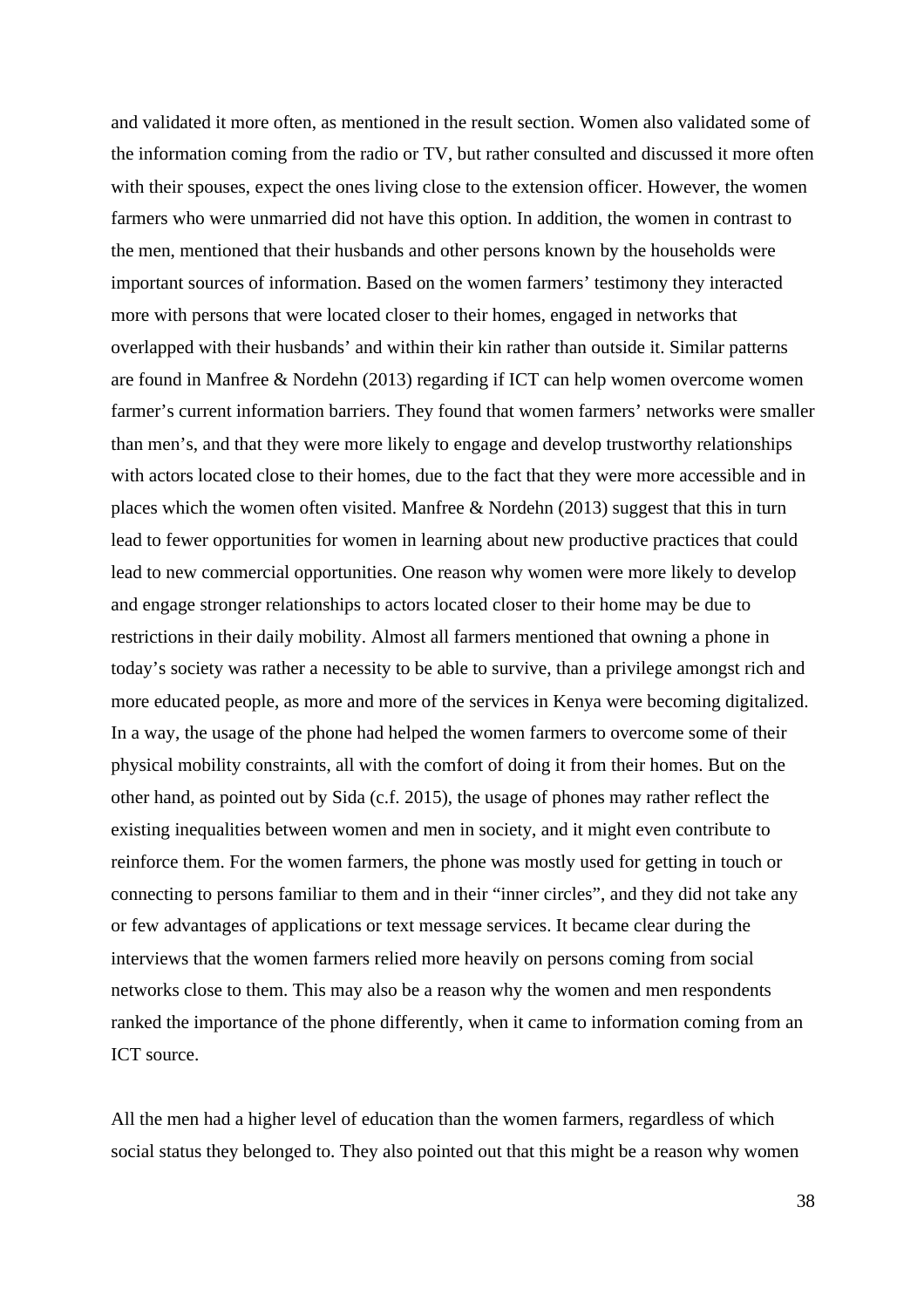use technologies, such as the mobile phone, to a lesser extent than men. They are simply not exposed to the technology and do not learn about it, or at least not until their husband or someone else close to them has. In addition both women and men expressed that owning and using a phone is associated with very high costs since it requires to buy airtime. Women emphasized this matter to a larger extent than the men farmers. Previous research has shown that both education and income are top factors influencing access and usage of different kinds of technologies, such as the mobile phone (Deen-Swarry et al. 2012; Hilbert 2011; and Milek et al. 2011). Education and owning money are both human and financial assets, which as explained by Meinzen-Dick et al. (2014), can give people capabilities to act or improve livelihoods. The women in this study had both less human and financial capital than the men farmers, which may also explain why women did not use the phone to the same extent as the men did. This is also in line with the traditional findings of factors affecting technology access and usage (Deen-Swarry et al. 2012; Hilbert 2011; and Milek et al. 2011). For this study, the other top factors such as marital status, culture and ethnicity did not seem to affect the access and the usage of ICTs, and especially the phone based on the respondents testimonies.

The aspect of "time" seemed to be a recurring theme for the women respondents when it came to identifying reasons for not having engaged in learning about add on features and applications on the phone for example, even though they knew about the benefits of some of them and especially the Internet. They suggested that due to their responsibility and heavy time burden of taking care of the household, there existed little time in engaging in learning how to use and apply these. This was also their main argument for why they did not learn about add on features on the mobile phone, rather than because usage of the phone was too expensive. Since no one had shown them any examples on how mobile technology could benefit them specifically, they could not imagine how it could relate to their daily activities. One of the respondents mentioned "who will look after my cows if I learn about these things" (Woman 57 years Mau Narouk). These findings are however more in line with those studies that go beyond the traditional factors and look more into the social dimensions, gender roles and the greater inequalities that exist in the society, that prevent women from enjoying new technologies, including ICTs, to the same extent as men (Doss 2001; Kituyi-Kwake and Adigun 2008; Ponge 2006).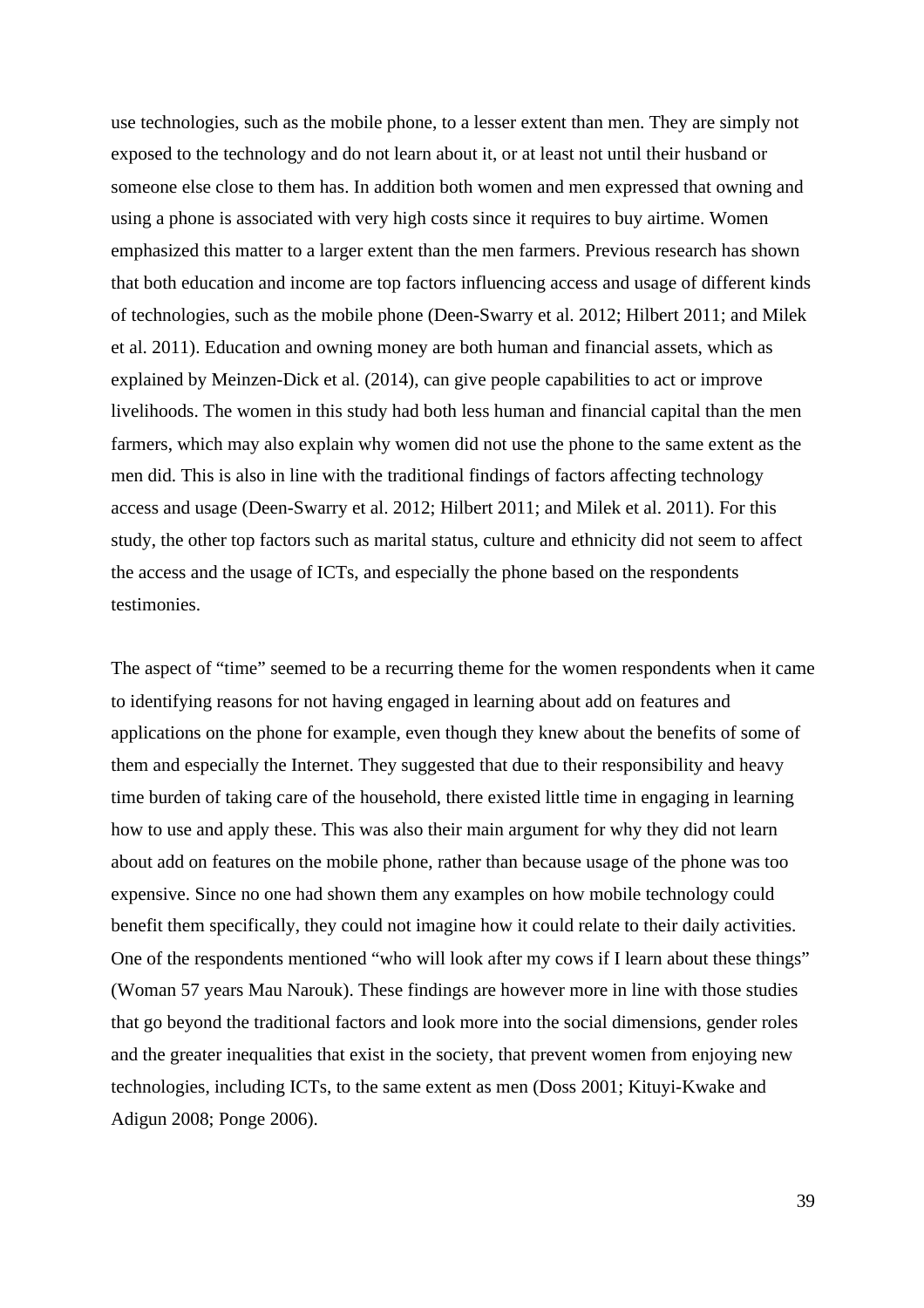Both the women respondents and the men mentioned that women could own a phone as easily as men without it being a cultural taboo. But, they did not see the gendered division of labour and their gendered roles or responsibilities as "cultural factors" or "social norms" that influenced negatively on women's access and usage of ICTs. For example, while the woman took care of the household responsibilities, the man usually watched the TV. Once again this had to do with the time aspect, and with not having that extra time for engaging in other activities as mentioned above. But, the respondents did not see this as a result from cultural factors or social norms in the society, this was simply how things were and nobody questioned it.

#### 5.2.2 Opportunities for Women's Empowerment

#### **The role of the radio in empowering women**

A comparison of the answers, even though each of the respondents' descriptions were unique, showed that the usage of radio brought many opportunities for these women, in the context of rural Nakuru. The radio was certainly the far most used ICT when it came to obtaining agricultural information for all of the women being interviewed. The explained benefits with the radio were that it was free, that it did not depend on any electricity, it could be listened to everywhere and at the same time as the women carried out their other tasks, and that listening was neither being affected by ownership nor control of the radio. Besides only being a provider of agricultural information, radio programs were extremely important for the women, because this was how they would find out about what was new and about what was going on in the sector, in the country, and even in the world. For those women being illiterate, learning by listening were sometimes their only means of obtaining information. Having access to a radio was explained as both being the most powerful and affordable way of obtaining valuable information coming from the ICT sources available, and it also responded to the women's needs. There existed a number of different programs, which often were broadcasted in their own local languages. Listening to programs in local languages gave the women increased agency by developing a sense of autonomy and self-confidence, which they had not possessed before. They explained that this had really helped them in enabling and increasing their capacity to obtain and act upon the information being broadcasted, that previous were often difficult to obtain.

The skills they learned from the radio furthermore provided opportunities for the women to "self-educate" themselves and increase their resources in terms of human capital, meaning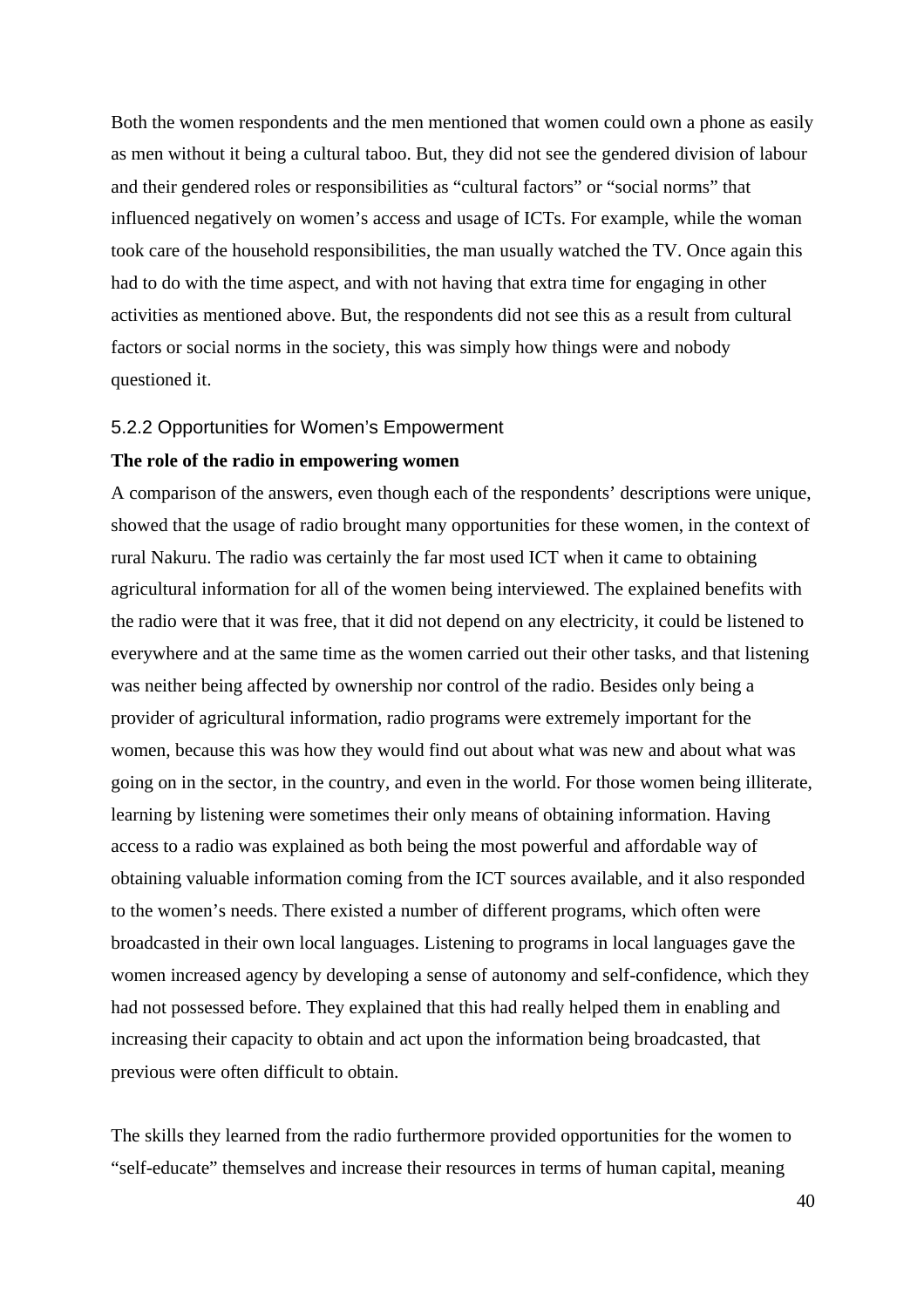more farming skills and increased knowledge and try out ideas for solving problems related to their dairy farming, which in the end could lead to positive economic opportunities. It allowed them to in some extent think beyond their immediate day-to-day survival and exercise greater choices that could entail income benefits. However, based on experiences from the extension officer being interviewed it is more common that the married women always asked their husbands first, before implementing and trying out new ideas. This was also something that was confirmed during the FGD with the men farmers. They mentioned several times that they did not perceive women as being capable of undertaking good economic decisions for their dairy farming. In addition they also mentioned that they felt obliged to "check upon" the woman's work, especially when it came to the safety of the cattle. "She may have left the gate for the cattle open" (Man 55 years Rongai) was mentioned by one of the men respondents, while everybody else was nodding. So on the other hand, and not due to the use of the radio per se, but when it came to act upon information coming from the radio, they could to some extent been disempowered, meaning not following "the path or process of empowerment". Without the individual action, they are simply not able to act on their knowledge or the information they possess. This was especially the case for the women being married. The testimony of the extension officer and the men from both the individual interviews and FGDs, gave the impression that women do not perceive themselves as being the ones undertaking final decisions, or even being able to making choices at all, in the presence of a male head. This is also in line with the research findings of Smith et al. (2003), who showed that women are often not left to make their own agricultural decisions, such as which input to use. But when they got the confidence to make their own decisions, the productivity increased as compared to when the man took all the decisions. This could also give the impression that women in single headed households are more empowered of this device than married ones.

#### **The role of the mobile in empowering women**

The phone helped to accumulated assets, such as social and financial assets, for both individual and for group members, but to different degrees. First of all, the women perceived the phone to be beneficial because of its flexibility and mobility (c.f. Sida 2015), and this made them save a lot of time. They could use the phone without having to forsake their workplaces in the home and in the farm. The phone then helped to alleviate some of the barriers women face in their physical mobility. The extension officer mentioned that since most of the women do the manual work, it is also up to them to facilitate the tasks around the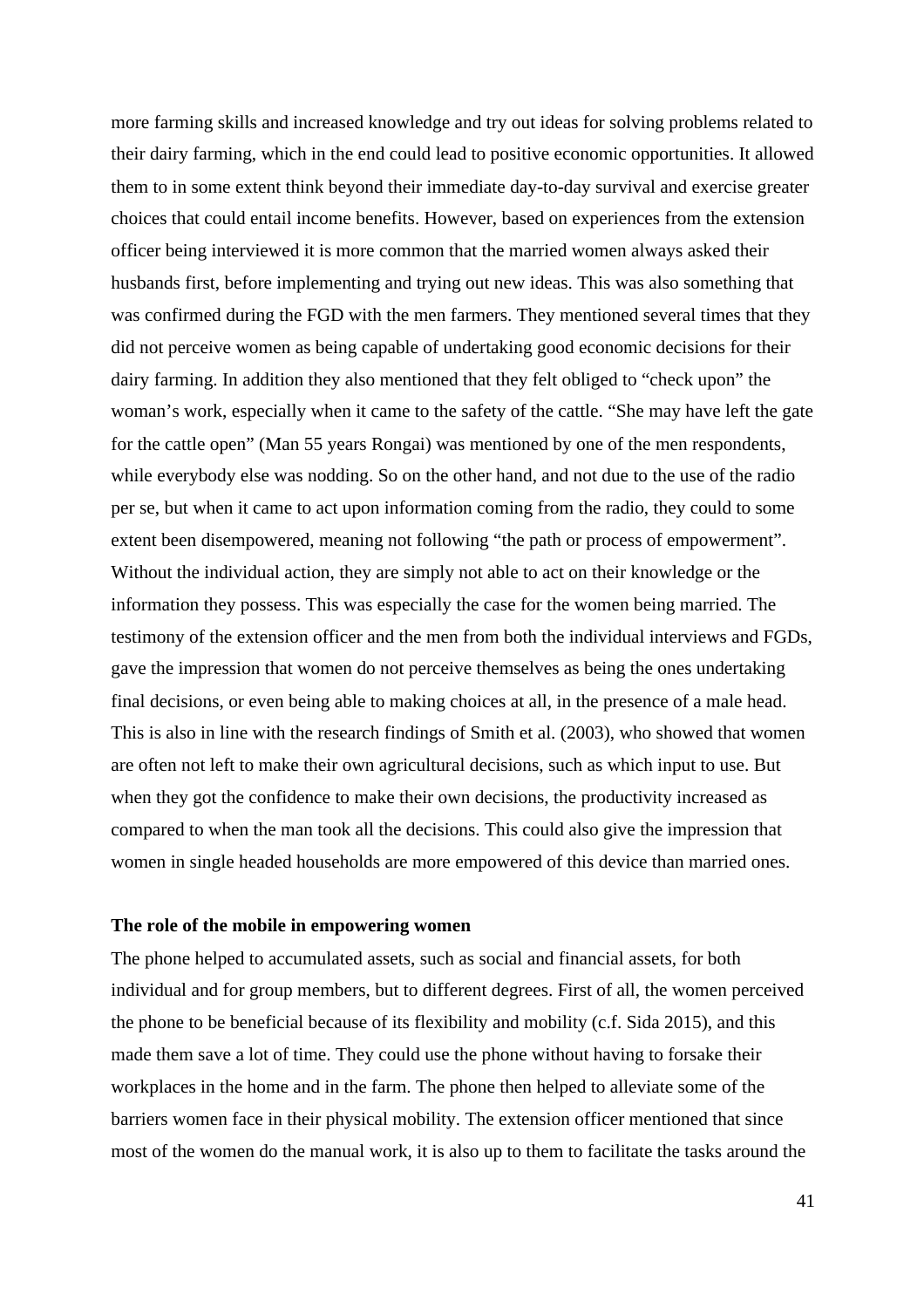work. For example when it came to feed, women had to carry it on their back before there existed any mobile phones. After the introduction of mobile phones and when women also accessed them, things changed and women could simply call a person to bring her the feed, for a small fee. Before the introduction of M-pesa, no women or very few women owned their own bank accounts and this also applied for many men. If households had a bank account (before M-pesa) it belonged to the head of the household, which usually was a man. But now, by owning a phone, the women could open their own accounts, buy products by using their phone and also both save and send money, leading to greater economic autonomy for the women. This has of course also affected the men farmers' positive in similar ways. An increase in economic autonomy (ownership of assets) is however not sufficient in explaining if women have become economically empowered or not, since it mainly refers to control or command over financial and material resources (Kabeer 1999). The term only reflects the aspects of, if financial assets are obtained in one's own name and how they choose to use or dispose them, and are therefore strongly connected with the individual persons' ability and decision power on how they should be used (ibid). Kabeers (1999) conceptualization of empowerment refers to something broader, since it deals with the process of change. How women exercise and increase their agency is thus the central aspect of the path to women's economic empowerment and strengthening women's ownership of assets (economic autonomy), is a critical and important factor of the process (ibid). Thus, through the mobile phone, most of the women have enhanced their agency and capacity to financial assets, which helped them to facilitate and resolve some of the barriers in their daily mobility. The use of the phone has increased their autonomy, access to opportunities and resources, but also strengthened their power to take control over their life both when it came to inside and outside their home. Through the phone they now could make strategic life choices that reflected their preferences and gain the ability to effect a change, as compared to before the mobile phone existed, when this option was denied to them. Since M-pesa is based on private accounts, it has enabled women to access, control and own more financial assets, which they could transform to other resources or help them to strengthen their capability to act and make their own decisions for improved livelihoods (Meinzen-Dick et al. 2014).

Socially, the usage of the phone was beneficial in terms of mobility and flexibility, since it could provide the women with capabilities to keep contact and reach out to persons regardless of the distance between them. As a result, from this their social networks were strengthened.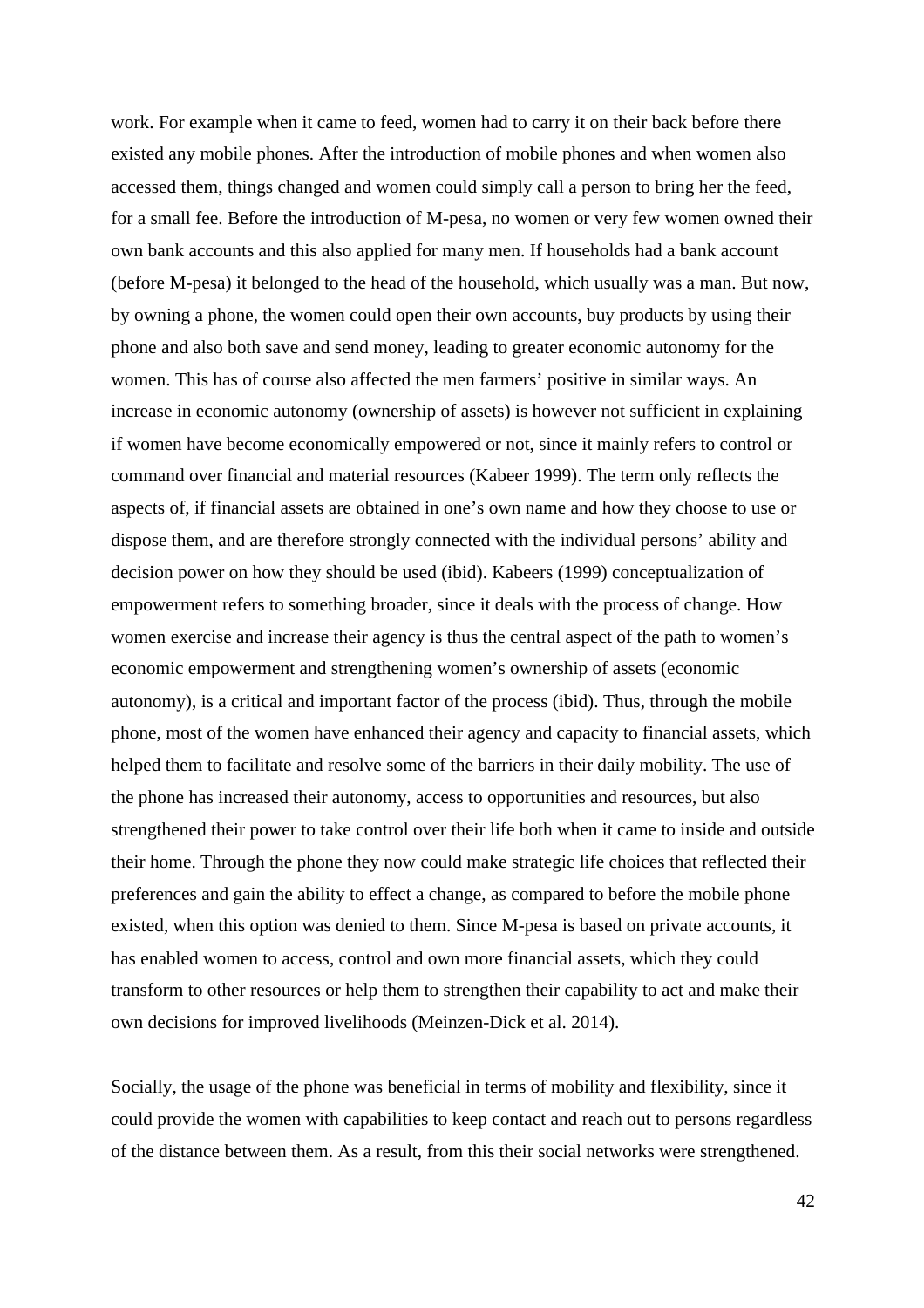The extension officer mentioned that women like to share a lot in groups who consist of women, but that they only had time to meet on Sundays when attending the church service in the nearest community area. But using the phone has now enabled them to communicate more often and as a result reinforced their social networks. For the group of women connected to "Mango Tomato", the phone enabled this group to come together, share their revenue and enable future collective financial opportunities.

#### **The role of the TV in empowering women**

For the women respondents in this study, the TV did not play any major role in providing beneficial opportunities for the women. The main reason TV should not be considered an ICT tool that has increased women's agency is due to the fact that women did not have the time to watch the TV to any greater extent, and in that they lacked any real influence or control when choosing which program to watch. This privilege was mainly the men's, for those women with husbands. The women without husbands mentioned that even though not having a man present in the home, little time was left to watch the TV due to their double burden of being the breadwinner and taking care of domestic work entirely alone. All of the women had the alternative to watch TV since it existed in their home, but none seemed to have the ability to choose to watch the TV for agricultural education purposes. Kabeer means that there lies "a logical association between poverty and disempowerment because an insufficiency of the means for meeting one's basic needs often rules out the ability to exercise meaningful choice" (1999: 437). These women were denied of a choice, watching the TV, which they could have chosen differently. But due to mainly taking care of household responsibilities, they felt that choosing that before watching TV had a greater significance and positive affect for the people in their households.

#### **The role of the Internet in empowering women**

For the women respondents in this study, the usage of Internet could be said to not play any major role in providing opportunities in similar ways as the example with the TV. The Internet was not even used amongst the women. Firstly, most of them could not access it due to not having a smartphone or a computer, but also because of associated with high costs. Secondly, those that could access the Internet, mainly the two women farmers that also worked as teachers and the few women who owned a smartphone, gave many reasons for not using the Internet, including one woman saying "they are not for old people like us, they are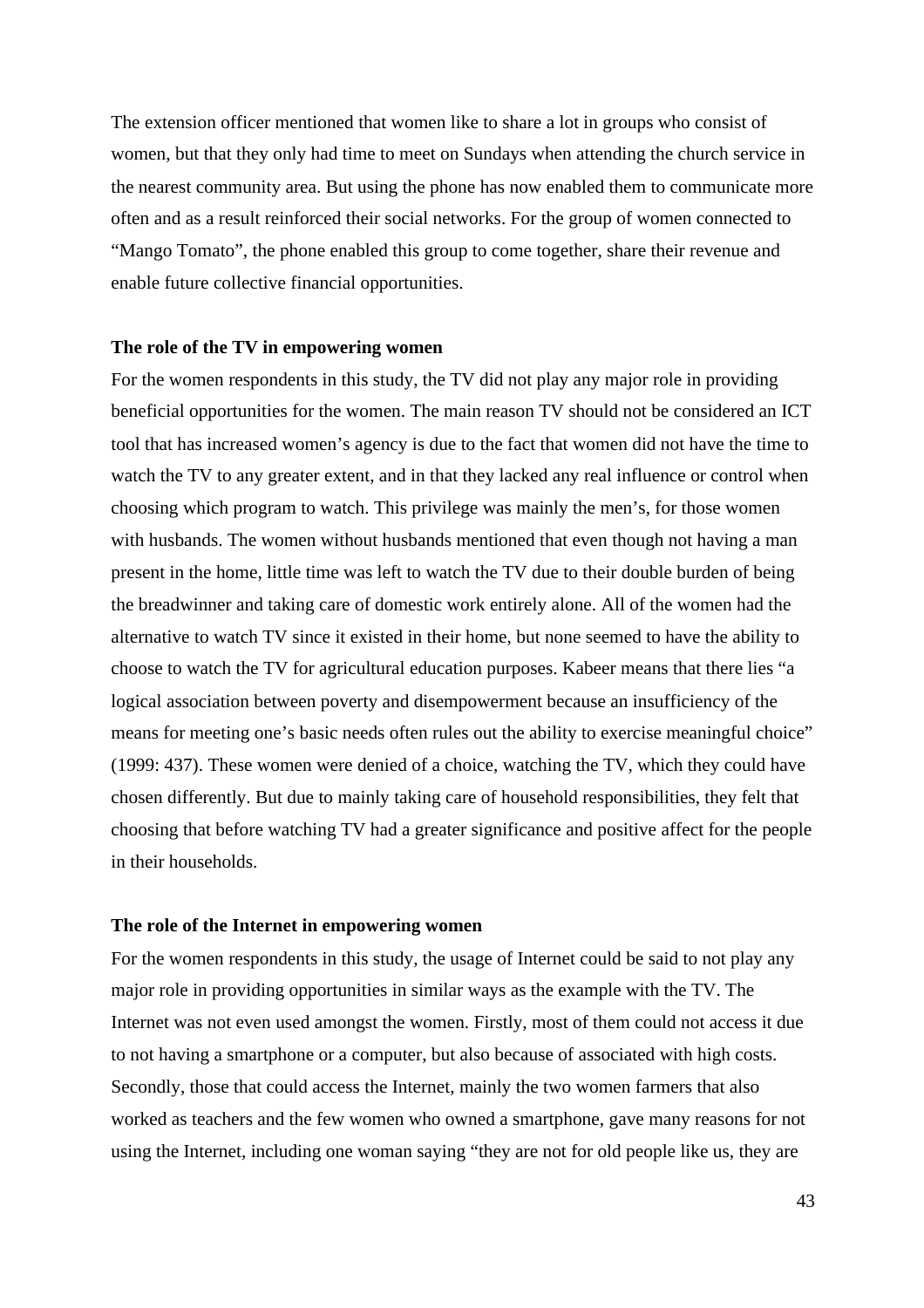for the young generation" (Woman in the FGD Rongai). It seemed that there existed a common perception that they did not see the relevance of using the Internet for their dairy production and the potential benefits it could provide them with, in terms of accessing agricultural information and learning new skills. This could mainly be deduced back to the fact that they had simply not been taught nor shown examples of any practical advantages of how the Internet could be used to benefit them. Once again, as with the TV, those that had access to Internet in some way (and not taking those who did not afford it in considerations due to high cost), had an alternative whereas they could have chosen to use the Internet, but did not. Strategic life choices always came before, what Kabeer calls "second-order" or "less consequential choices", which of course "may be important for the quality of one's life but do not constitute its defining parameters" (1999: 437). Since they did not see the relevance of Internet, they could not think what difference it could make in their everyday life, which in turn also affects their scope of action. Based on the women's experience from life, the given structures may inhibit them to shape interest in learning new skills. The context then that they are embedded in may therefore shape the women's individual interests, which in the end condition women's choices (Kabeer 1999).

#### 6 Concluding Discussion

This research study began as an attempt to investigate if the use of ICTs, such as radios, TV and mobile phones can be a tool for breaking the gender gap that has existed in agriculture during several decades (FAO 2011a). Even though there exists development programs that have integrated and used ICTs in their projects, no ICT tool has specifically been developed or designed for the particular needs of women, which may in turn have led to that these tools in the end do not benefit women in full potential (World Bank 2015). The method chosen to investigate the impact of ICTs on the lives of women was based on qualitative interviews with individuals and groups. Even though each respondent shared different experiences, some common patters in their answers were found. The main findings from this study shows that the women and men respondents in this study mainly used three ICT sources for livelihood enchanting activities within their dairy agriculture: the mobile phone, the radio and the TV. But they used them to different degrees and not always for the same purposes. The results have been further interpreted by applying the concepts of asset ownership of ICT devices, ownership of means of production, capacity to extend social networks both horizontally and vertically and increased agency. Seen with these concepts in mind, the results show that there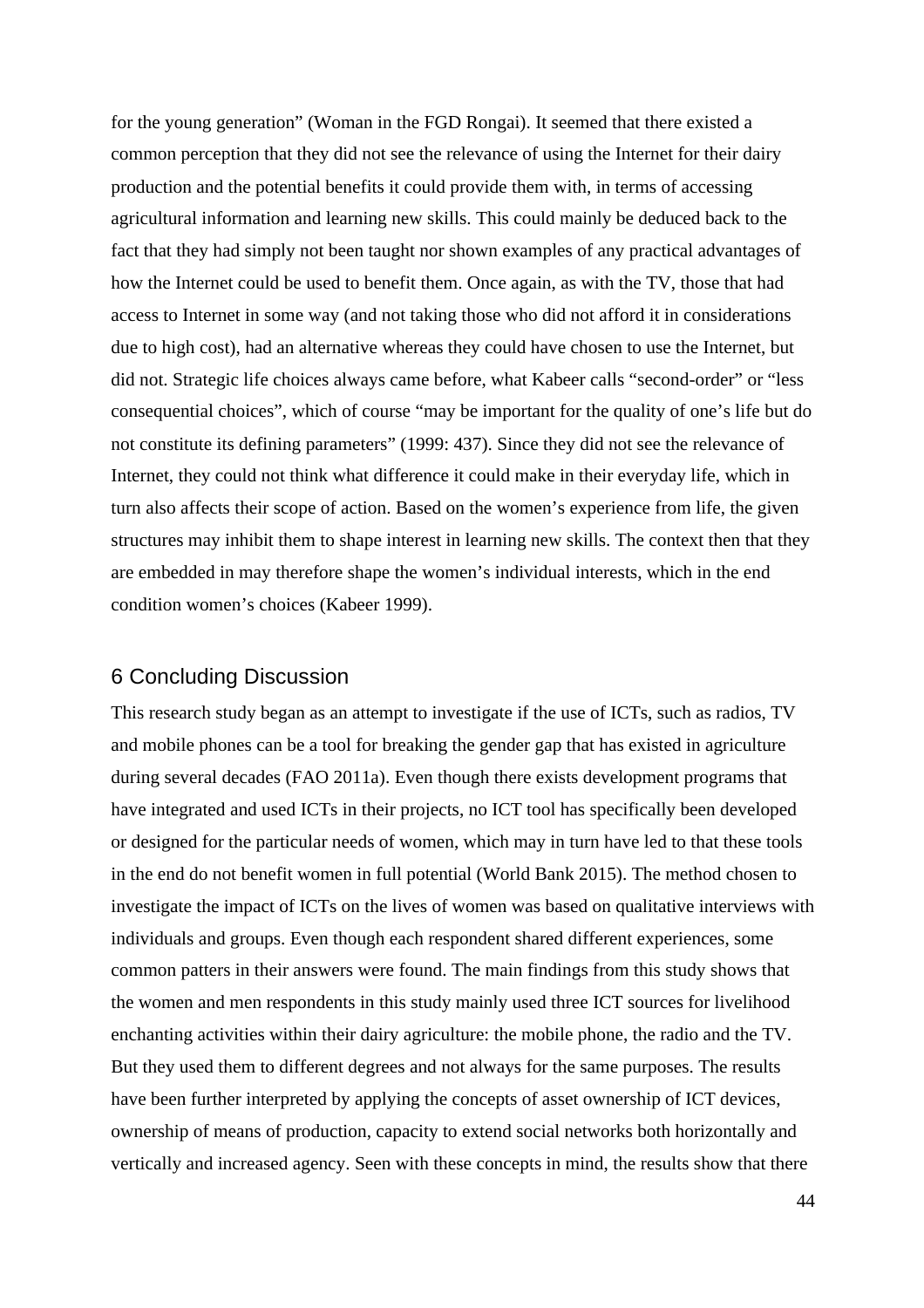are some factors that influence how women may use or not use different ICTs, and that some played a significantly more role in increasing women's agency than others. This chapter will therefore try to interpret what the main findings mean on a general level in section *6.1 Discussion of the Results,* and then end with a short section on conclusions in section *6.2 Conclusions*.

#### 6.1 Discussion of the Results

This study showed that although both the women and men respondents used ICTs to improve their dairy farming, they were not used to their fullest potential. Especially not by the women respondents, since they spent much more time on their children's well-being and general household needs, than trying to learn and take advantage of mobile add on features, such as text message service and mobile technology enabled services (applications). Each of the three mainly cited ICTs discussed with the respondents had drawbacks to them. But the aspect that was maybe most surprising during the interviews, was that most of the farmers relied more heavily on information coming from their social networks, than from an ICT source, except for the radio. Using the phone for example was not seen as a strictly being a source of information but rather means of communication and a tool to get in touch with persons that could provide valuable information. Therefore, if the usage of ICT is to become a successful strategy in the Kenyan 'Vision 2030' and improve livelihoods of Kenyans, the features and information of those technologies must become more reliable. One strategy of making this happen is more likely to include services that contain and combine both human interactions together with some kind of technology-enabled features. All of the respondents were in possession and ownership of a phone, which maybe is not so surprisingly, given how important and pervasive mobile phone services have become lately in the Kenyan society. But even though there is a small gender gap in ownership of phones in Kenya, previous research has estimated that around 21 per cent of the women living in other middle- and low-income countries still lack access to a mobile phone (GSMA 2012). With the new paradigm shift, which Shaiek et al. (2004) implies is transforming rural areas and challenges how basic service is delivered, and based on how important the mobile phones were for the women respondents in this study, reducing the gap between women's and men's access to mobile phones should be a priority for every country with agriculture standing for a big share of the GDP. Women's ownership of phones should therefore be a global priority, as agricultural information services are becoming more and more integrated by using mobile technology as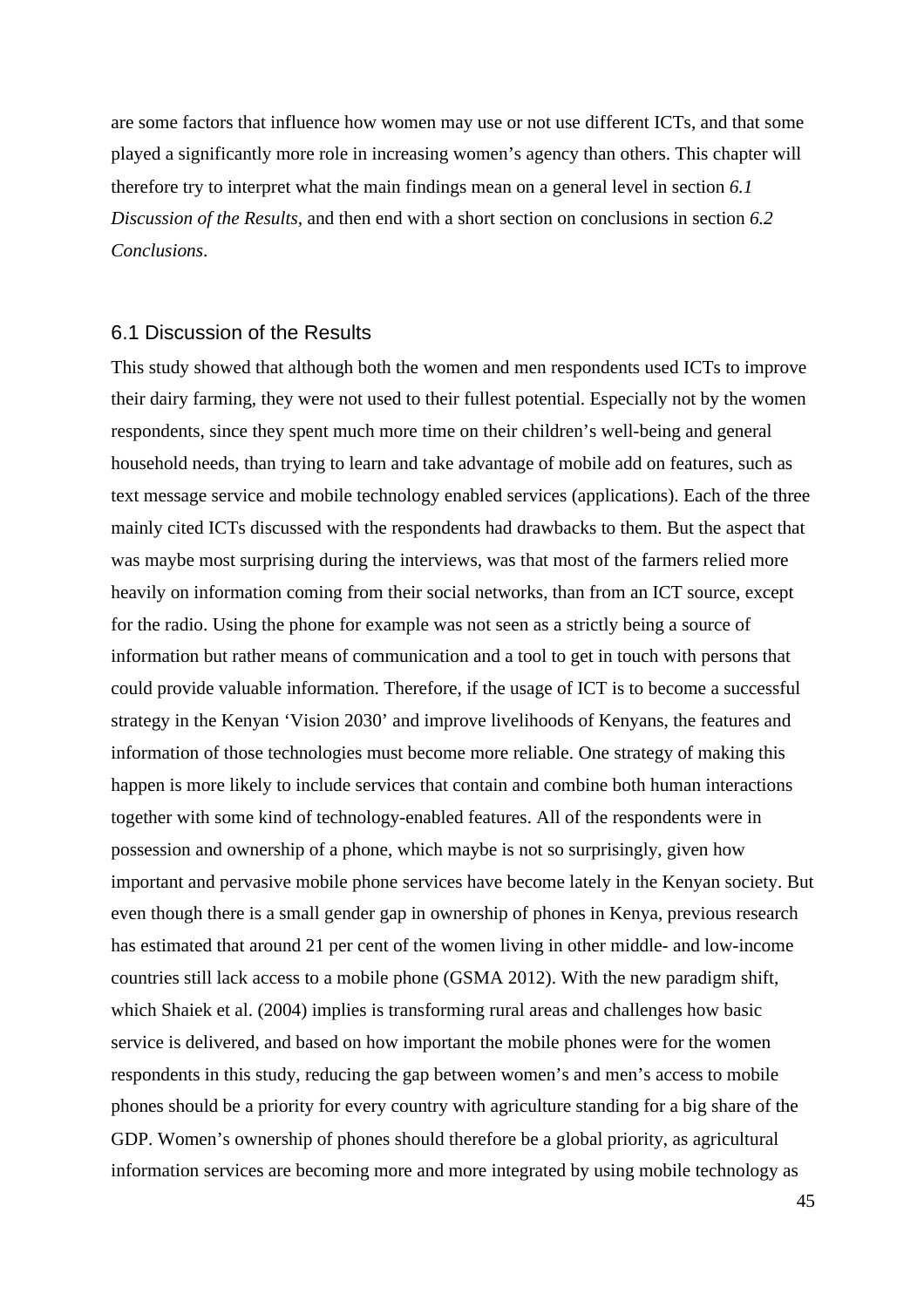the disseminating tool rather than physical contact from an extension officer. But the interview with the extension officer revealed that reaching out to and having longer conversations with farmers through the phone was a real challenge, due to high airtime cost for the farmers and no budget to make calls for the extension workers. In addition most of the information, programs etc. coming from an ICT source were mainly run by the private sector and not by the public. The officer mentioned once having been invited to participate in a TV program on agriculture, but other than that she did not have any further knowledge about any ICT initiatives and did not use any features on the phone to reach out to farmers, which otherwise could play a role in complementing their ordinary work and reach-out to farmers. For the farmers in this study, extension officers were seen as trusted persons and a bridge for knowledge and information. In relation to what was said in the section above, if for example ownership of phones should be a strategy, a similar strategy should be made with the extension officers. They should be equipped with ICT tools including a generous budget on airtime together with knowledge on how they can use them to reach out to farmers. Given the trust they are perceived to have amongst the farmers, this may also lead to an increase in trust of information coming from different ICT sources and services. This could also be a way of going around women being bypassed by service providers due to misperceptions of gender roles within farming (FAO 2011). Women farmers could really be benefitting from virtual ICT spaces created specifically for them and their needs. In these spaces they can learn to network for example, but it would also enable them to enjoy new types of supportive and learning environments.

Lastly, according to me, women farmers' use of ICTs in this study could be said to be a mixed blessing, affecting them positively in a "passive way" to some extent. It is true that some technologies, such as M-pesa, have increased women's autonomy by easing the financial and mobility constrains in their dairy farming. But sometime their access and usage of certain technologies are hindered due to factors that are completely gender related. One example of these technologies is the TV, which they could not use due to prevailing gender roles. The women respondents' use of ICTs, especially the use of the mobile phone and the radio, increased their control and let them decide over their personal time and space. The women have become more independent and these ICTs have made it easier to multitask and handle their different roles better, as compared to before when they did not use ICTs, and thus aided them in creating many socio-economic benefits for themselves.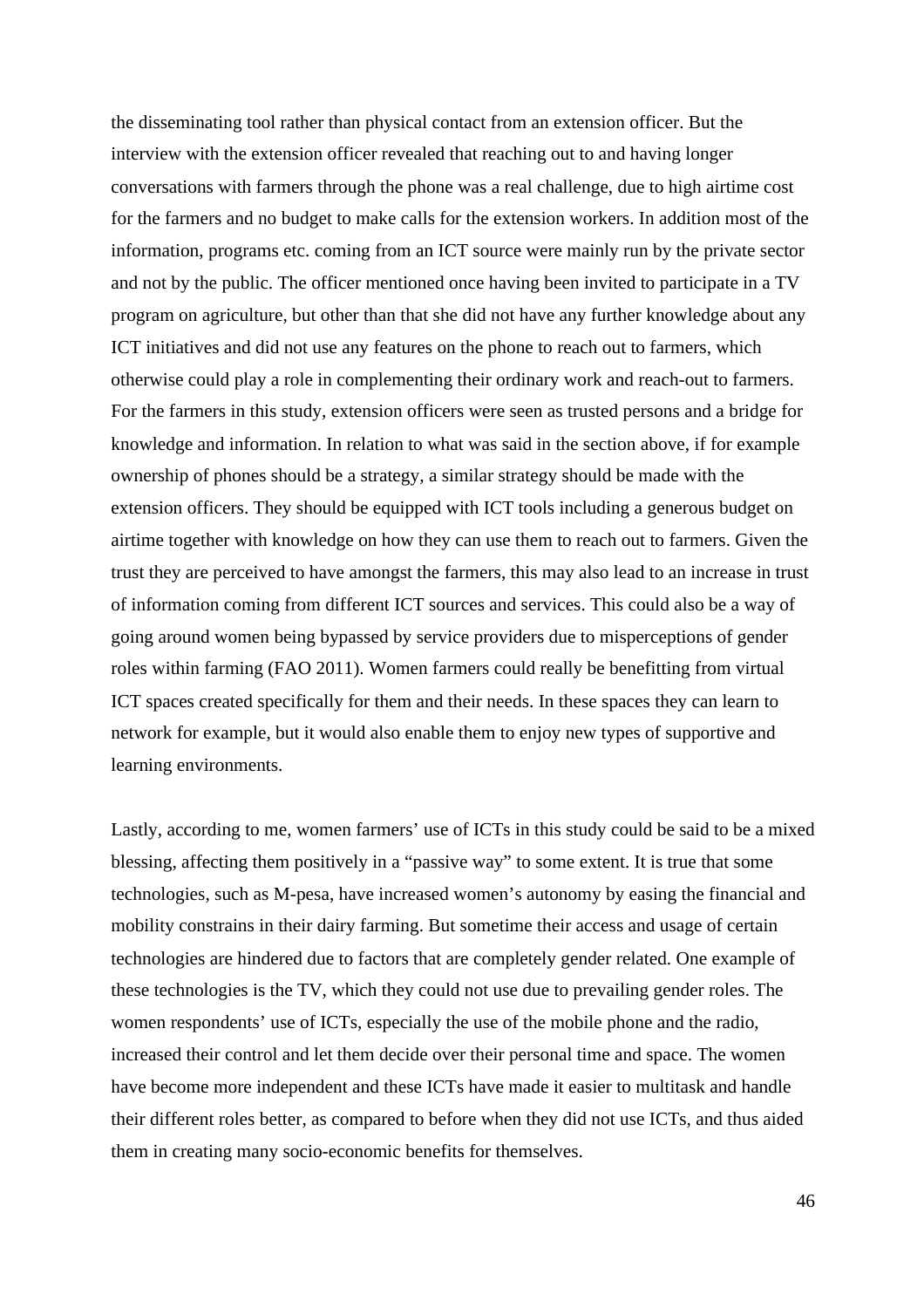#### 6.2 Conclusions

When it comes to understanding the relationship between women farmers' access and usage of ICTs and their contribution to women's increased ability to exercise strategic life choices, this study has shown that it cannot be separated and understood in isolation from their gender roles and responsibilities in society. ICTs alone do not contribute towards this process, it is rather the usage that determines if they are contribution to the process of empowerment or not. Findings in this study shows that when women are not in control and charge of their agency, women are disempowered due to that they do not have any decision-making power over more valuable assets, which instead are belonging to the man. Changes need to be done on a societal level where women are fighting on a day to day basis for their and their families' survival, otherwise the gender digital divide will likely increase. ICTs may offer many opportunities, such as help to increase income, reduce transaction costs and new ways of delivering services. They can especially be both socially and economically benefitting for farmers. But most importantly, the context does matter and these technologies cannot just be thrown in a development project and then expected to have positive results. They must firstly be affordable for the population and secondly they must have content, which reflects the need of the farmers, the simple reasoning being that if something is responding to the actual needs of people they will probably adopt it. If not, then it is probably not adopted and used, as with the case of Internet. The women did not see how the usage of Internet could give them beneficial information nor provide solutions for their problems, therefore they did not want to invest their limited time learning to use it. The step towards learning what the Internet has to offer is simply too big to take, which may be due to illiteracy, the older generations technophobia and the opportunity costs associated with the time it takes to learn more about it.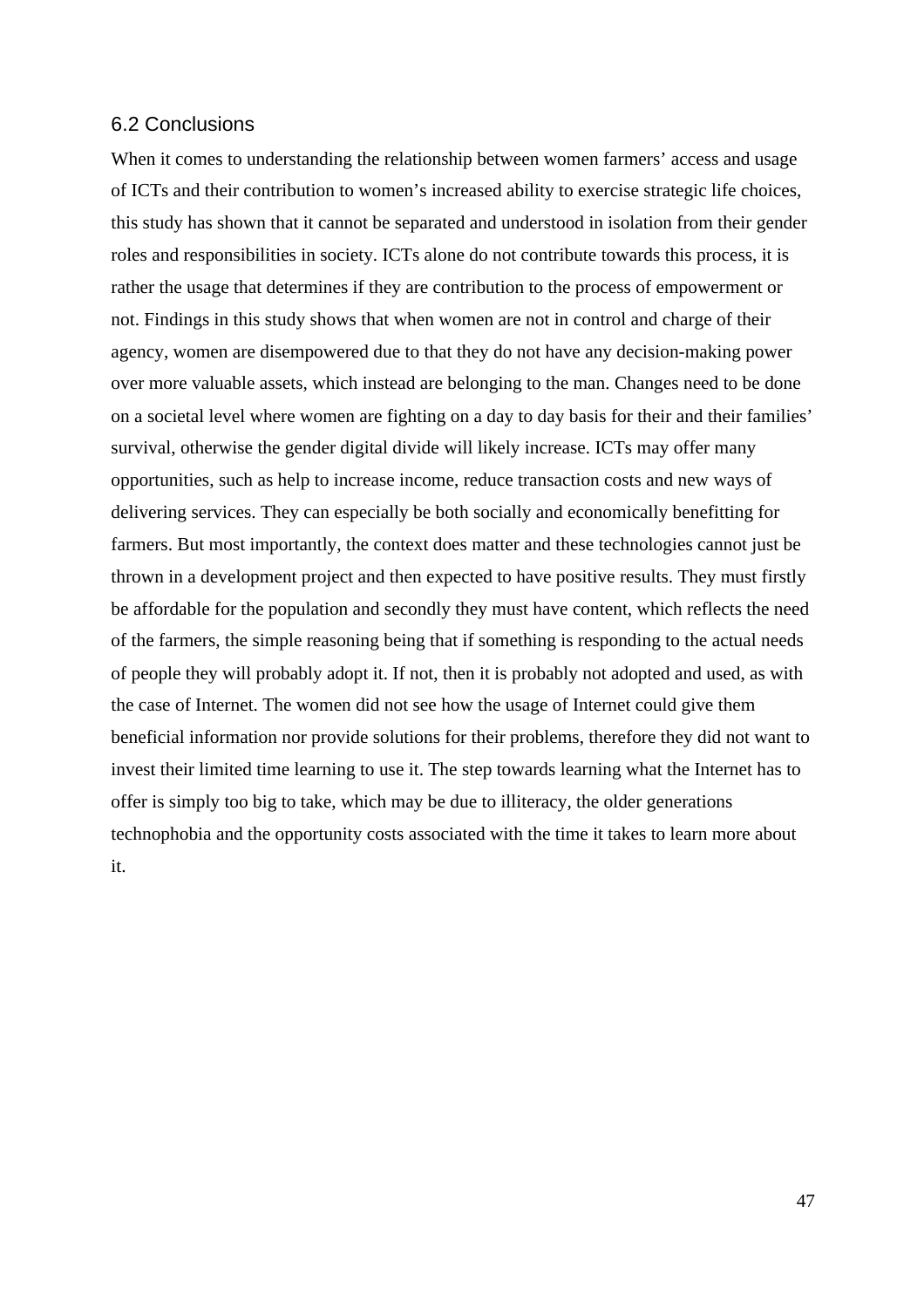#### References

African Development Bank (ADB). (2012). *Silicon Kenya: Harnessing ICT Innovations for Economic Development.* [electronic] accessed at: http://icta.go.ke/pdf/Silicon Kenva-Harnessing ICT Innovations for Economic Development.pdf (collected 2017-03-01)

Asian Development Bank (ADB). (2013). *Gender equality and food security—women's empowerment as a tool against hunger*. Mandaluyong City, Philippines. [electronic] accessed at: http://www.fao.org/wairdocs/ar259e/ar259e.pdf (collected 2017-03-01)

Bebbington, A. (1999). *Capitals and capabilities: a framework for analyzing peasant viability, rural livelihoods and poverty*. World Development 27(12):2021–2044.

Behrman, J., A., Meinzen-Dick, R., Quisumbng, A., R. (2014). *Understanding Gender and Culturein Agriculture: The Role of Qualitative and Quantitative Approches*. In *Gender in Agriculture. Closing the Knowledge Gap*. The Food and Agriculture Organization of the United Nations (FAO) & Springer Science + Business Media B.V., Dordrecht. 31-55.

Bryman, A. (2008). *Samhällsvetenskapliga metoder*. [In Swedish]. Liber AB. Malmö. 3rd edition.

Chapman, R., Slaymaker, T. (2002). *ICTs and Rural Development: Review of the Literature, Current Interventions and Opportunities for Action*. Overseas Development Institute. London, UK. Working Paper 192. [electronic] accessed at: https://www.odi.org/sites/odi.org.uk/files/odi-assets/publications-opinion-files/2670.pdf (collected 2017-01-20)

Creswell, J., W. (2009). *Research Design: Qualitative, Quantitative, and Mixed Methods Approaches*. SAGE Publications, Inc. London. 3rd ed.

Deen-Swarry, M., Gillwald, A., Morell, A., Khan, S. (2012). *Lifting the veil on ICT gender indicators in Africa*. Research ICT Africa & University of Cape Town. Evidence for ICT Policy Action. Policy Paper 13. [electronic] accessed at:

https://www.researchictafrica.net/publications/Evidence for ICT Policy Action/Policy Pape r\_13 - Lifting the veil on gender ICT indicators in Africa.pdf (collected 2017-01-20)

Doss, C. (2001). *Designing Agricultural Technology for African Women Farmers: Lessons from 25 Years of Experience***.** World Development 29(12): 2075-2092.

Doss, C. (2013). *Intrahousehold Bargaining and Resource Allocation in Developing Contriess.* In World Bank Research Observer 28(1): 52-78. [electronic] accessed at: https://academic.oup.com/wbro/article-abstract/28/1/52/1685600/Intrahousehold-Bargainingand-Resource-Allocation (collected 2017-03-20)

Doss, C., Deere, C., D., Oduro, A., Swaminathan. (2014). *The Gender Asset and Wealth Gaps*. World Development, 57(3-4): 400-09.

Due, J. M. (1997). *Gender Again—Views of Female Agricultural Extension Officers by Smallholder Farmers in Tanzania*. World Development 25: 713–725.

eTransform Africa. (2012). *The Transformational Use of Information and Communication Technologies in Africa*. The World Bank and the African Development Bank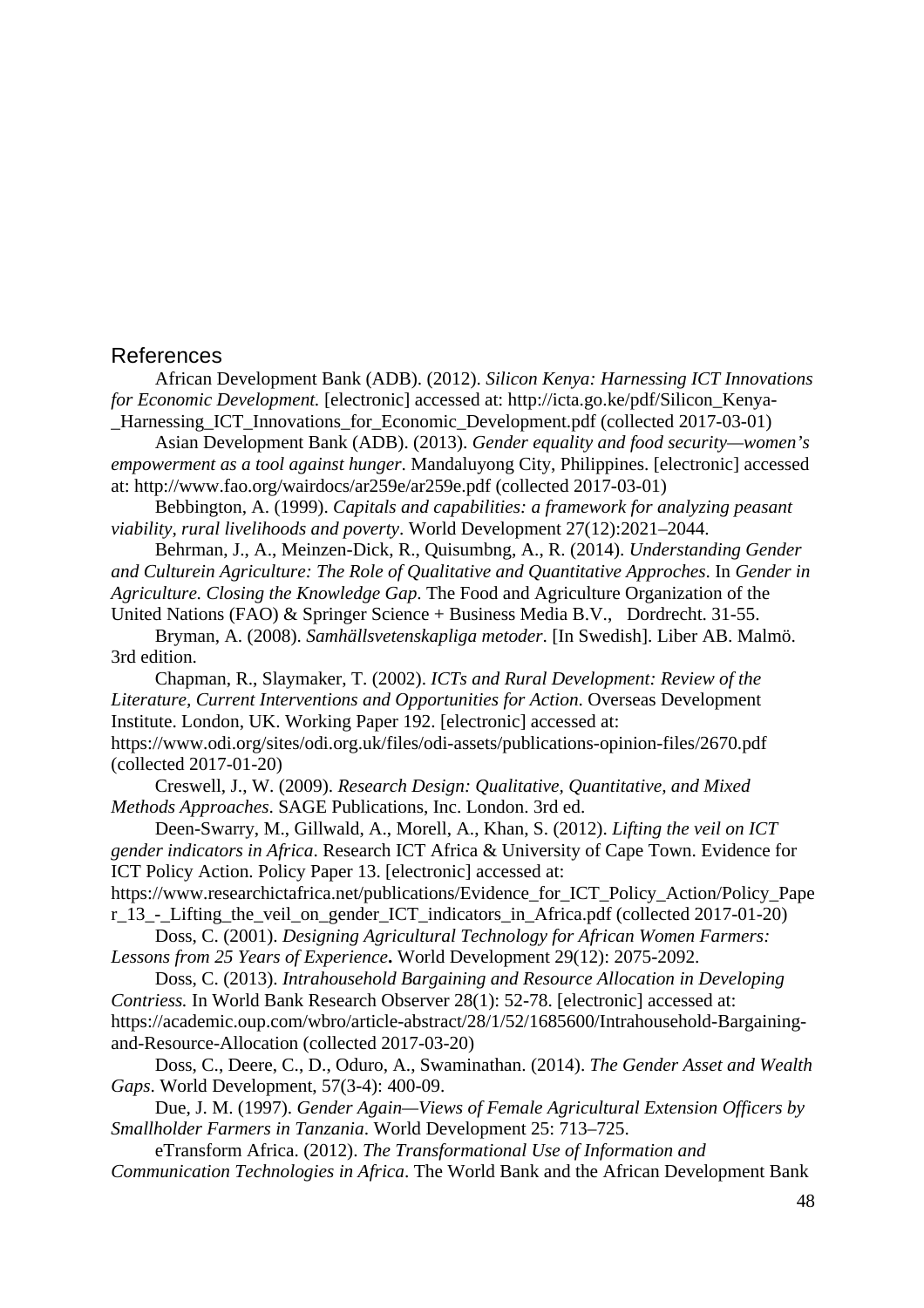weith the support of the African Union. [electronic] accessed at: http://siteresources.worldbank.org/EXTINFORMATIONANDCOMMUNICATIONANDTE CHNOLOGIES/Resources/282822-1346223280837/MainReport.pdf (collected 2017-04-20)

Food and Agricultural Organization (FAO). (2011a). *The state of food and agriculture 2010-2011: Women in Agriculture – closing the gender gap for development*. Rome. [electronic] accessed at: http://www.fao.org/docrep/013/i2050e/i2050e.pdf (collected 2017- 03-10)

FAO. (2011b). *Dairy Development in Kenya*. Dairy Reports. Rome, Italy. [electronic] accessed at: http://www.fao.org/docrep/013/i2050e/i2050e.pdf (collected 2017-03-20)

FAO. (2013). *ICT uses for inclusive agricultural value chains*. Rome, Italy. [electronic] accessed at: http://www.fao.org/docrep/017/aq078e/aq078e.pdf (collected 2017-02-20)

Global System for Mobile Communications Association (GSMA). (2015). *Connected Women: Bridging the gender gap: Mobile access and usage in low- and middle-income countries*. UK Department for International Development (DFID). [electronic] accessed at: http://www.gsma.com/mobilefordevelopment/wp-content/uploads/2016/02/Connected-Women-Gender-Gap.pdf (collected 2017-03-27)

Government of the Republic of Kenya (GOK). (2007). *Kenya Vision 2030 – The Popular Version.* Kenya. [electronic] accessed at: http://www.fao.org/fileadmin/user\_upload/drought/docs/Vision%202030-

%20Popular%20Version.pdf (collected 2017-03-01)

Gurumurthy, A. (2004). *Gender and ICTs: Ovierview Report*. Brighton, United Kingdom. [electronic] accessed at: http://www.bridge.ids.ac.uk/reports/CEP-ICTs-OR.pdf (collected 2017-03-20)

Hilbert, M. (2011)*. Digital Gender Divide or Technologically Empowered Women in Developing Countries? A Typical Case of Lies, Damned Lies, and Statistics,*  Women's Studies International Forum. 34(6): 479–89. [electronic] accessed at: http://www.martinhilbert.net/DigitalGenderDivide.pdf (collected 2017-03-28)

Huyer, S., Hafkin, N. (2007). *Engendering the Knowledge Society: Measuring Women's Participation*. Orbicom, NRC Press, Montreal. [electronic] accessed at: http://orbicom.ca/upload/files/research\_projects/2007orbicom\_eng\_know\_soc.pdf (collected 2017-03-28)

Independent Evaluation Group (EIG). (2011). *Capturing Technology for Development: An Evaluation of World Bank Group Activities in Information and Communication Technologies*. Washington, DC: Independent Evaluation Group, The World Bank Group. [electronic] accessed at: http://ieg.worldbankgroup.org/Data/reports/ict\_evaluation.pdf (collected 2017-03-25)

Intel. (2013). *Women and the Web, Bridging the Internet Gap and Creating New Global Opportunities in Low and Middle-income Countries*. [electronic] accessed at: https://www.intel.com/content/dam/www/public/us/en/documents/pdf/women-and-theweb.pdf (collected 2017-03-01)

International Fund for Agricultural Development (IFAD). (1998). *Rural women in IFAD Projects – The Key to Poverty Alleviation*. Rome, Italy. [electronic] accessed at: https://www.ifad.org/documents/10180/13516190-076d-4fa4-b58e-b918ea5756c0 (collected 2017-03-01)

Jensen, M., Mahan, A. (2007). *Toward a Single ICT Index: Consideration for the Formulation of a Single ICT Index for the ITU.* International Telecommunication Union, ITU. Geneva. [electronic] accessed at: https://www.itu.int/dms\_pub/itu-d/md/06/dap2b.1.3/c/D06- DAP2B.1.3-C-0004!!PDF-E.pdf (collected 2017-03-28)

Kabeer, N. (1999). *Resources, Agency, Achievements: Reflections on the*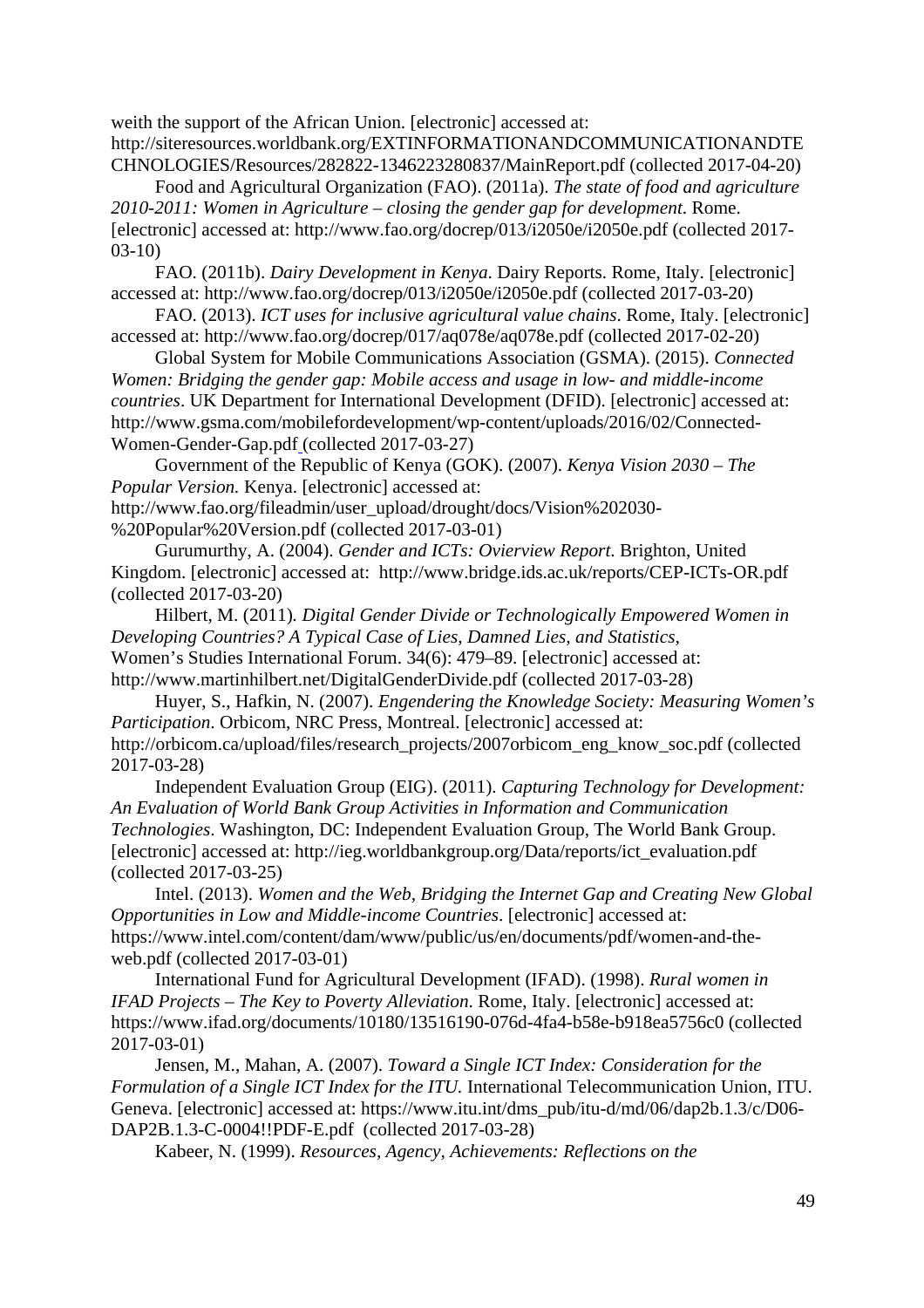*Measurement of Women's Empowerment*. Institute of Social Studies. Development and Change. 30: 435-464. [electronic] accessed at:

https://www.utsc.utoronto.ca/~kmacd/IDSC10/Readings/research%20design/empowerment.p df (collected 2017-03-29)

Kituyi-Kwake, A., Adigun, M., O. (2008). *Analyzing ICT use and access amongst rural women in Kenya.* International Journal of Education and Development using Information and Communication Technology (IJEDICT) 4(4): 127-147.

Kvale, S., Brinkmann, S. (2011). *Den kvalitativa forskningsintervjun*. [In Swedish]. 2nd edition. Lund: Studentlitteratur

Malhotra, A., Schuler, S., R., Boender, C. (2002). *Measuring Women's Empowerment as a Variable in International Development*. Background Paper Prepared for the World Bank Workshop on Poverty and Gender: New Perspectives [electronic] accessed at: https://siteresources.worldbank.org/INTGENDER/Resources/MalhotraSchulerBoender.pdf

(collected 2017-04-27)

Manfre, C., Nordehn, C. (2013). *Exploring the Promise of Information and Communication Technologies for Women Farmers in Kenya*. Cultural Practices, LCC. Feed the Future, USAID. [electronic] accessed at: http://pdf.usaid.gov/pdf\_docs/PA00KVFN.pdf (collected 2017-01-20)

Maynard, M., Purvis, J. (1994). *Researching Women's Lives from a Feminist Perspective.* Gender & Society: feminist perspective on the past and present. Taylor and Francis, London.

Meinzen-Dick, R., S., Quisumbing, A., Behrman, J., A., Biermayr-Henzano, P., Wilde, V., Noordeloos, M., Ragasa, C., Beintema, N. (2011). *Engendering Agricultural Research, Development and Extension.* International Food Policy Research Institute (IFPRI). Washington, D.C. [electronic] accessed at:

http://ebrary.ifpri.org/utils/getfile/collection/p15738coll2/id/126799/filename/126995.pdf (collected 2017-07-01)

Meinzen-Dick, R., Johnson, N., Quisumbing, R., A., Njuki, J., Behrman, J., A., Rubin, D., Peterman, A., Waithanj, E. (2014). *The Gender Asset Gap and Its Implications for Agricultural and Rural Development*. In *Gender in Agriculture. Closing the Knowledge Gap*. The Food and Agriculture Organization of the United Nations (FAO) & Springer Science + Business Media B.V., Dordrecht. 91-117.

Milek, A., Stork, C., Gillwald, A. (2011). *Engendering Communication: A Perspective on ICT Access and Usage in Africa*. Info, 13(3): 125-141.

Morgan, D., L., Krueger, R., A. (1997). *Fokus Group Kit*. Portland State University. SAGE Punblications, Inc. Volumes. 1-6.

(Moser, C. (1989). Gender planning in the third world: meeting practical and strategic gender needs. World Development. 17(11): 1799–1825) Cited in Quisumbng, A., R., Meinzen-Dick, R., Raney, T., L., Croppenstedt, A., Behrman, J., A., Peterman, A. (2014).*Closing the Gender Gap on Gender in Agriculture.* In *Gender in Agriculture. Closing the Knowledge Gap*. The Food and Agriculture Organization of the United Nations (FAO) & Springer Science + Business Media B.V., Dordrecht. 3-31.

Ponge, A. (2016). *Bridging the Gender Digital Divide: Challenges in Access and Utilization of ICTs for Development at the Devolved level in Kenya.* International Journal of Innovative Research and Development. Kenyatta Univeristy, Nairobi, Kenya. 5(7).

Primo, N. (2003). Gender Issue in the Information Society. United Nations Educational, Scientific and Cultural Organization (UNESCO). Paris. [electronic] accessed at: http://unesdoc.unesco.org/images/0013/001329/132967e.pdf (collected 2017-08-29)

Quisumbing, A., R. (1995). *Gender Differences in Agricultural Productivity: A Survey*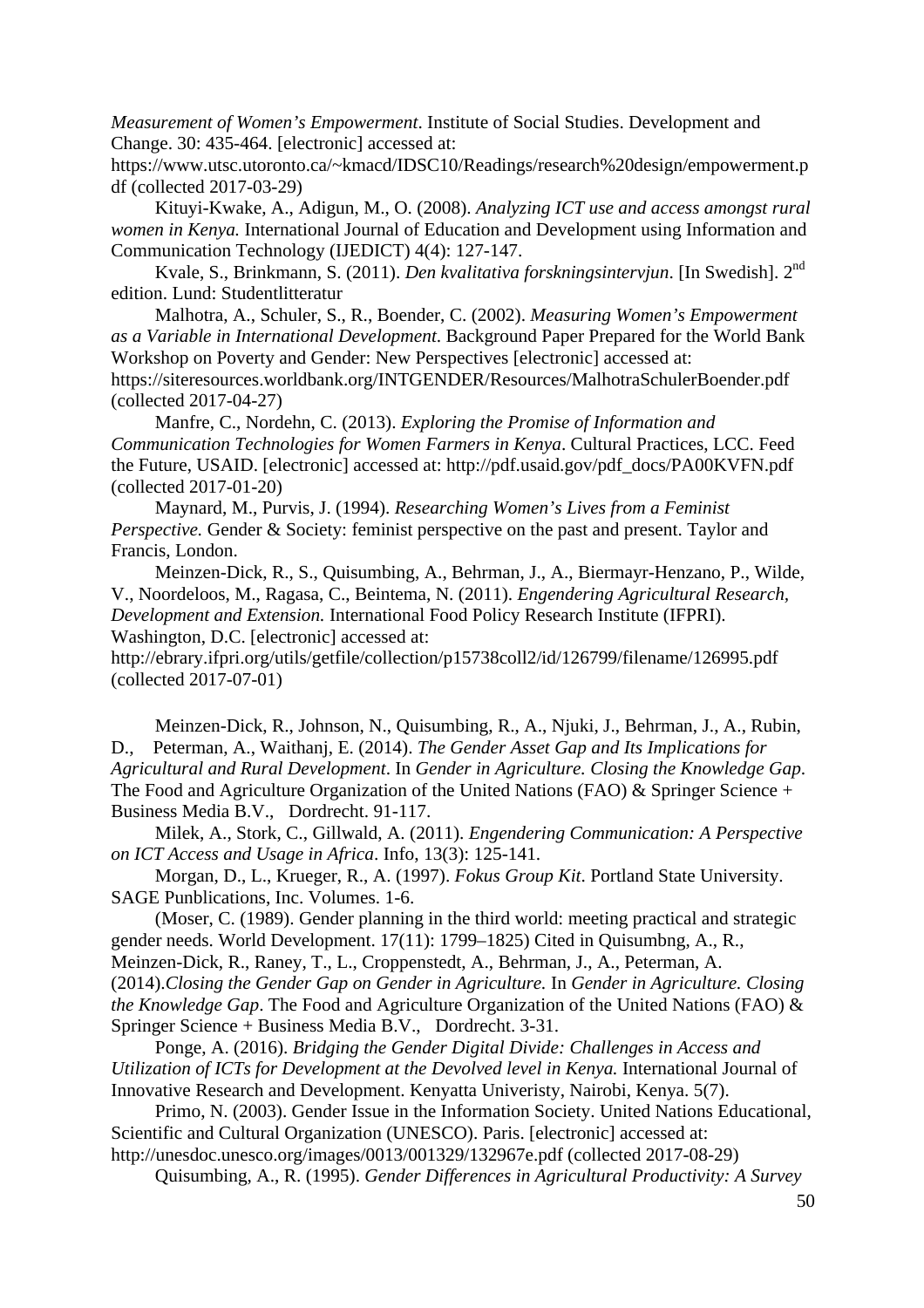*of Empirical Evidence.* FCND Discussion paper No. 5. Washington D.C.: International Food Policy Research Institute (IFPRI). [electronic] accessed at:

http://ageconsearch.umn.edu/bitstream/42675/2/dp05.pdf (collected 2017-03-20) Quisumbing, A., R., Maluccio, J., A. (2000). *Intrahousehold allocation and gender relations: new empirical evidence from four developing countries*. Washington, DC. International Food Policy Research Institute (IFPRI). [electronic] accesed at: http://ebrary.ifpri.org/utils/getfile/collection/p15738coll2/id/125398/filename/125399.pdf (collected 2017-03-20)

Quisumbing, A., R., Estudillo, J., Otsuka, K. (2003). *Investment in women and its implications for lifetime incomes*. In *Household decisions, gender, and development: a synthesis of recent research.* Quisumbing, Agnes R., ed. Chapter 33: 231-238. Washington, D.C. International Food Policy Research Institute (IFPRI). [electronic] accessed at: http://ebrary.ifpri.org/cdm/ref/collection/p15738coll2/id/129680 (collected 2017-03-20)

Quisumbing, A, R., Meinzen-Dick, R., Raney, T., L., Croppenstedt, A., Behrman, J., A., Peterman, A. (2014). *Closing the Knowledge Gap on Gender in Agriculture.* In *Gender in Agriculture. Closing the Knowledge Gap*. The Food and Agriculture Organization of the United Nations (FAO) & Springer Science + Business Media B.V., Dordrecht. 3-31.

Quisumbing, A., R., Pandolfelli, L. (2010). *Promising Approaches to Address the Needs of Poor Female Farmers: Resources, Constraints, and Interventions*. World Development. 38(4): 581-592.

Regasa, C., Berhane, G., Tadesse, F., Taffesse, A., S. (2012). *Gender differences in access to extension services and agricultural productivity*. International Food Policy Research Institute (IFPRI). [electronic] accessed at:

http://essp.ifpri.info/files/2011/04/ESSP\_WP49\_GendDiffExtensionServices.pdf (collected 2017-07-01)

Research ICT Africa (RIA). (2012). *Lifting the veil on ICT Gender Indicators in Africa.*  Policy Paper 13. [electronic] accessed at:

https://www.researchictafrica.net/publications/Evidence for ICT Policy Action/Policy Pape r\_13 - Lifting the veil on gender ICT indicators in Africa.pdf (collected 2016-12-15)

Republic of Kenya (ROK). (2013). *Agricultural Sector Policies And Strategies At A Glance*. Prepared By Agricultural Sector Coordination Unit (ASCU). Nairobi, Kenya.

Republic of Kenya (ROK). (2014). *Agricultural Sector Development Strategy Programme (ASDSP). Household Baseline Survey*. Ministry Of Agriculture, Livestock And Fisheries. Nakuru, Kenya.

Republic of Kenya (ROK). (2016). Ministry of Information and Communication Technologies. National Information & Communications Technology (ICT) Policy. [electronic] accessed at: http://icta.go.ke/pdf/National-ICT-Policy-20June2016.pdf (collected 2017-04-01)

Saito, K., A. (1994). *Raising the productivity of women farmers in sub-Saharan Africa.* World Bank Discussion Papers No. 230, Washington, DC. [electronic] accessed at: http://documents.worldbank.org/curated/en/812221468741666904/pdf/multi-page.pdf (collected 2017-03-10)

Shaik, N., M., Jhamtani, A., Rao, D., U., M. (2004)*. Information and communication technology in agricultural development: a comparative analysis of three projects from India.* ODI Agricultural and Research Network. Paper no. 135. [electronic] accessed at: https://www.odi.org/sites/odi.org.uk/files/odi-assets/publications-opinion-files/5186.pdf (collected 2017-01-20)

Silverman, D. (2014). *Interpreting Qualitative Data*. SAGE Publications Ltd. 5th edition.

Smith, L., C., Ramakrishnan, U., Haddad, L., Martorell, R., Ndiaye, A. (2003). *The importance of women'sstatus for child nutrition in developing countries*. IFPRI Research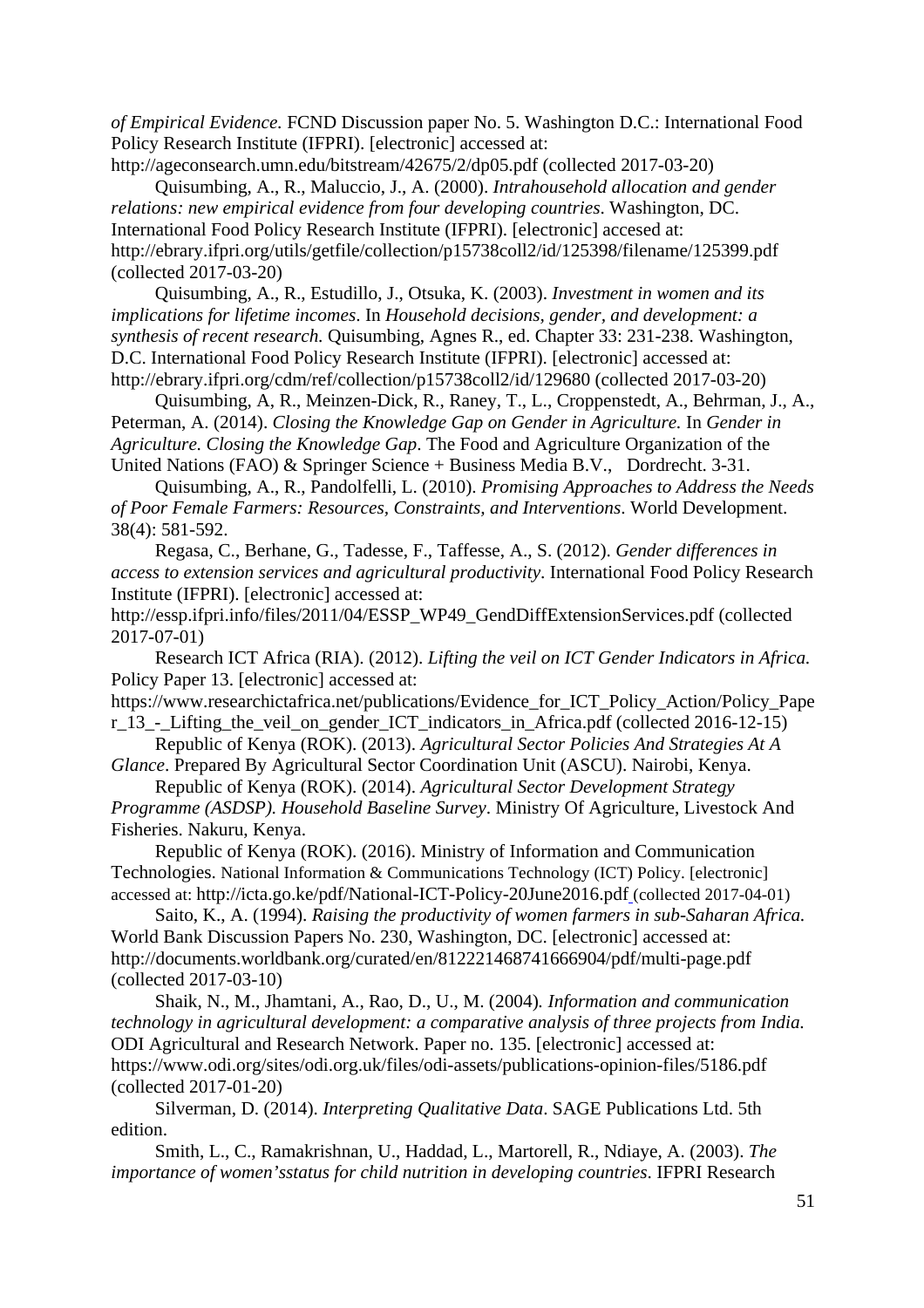Report No. 131. International Food Policy Research Institute (IFPRI), Washington, DC. Sorenson, K., H. (2002). *Love, duty and the S-curve: An overview of some current literature on gender and ICT.* Digital divides and inclusion measures. A review of literature and statistical trends on gender and ICT, STS report 59.

Swedish International Development Authority (Sida). (2015). *Gender and ICT*. Gender Tool Box Brief. [electronic] accessed at:

http://www.sida.se/contentassets/3a820dbd152f4fca98bacde8a8101e15/gender-and-ict.pdf (collected 2017-02-20)

United Nations Human Settlements Programme (UN Habitat). (2016). Structural Transformation in Developing Countries: Cross Regional Analysis. Kenya. [electronic] accessed at: https://unhabitat.org/wp-content/uploads/2016/04/Structural-Transformation-in-Developing-Countries-FINAL.pdf (collected 2017-08-30)

Unwin, T. (2009). *ICT4D: Information and Communication Technology for Development*. Cambridge University Press, UK.

UN Women. (2015). *Women 2000 and Beyoond: Gender Equality and the Empowerment of Women through ICT*. United Nations Division for the Advancement of Women Department of Economic and Social Affairs. [electronic] accessed at: http://www.unwomen.org/en/digitallibrary/publications/2005/9/women2000-and-beyondgender-equality-and-theempowerment-of-women-through-ict (collected 2017-02-15)

Uteng, T., P. (2011). *Gender Bargains of Daily Mobility. Citing case from both Urban and Rural settings.* Gender and Mobility in the Developing World. World Development Report. [electronic] accessed at:

http://siteresources.worldbank.org/INTWDR2012/Resources/7778105-

1299699968583/7786210-1322671773271/uteng.pdf (collected 2017-01-15)

Wamala, C. (2012). *Empowering women through ICT*. Spider ICT4D Series No. 4. Stockholm University.

Wambuga, S., Kirimi, L., Opiyo, J. (2011). *Productivity Trends And Performance Of Dairy Farming In Kenya.* Tegemeo Institute of Agricultural Policy and Development. Nairobi, Kenya. [electronic] accessed at:

http://ageconsearch.tind.io//bitstream/202598/2/WP43-Productivity-Trends-and-Performanceof-Dairy-Farming-in.pdf (collected 2017-03-01)

World Bank. (1998). *World Development Report 1998/1999: Knowledge for Development.* New York: Oxford University Press. [electronic] accessed at: https://openknowledge.worldbank.org/handle/10986/5981 (collected 2017-01-15)

World Bank, FAO & IFAD. (2009). *Gender in Agriculture Sourcebook*. Washington, DC. [electronic] accessed at:

http://documents.worldbank.org/curated/en/957311468161359832/pdf/wps6370.pdf (collected 2017-03-01)

World Bank. (2011). *ICT In Agriculture Connecting Smallholders to Knowledge, Networks and Institutions.* Washington, DC. [electronic] accessed at: http://documents.worldbank.org/curated/en/455701468340165132/pdf/646050ESW0P1180ltu re0e0Sourcebook12.pdf (collected 2017-01-20)

World Bank. (2015). *Supporting Women's Agro-Enterprises In Africa With ICT. A Feasibility study in Zambia and Kenya*. Agricultural Global Practice Technical Assistance Paper by the World Bank Group. Washington D.C. [electronic] accessed at: http://documents.worldbank.org/curated/en/918931468001791047/pdf/930770WP0P121800T A0No-020web0209015.pdf (collected 2017-04-01)

World Wide Web Foundation (WWWF). (2014). ICTs for Empowerment of Women and Girls: A research and policy advocacy initiative on empowering women on and through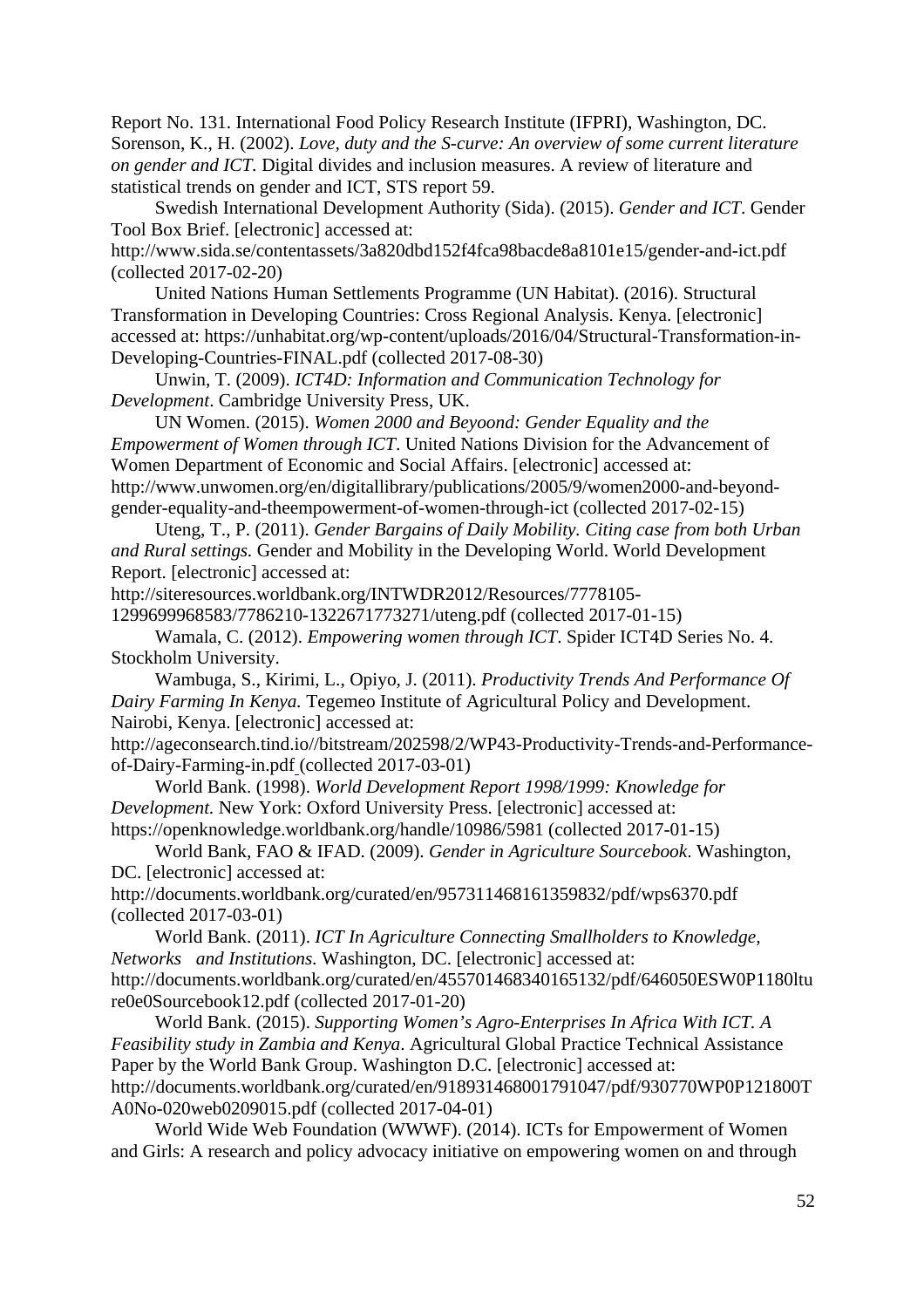the web in 10 countries. [electronic] accessed at: http://webfoundation.org/docs/2015/05/WROProjectFramework.pdf (collected 2017-02-20)

## Appendix A

## **Opening**

Hello and thank you for giving me the opportunity to talk with you today. My name is Tania Braimok and this is part of my studies at the university of Agricultural Sciences in Sweden. I'm interested in learning more about experiences of using communication tools such as mobile phones, the radio, TV and the Internet, when it comes to the dairy value chain in Nakuru. Although I am writing down your answers to my questions your name and identity will not be connected to this information, your answers will be kept confidential. The answers you provide will be viewed and analyzed by me. I want you to know that there are no wrong answers! I just want you to feel comfortable and answer honestly. Would you like to continue with the interview?

Note: If no, close the interview.

Definition of ICT: According to this thesis ICT is defined as an umbrella term for as mobile phones, radios, TV and the Internet.

| <b>Background data</b>                |                                     |
|---------------------------------------|-------------------------------------|
| Name:                                 |                                     |
| Contact details (phone number):       |                                     |
| Age:                                  | Gender:                             |
| Educational level:                    | Primary, secondary, university, non |
| Marital Status/Polygamy:              | No of Children:                     |
| Religion :                            | Ethnic Group:                       |
| Name of location:                     | Years in farming :                  |
| Ownership of mobile phones, Radio, TV |                                     |

|  |  | <b>Module 1 - Background about farming profile</b> |  |
|--|--|----------------------------------------------------|--|
|--|--|----------------------------------------------------|--|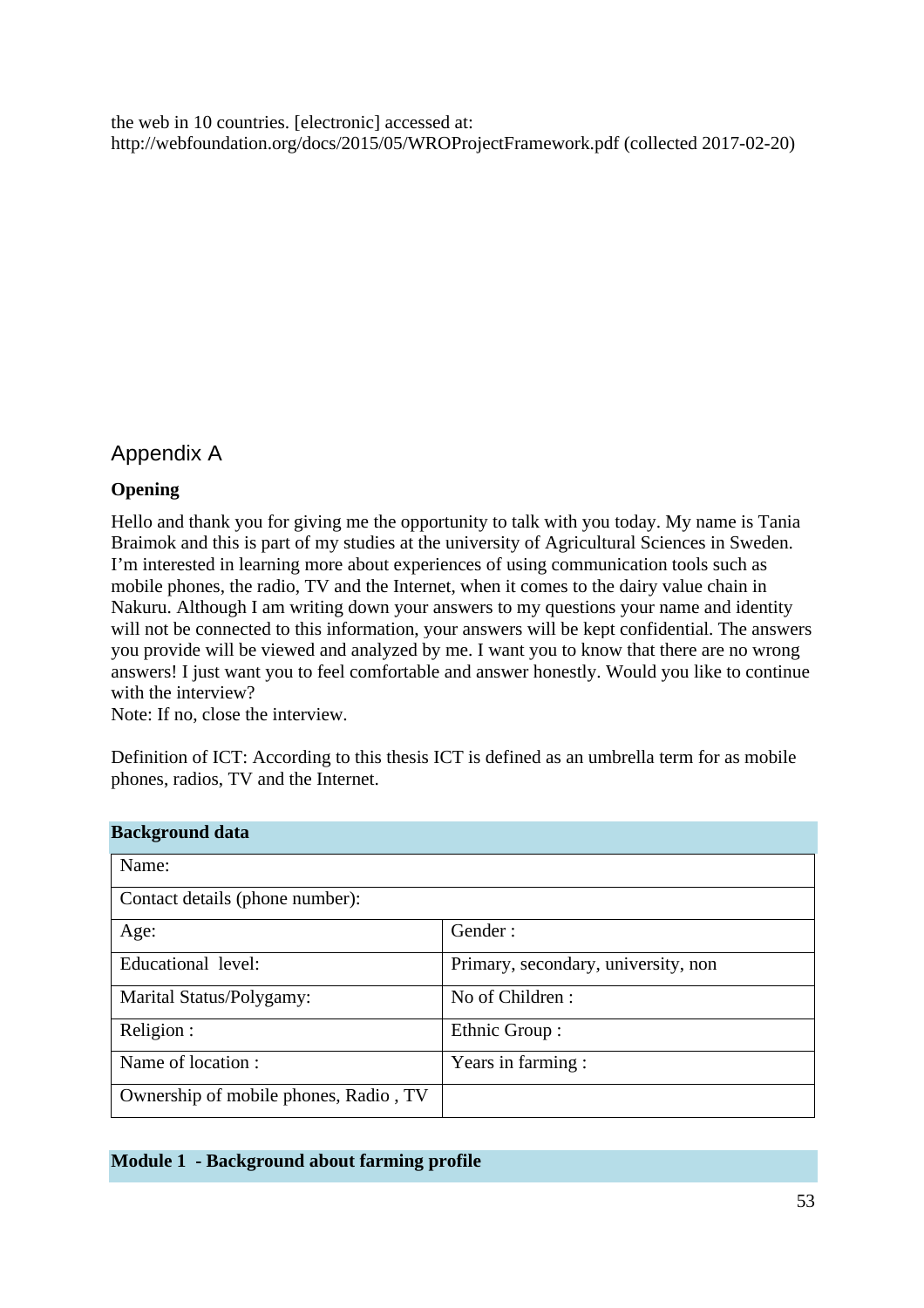|  | 1. Are you a full time farmer? |  |  |  |
|--|--------------------------------|--|--|--|
|--|--------------------------------|--|--|--|

- **2.** How come you are in dairy farming? How long have you been in dairy farming?
- **3.** What is the size of land that you use for your dairy production?
	- a) Is it your own private land?
	- b) How many cattle do you have?
	- c) How many cattle do you own?
- **4.** Can you tell me more about your dairy production?
	- a) Is it subsistence or commercially oriented?
	- b) How do you access the markets?
	- c) Is the milk consumed by your household first and the surplus is sold off?
	- d) Who in the household need to drink milk?
	- e) Who sells it?
	- f) Are you allowed to go to the market and sell it?
	- g) Do you only sell it at the local market or are you linked to a specific dairy cooperative/company?
	- h) Do you use a middleman to gain access to the market?
	- i) How is the market demand?
	- j) Is there a cold chain in place?
- **5.** Do you have any support system in your area (for example veterinary services/information)?
	- a) Can you access them?
	- b) Do you belong to a farmers group/ association? If yes, can you tell me more about it?
- **6.** What are the activities you undertake during a typical day from morning to evening (both domestic and dairy)?
	- a) How long time does each take and how heavy are they?
	- b) Which activities do women and men undertake?
	- c) Do your husband help you with any domestic chores?
	- d) Does it differ throughout the year?
- **7.** Do you receive help or support in any of the farm activities?
	- a) From who?

b) If not married: Do you receive help for either domestic or dairy agricultural tasks?

- **8.** Do you have ready market for your dairy production?
- **9.** How do you go/get to the market.
- **10.** What products do you sell in the market?
- **11.** How do you access farming inputs?
- **12.** How far is the market? In km.

## **Module 2 - Sources of Information**

- **13.** What information needs do you require for your dairy farming activities?
	- a) Does the information you require differ throughout the year? How so?
- **14.** Do you own a mobile phone or do you have access to one?
	- a) If yes, what role does this phone play in your farming activities?
	- b) What do you use it for?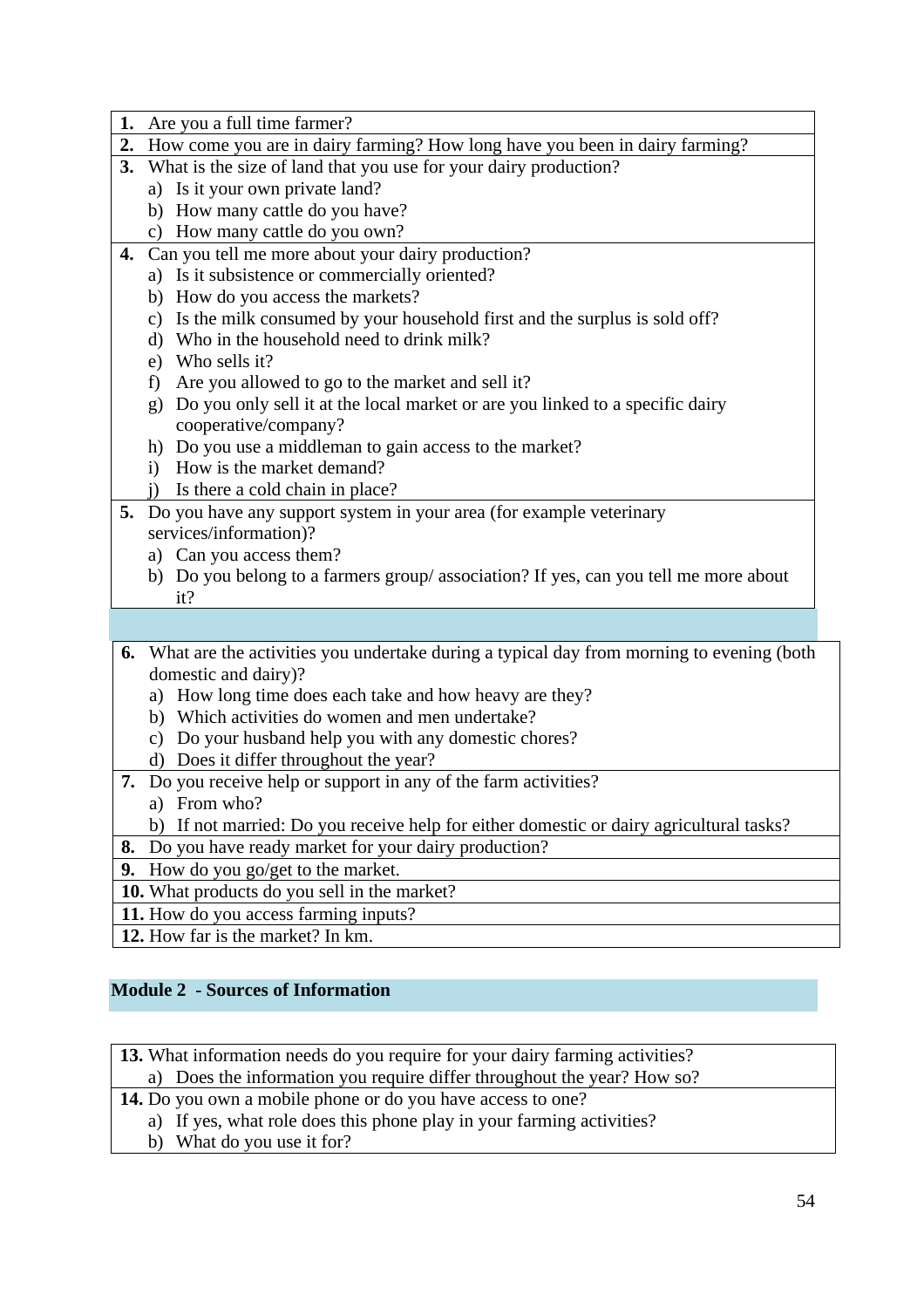- c) Do you use mobile phone applications on the phone such as m-pesa or other? If yes, which one? Why and for what purpose?
- **15.** Do you own a radio or have access to it?
	- a) If yes, what role does this radio play in your farming activities?
	- b) Do you listen to a particular radio programme?
	- c) Do you listen to the radio every day? Or every week?
	- d) In that case how many hours do you listen to it in average? If no, why is that?
- **16.** Do you own a TV or have access to it?
	- a) If yes, do you watch any TV programme related to you dairy farming?
	- b) Has it helped you or contributed your farming practices in some way?
- **17.** Do you have access to Internet?
	- a) If yes, do you use it?
	- b) If no why?

## **18.** What is your main source of information?

- **19.** During last month, which source(s) did you use?
- **20.** In which languages is the information you receive? I know there are many languages spoken in Kenya. Do you face any language problems when listening to e.g. the radio or watching the TV, due to that the program is broadcasted in the language you do not speak?
- **21.** Do you think you get adequate or enough information for your agricultural production? If no, what improvements can be made?
- **22.** How has lack of information affected your farming activities in the past?

## **Module 3 – Access to information**

**23.** How do you access information in your agricultural activities?

- **24.** What factors do you think affects your access to information when it comes to for example mobile phones, radios, TV or Internet? (Income, age, neighbourhood, education, cultural barriers).
- **25.** Do you trust the information you access from mobile phones, radio and the TV? Or do you validate it with information from others?

## **Module 4 – Benefits and opportunities**

- **26.** What are the benefits of using mobile phones, the radio, TV or the Internet in agriculture?
	- a) Has the use of e.g. the mobile phone, listening to the radio, watching TV etc. changed your life in any way, and if so, can you please tell me a bit about that?
	- b) Has it helped you to make more informed decisions as a farmer?
	- c) To what extent has it been enabling you to act upon these decisions?
- **27.** How has the use of mobile phones, the radio, and the TV helped you in your farming?
	- a) Has it helped you to make more independent decisions regarding sales? If yes, how, why and when?
	- b) Has it made you become more independent? If yes, how, when and when?
	- c) Has it given you an alternative information channel? If yes how?
- **28.** What (other?) opportunities do mobile phones the radio and TV provide to you as a farmer?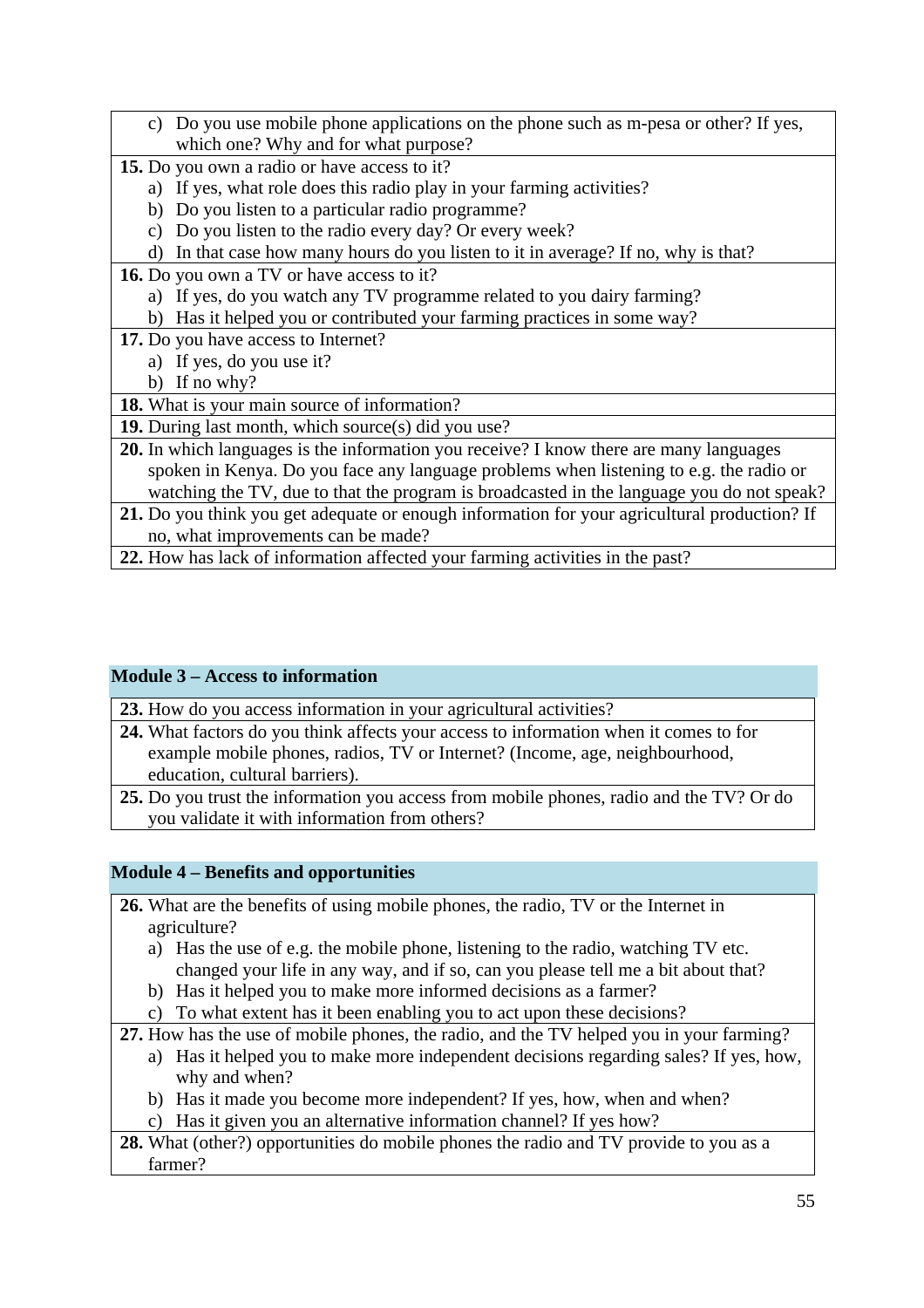a) Can it provide other things?

**29.** Can you give some examples of the opportunities?

**30.** Do you think it is the same for men/women?

a) Why if yes.

b) Why if no.

#### **Module 5 - Problems and challenges**

**31.** What problems do you face when it comes to accessing and using ICTs such as mobile phones, the radio, TV or the Internet?

- a) Is it the same problem for men?
- b) If not, are there any other differences?

**32.** Are there any disadvantages with the use of mobile phones, the radio and the TV as a source of information and a channel of communication?

**33.** Do the access to ICTs such as mobile phones; the radio; TV or Internet differs for women and men?

a) If yes, why?

- **34.** Are you able to act/use the information you are given through ICT? Or are there hindrances to utilisation of information accessed through ICT?
- **35.** Are there any issues in terms of timing when it comes to the broadcasting of relevant radio programmes or TV programmes on agriculture? (For instance, do they clash with the time of the day when you cannot listen to/watch them?)
- **36.** How do you choose the channel to listen to when it comes to the radio and the TV? a) Which is the most popular channel?
	- b) Why?

| Asset                        | Who owns it? | Who can decide          | Who can use it? |
|------------------------------|--------------|-------------------------|-----------------|
|                              |              | about it? (e.g. to sell |                 |
|                              |              | it)                     |                 |
| Land                         |              |                         |                 |
| Livestock/Cattle             |              |                         |                 |
| Tools and Equipment's        |              |                         |                 |
| House                        |              |                         |                 |
| Vehicles and transportation  |              |                         |                 |
| Technologies and             |              |                         |                 |
| communication infrastructure |              |                         |                 |
| (mobile, phones, radio, TV)  |              |                         |                 |
| Credit                       |              |                         |                 |
| Revenue from dairy           |              |                         |                 |

## **Module 6 – Asset ownership and control**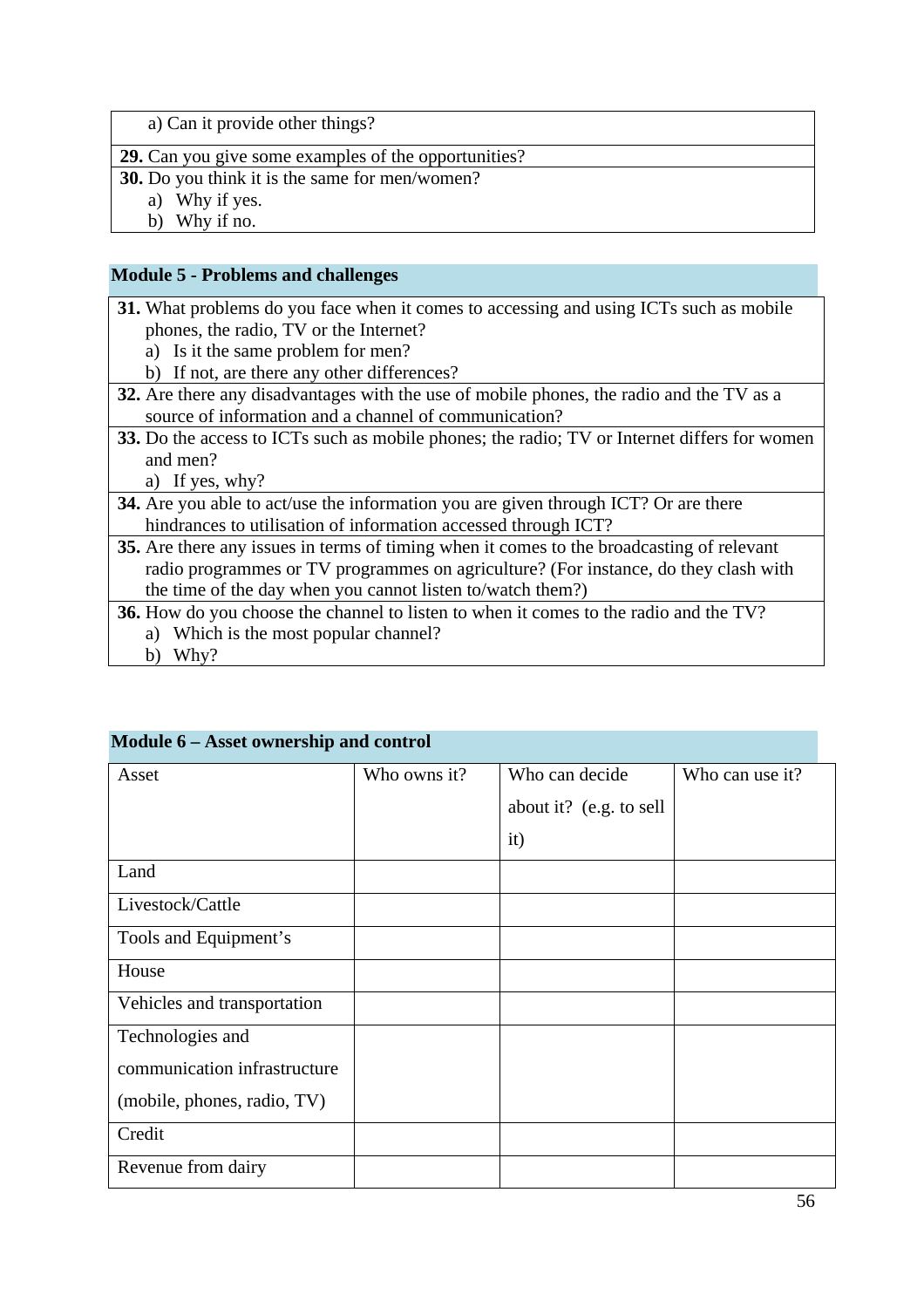| Inflow of input |  |  |
|-----------------|--|--|
| Jewellery       |  |  |

#### **Do you have any other questions or comments?**

## Appendix B

Welcome to this focus group! Thank you all for coming, my name is Tania Braimok and I am going to be with you for the next hour to start some discussions about women and men in this community and about your dairy farming. I am interested in learning what you think about the topics we will discuss! This is part of my studies at the university of Agricultural Sciences in Sweden. I'm interested in learning more about experiences of using communication tools such as mobile phones, the radio, TV and the Internet, when it comes to the dairy value chain in Nakuru.

We want to hear from all of you today because everyone has something important to share. Let's agree to be respectful, listen to each other and wait until someone is finished talking before giving our own opinion.

We are going to record everything we say today and then I will listen to the recording and then type everything up for me so that I do not miss anything that is said. I will also be taking notes, so we can keep track of who said what in the recording. Therefore before you say something please state your name so that it will be easier for the transcription. However your name and identity will not be connected to this information, your answers will be kept confidential.

We want you to be comfortable so if you need to use the bathroom you can go ahead and do that, whatever makes you feel comfortable. I do however want to ask that you turn your cellphones off, or put them on silent so we aren't interrupted.

Also, I want you to know that there are no right or wrong answers. We are just sharing ideas with each other! I want you to feel free and to be able to say anything that comes to mind so I want everyone to agree that whatever we talk about [in this room] stays [in this room]. Would you like to continue with the interview? Note: If no, close the interview.

Any more questions before we start?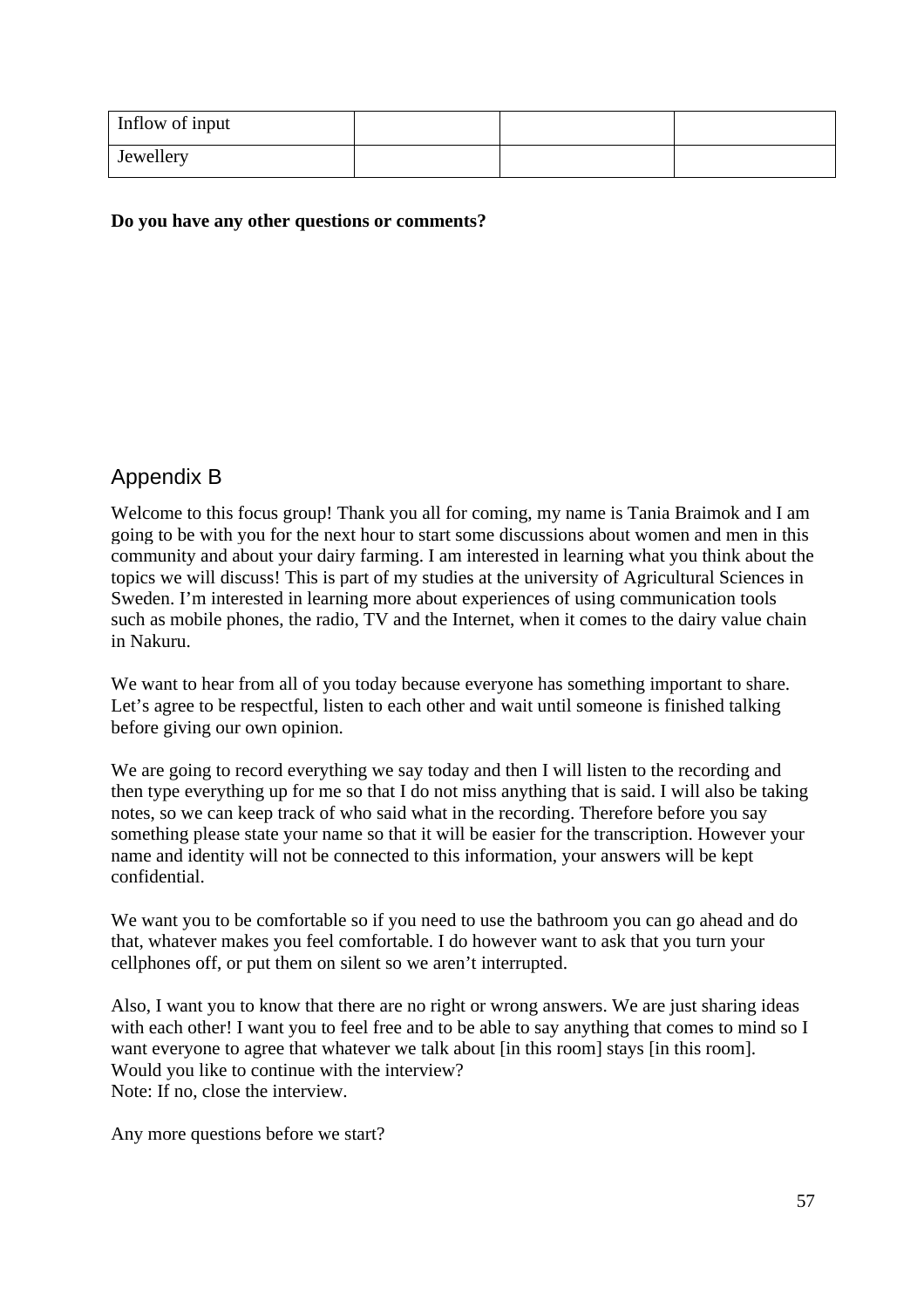## **Icebreaker:**

So let's start by going around the room and getting to know each other a little bit.

When it's your turn, tell us your name and your favorite food to eat/colour.

1. What is the division of work and responsibilities between women and men, respectively, when it comes to dairy farming?

- *Are there specific task for women and men in the production, processing and selling dairy products? Why so?*
- *Are children involved in any tasks? If yes, which ones and do they help the women or men?*
- *What does it mean to you to be engaged in dairy farming?*
- *Can you tell me about how women and men in households engaged in dairy farming usually reach decisions about the management of the cattle?*
- *Is there any particular persons in the household that usually are in charge of decisions regarding the amount of milk to be marked?*
- *Can you tell me about who in the household receives, are in control and decide what the milk money should be used for?*
- *Can you tell me how women and men spend the money from the revenue?*

2. What about domestic tasks? How is the division of work and what responsibilities do women and men have?

3. How is the extension service functioning in this area?

- *What does these entail?*
- *Is something missing?*
- *When it comes to access of extension services, does it differ for women and men? Do you need to bee in a farming group to get access?*
- Are they relevant for women/men?
- *How do farmers access information for their agricultural activities?*
- *Do you think that mobile phones, radios and the TV can affect agricultural extension systems?*
- 4. What is the most popular information channel used in this area in terms of technologies?
	- *Why is that?*
	- *Does it differ for women and men? (In terms of preferences) Why so?*

#### 5. What specific role does mobile phones play in this area?

- *Who uses it (men/women)? What do you mainly use it for?*
- *What about radio, TV and the Internet?*

#### 6. What are the advantage and disadvantages?:

- *Of mobile phones, when it comes to using it for dairy agriculture*
- *Of Radios*
- *Of TV*
- *Of the internet*

7. Do you think that the use of ICTs has made it easier for farmers to make more informed decisions in relation to for example sales?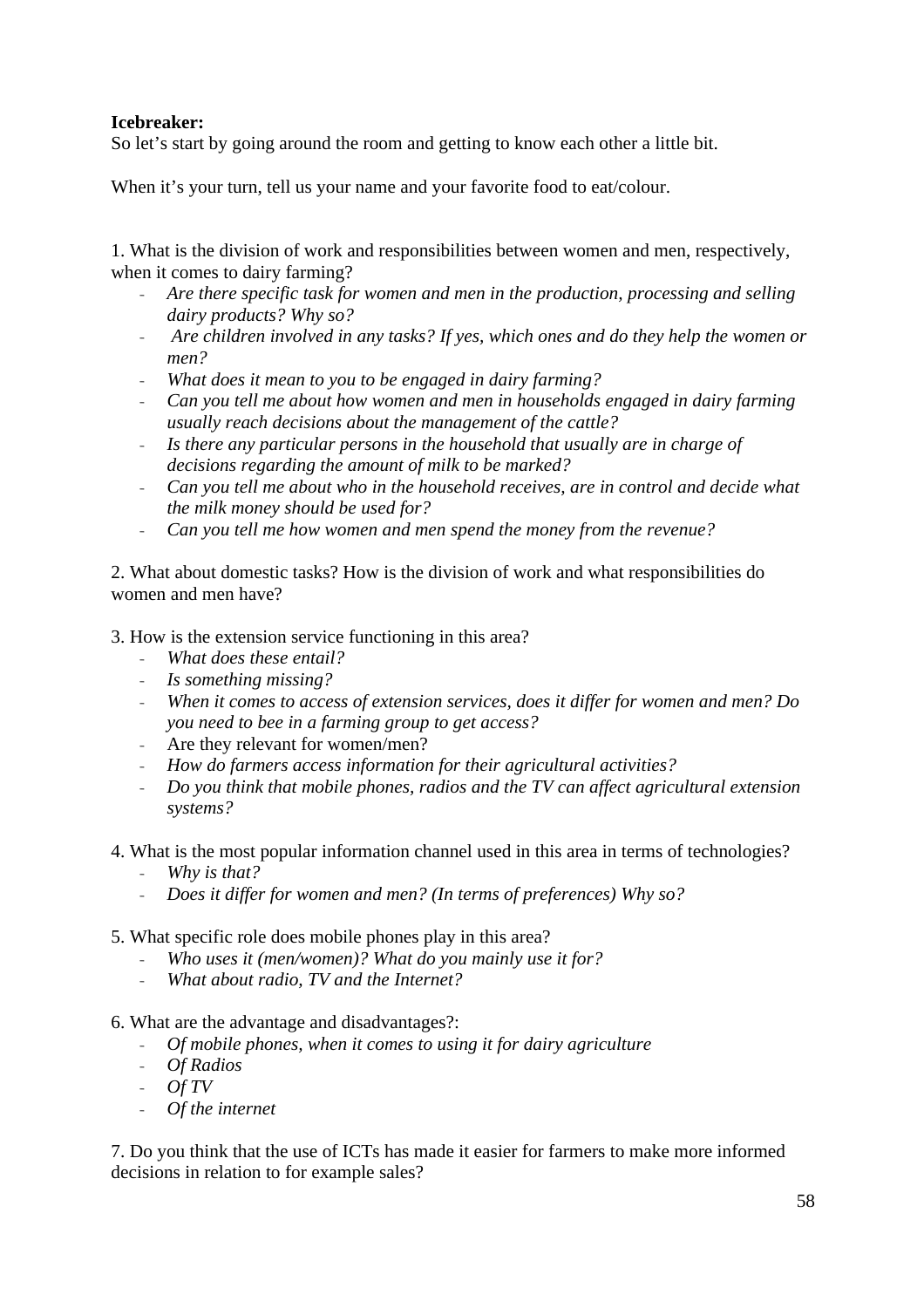- *To what extent has it done so? Why is that? Can you give some examples?*
- *Has it made you more independent? Does it enable you to take more independent decisions? If yes, how?*
- *Does it make you become less dependent from information coming from your spouses, when it comes to for example finding out about market prices?*
- *Has it given you an alternative information channel when extension services are not available?*

#### **Do you have any other questions or comments?**

## Appendix C

Questions for extension officers:

- How do you operate?
- What information needs do the farmers need?
- What current information gap exists among the farmers? Does it differ for women and men?
- How do you reach out to farmers?
- What are the main challenges reaching out to farmers?
- Do you use any tools such as mobile phones, radio or TV Programme to reach out to the farmers? How do you use them if yes?
- What are the advantages and disadvantages of using mobile phones, the radio and the TV to reach out to farmers? Are there any problems with using these tools?
- What are the current challenges being faced by dairy farmers in Nakuru?
- How is the gender division when it comes to extension officers?
- What differences exist among men farmers and women farmers?